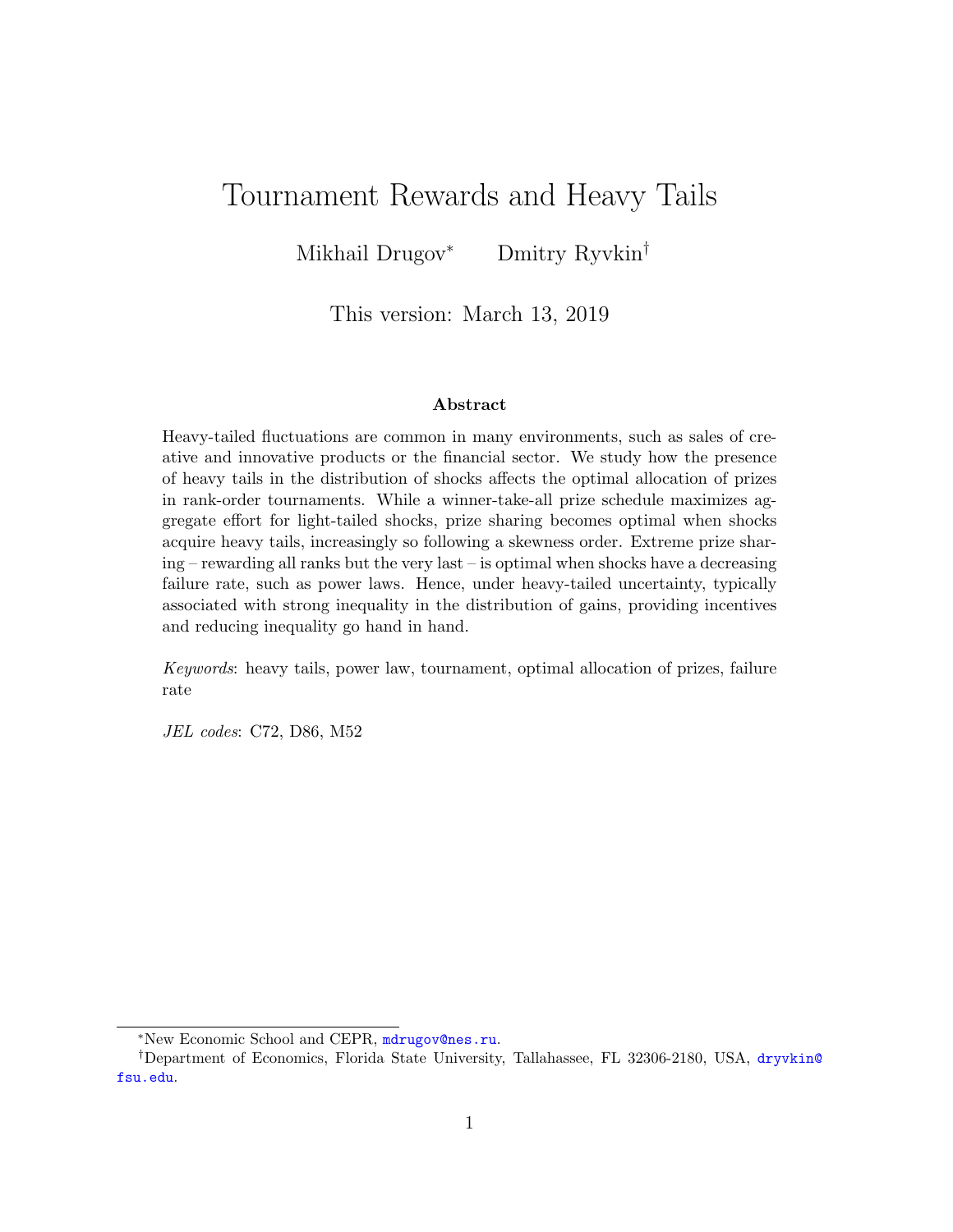# 1 Introduction

We don't live in a normal world; we live under a power law. Peter Thiel, "Zero to One"

A series of power laws, established empirically and explained theoretically, is arguably the unique case in economics of a quantitative law that is both nontrivial and true [\(Gabaix,](#page-27-0) [2016\)](#page-27-0). Starting with [Pareto](#page-29-0) [\(1896\)](#page-29-0), who described the distribution of income in a society with the help of the eponymous distribution, power laws have been identified for a variety of economic variables such as city sizes [\(Auerbach,](#page-25-0) [1913\)](#page-25-0), firm sizes [\(Axtell,](#page-26-0) [2001\)](#page-26-0), stock market movements [\(Mandelbrot,](#page-29-1) [1963\)](#page-29-1), CEO compensation [\(Roberts,](#page-30-0) [1956\)](#page-30-0), demand for books at Amazon [\(Chevalier and Goolsbee,](#page-26-1) [2003\)](#page-26-1) or movie ratings in Netflix [\(Bimpikis](#page-26-2) [and Markakis,](#page-26-2)  $2016$  $2016$  $2016$ .<sup>1</sup> The key feature of a power law distribution is its *heavy tail*, implying that realizations far away from the mean are quite likely. This is in contrast to light-tailed distributions, such as the normal or Gumbel distribution, whose realizations are mostly confined within few standard deviations from the mean.

In this paper, we study how the shape of the distribution of noise, and especially the presence of heavy tails, affects the optimal allocation of prizes in rank-order tournaments which are ubiquitous in hiring, the assignment of bonuses, merit raises and promotions in organizations [\(Prendergast,](#page-30-1) [1999;](#page-30-1) [Bognanno,](#page-26-3) [2001;](#page-26-3) [Waldman,](#page-31-0) [2013\)](#page-31-0). In these incentive schemes, first analyzed by [Lazear and Rosen](#page-29-2) [\(1981\)](#page-29-2), agents expending effort or other resources are rewarded based on the rank of their output, which is random but stochastically increasing in effort. For example, salespeople experience random demand shocks; workers in the service sector face random arrival of clients; stock traders are subject to market fluctuations; whereas researchers and creative artists randomly get ideas and inspiration. Given that rank-based rewards and heavy-tailed fluctuations coexist in many areas, such as the financial sector or sales of creative products, what are the optimal tournament incentives in the presence of heavy tails?

We fully characterize the optimal structure of prizes for symmetric risk-neutral agents when the principal allocates a fixed budget. We show that the presence of heavy tails has drastic consequences for the structure of optimal tournament contracts, specifically for prize sharing. We find that the optimal number of top prizes is determined by the

<span id="page-1-0"></span><sup>1</sup>Power laws also describe many patterns outside economics such as the frequency of words in natural languages [\(Zipf,](#page-31-1) [1949\)](#page-31-1), the intensity of earthquakes [\(Christensen et al.,](#page-26-4) [2002\)](#page-26-4) or popularity in social networks (Barabási and Albert, [1999\)](#page-26-5).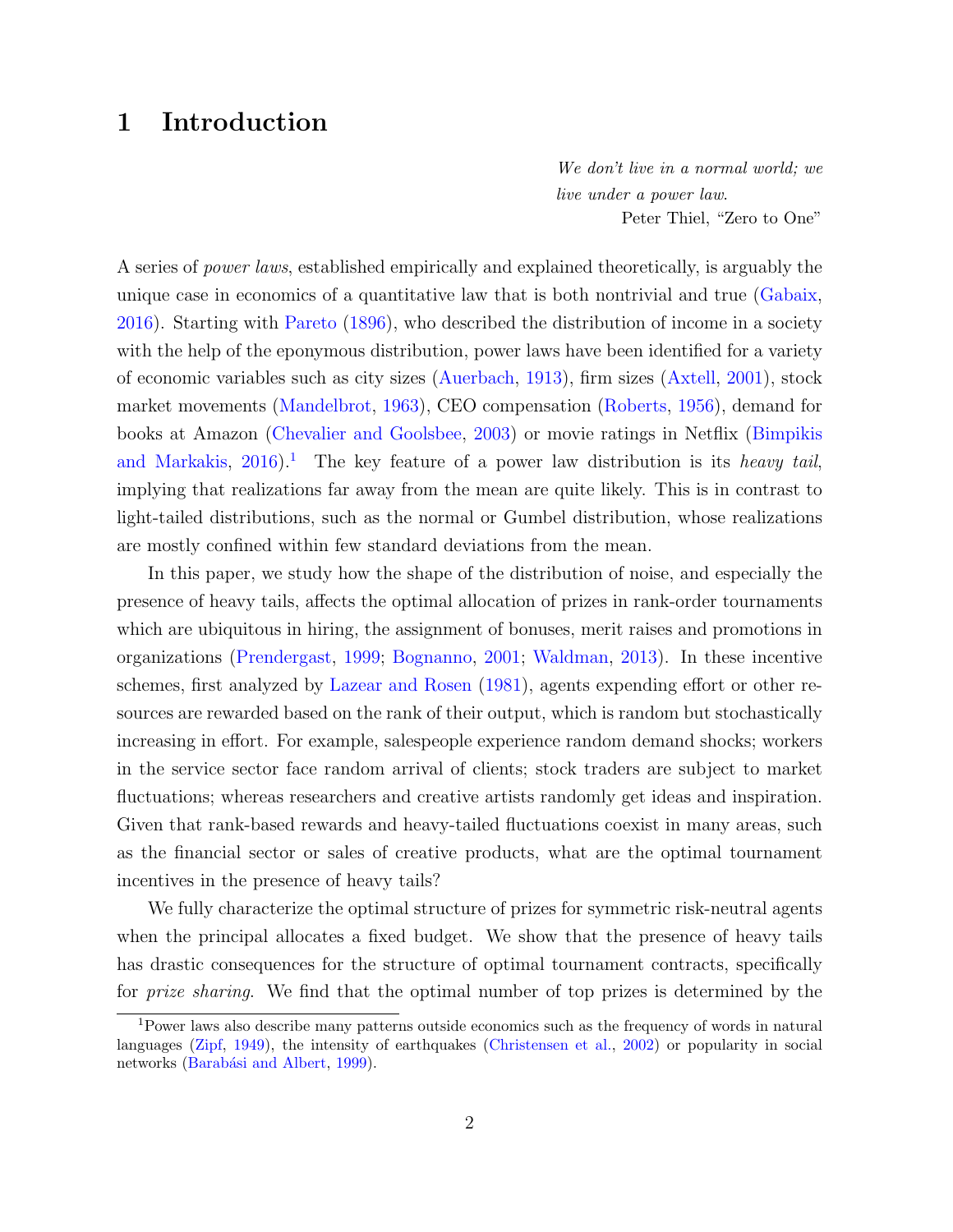failure (or hazard) rate of the distribution of noise. For noise distributions with increasing failure rate (IFR), the *winner-take-all* (WTA) contract rewarding only the top performer is optimal. In contrast, for distributions with decreasing failure rate (DFR), a contract rewarding everyone but the very bottom performer is optimal.<sup>[2](#page-2-0)</sup> Decreasing or unimodal failure rates are a common, albeit not defining, feature of heavy-tailed distributions, including power laws; whereas IFR is more typical for light-tailed distributions. This suggests that organizations facing heavy-tailed uncertainty may benefit from restructuring their rank-based compensation in the direction of prize sharing, as opposed to highpowered rewards at the top that are optimal in the "normal" world.

The intuition for our results is as follows. In the symmetric equilibrium, ranking is determined entirely by luck; that is, the player with the largest realization of noise receives the first prize, the second largest realization – the second prize, etc. Therefore, qualitatively, the incentives are related to spacings – distances between adjacent order statistics of noise. The smaller they are, the more likely a small increase in effort will affect the ranking and hence, the incentives are higher. The growth of spacings with rank is determined by the failure rate. When the distribution of noise is light-tailed (IFR), the spacings are increasing slowly, if at all, which means competition at the top is the fiercest and WTA is optimal. In contrast, when the distribution of noise is heavy-tailed, spacings at the top are increasing fast. In order to maximize incentives in this case the principal has to give prizes to multiple ranks, more so the faster the spacings grow, i.e., the thicker the tail. In the extreme case when spacings are increasing fast for all ranks (DFR), all ranks except the very last need to be incentivized.

Our results can be interpreted in a broader sense as providing a neo-classical justification for prize sharing as an alternative to winner-take-all incentives. The latter have become prevalent in many sectors, exacerbating the rise in inequality and fall in social mobility [\(Frank and Cook,](#page-27-1) [1996\)](#page-27-1), which can have negative consequences for long-term economic growth, the stability of democratic institutions and the likelihood of civil conflict (e.g., [Alesina and Rodrik,](#page-25-1) [1994;](#page-25-1) [Stiglitz,](#page-30-2) [2012;](#page-30-2) [Huber and Maoyral,](#page-28-0) [2018\)](#page-28-0). The justification stems from the changing nature of fluctuations people in the modern, postindustrial world face. Indeed, while disasters and catastrophes we face are heavy-tailed "black swans" [\(Taleb,](#page-30-3) [2007\)](#page-30-3), the winners of the world's tournaments in various domains rely increasingly on the heavy-tailed "white swans" of percolating innovation and cre-

<span id="page-2-0"></span><sup>2</sup>For noise distributions with unimodal failure rates, intermediate contracts can be optimal, with a monotone transition between the two extremes following the convex transform order, or increasing skewness [\(Shaked and Shanthikumar,](#page-30-4) [2007\)](#page-30-4).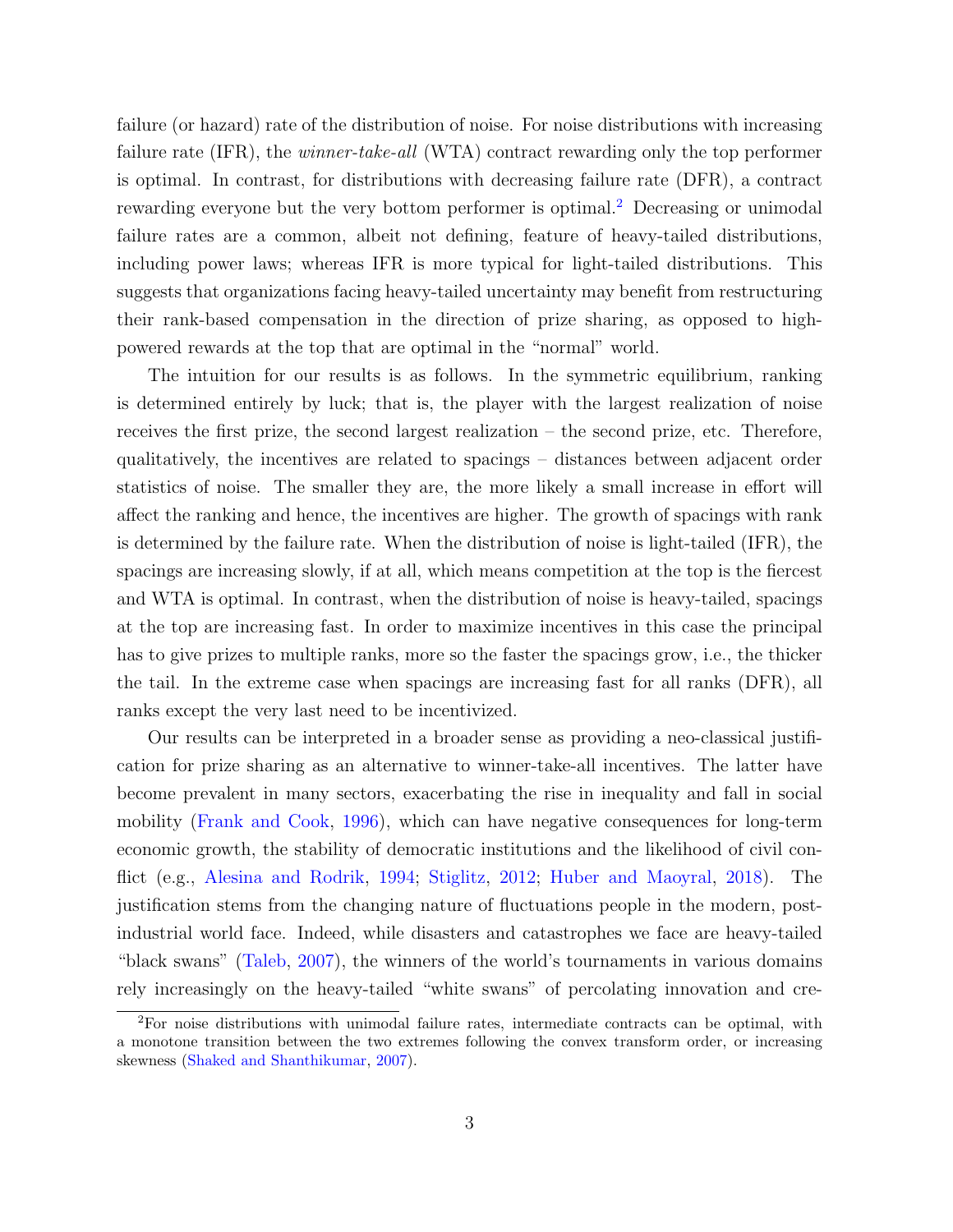ative ideas, and more and more markets are characterized by the economics of superstars [\(Rosen,](#page-30-5) [1981\)](#page-30-5). It is then suggested by our results that prize sharing among winners is a win-win approach because it simultaneously provides stronger incentives and reduces inequality.

We also apply our results to a few different but related settings. In particular, we identify a natural ordering of general rank-based prize schedules – the majorization order – that leads to the ordering of equilibrium effort. We also study tournaments for status, i.e., tournaments in which, following [Moldovanu, Sela and Shi](#page-29-3) [\(2007\)](#page-29-3), prizes are proportional to the difference between the number of players ranked strictly below and above a given player. While in their model the top category always contains a single – the best – player, in our model the top category may include multiple players when shocks are heavy-tailed and includes all players but the very last in the extreme case when shocks are DFR.

On a technical side, an important contribution of this paper is in providing general sufficient conditions for the validity of the first-order approach and the existence of a unique symmetric equilibrium in rank-order tournaments with arbitrary monotone prize schedules. While it has been generally understood since [Nalebuff and Stiglitz](#page-29-4) [\(1983\)](#page-29-4) that a symmetric pure strategy equilibrium may fail to exist in tournament models when noise dispersion is small or the number of players is large, the available existence results are very limited, as explained below.

Interestingly, as long as noise is sufficiently dispersed, there are no restrictions for the first-order approach in tournaments in terms of the *shape* of the distribution of noise. This is in contrast to the standard individual moral hazard problem with effort distorted by additive noise, which does not have a known solution in the presence of heavy-tailed shocks. Indeed, the monotone likelihood ratio property necessary for the first-order approach in the moral hazard problem [\(Rogerson,](#page-30-6) [1985;](#page-30-6) [Jewitt,](#page-28-1) [1988\)](#page-28-1) means in this case a log-concave distribution of noise; that is, the approach is restricted to light-tailed distributions. While there are some recent advances in weakening the conditions for the first-order approach or dispensing with it altogether [\(Kadan and Swinkels,](#page-28-2) [2013;](#page-28-2) [Kirkegaard,](#page-28-3) [2017\)](#page-28-3), the optimal contract in the moral hazard model with heavy-tailed shocks is still unknown. This provides yet another independent reason to study tournament contracts with heavy-tailed shocks.

### Related literature

Starting with the groundbreaking paper by [Lazear and Rosen](#page-29-2) [\(1981\)](#page-29-2), multiple studies have explored optimal tournament contracts in an organizational context, comparing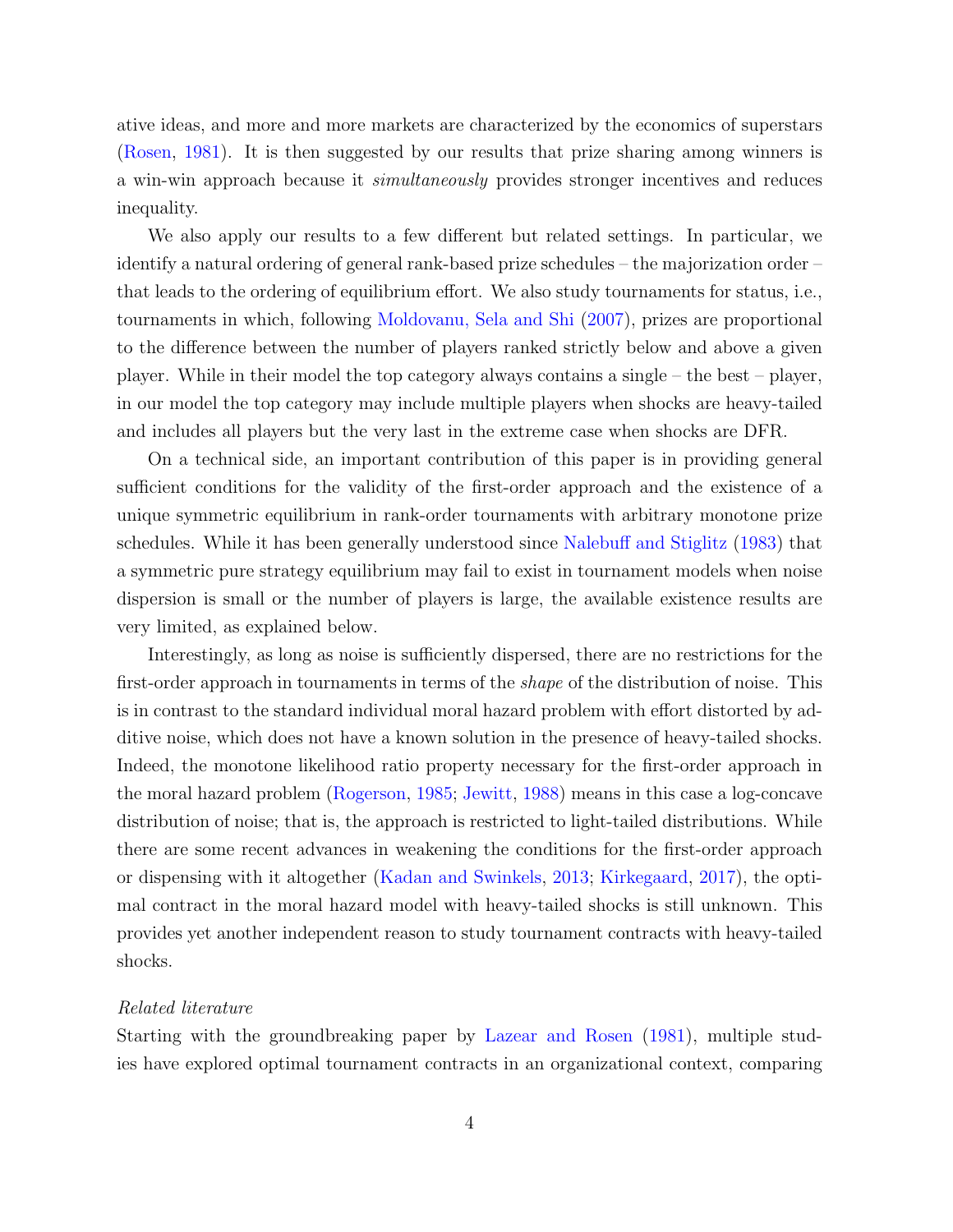their efficiency to other incentive schemes, such as piece rates [\(Nalebuff and Stiglitz,](#page-29-4) [1983;](#page-29-4) [Green and Stokey,](#page-28-4) [1983\)](#page-28-4), and identifying their various properties pertaining to the number, risk-aversion and heterogeneity of agents [\(Krishna and Morgan,](#page-28-5) [1998;](#page-28-5) [Akerlof and](#page-25-2) [Holden,](#page-25-2) [2012;](#page-25-2) [Balafoutas et al.,](#page-26-6) [2017\)](#page-26-6).<sup>[3](#page-4-0)</sup> Yet, relatively little is known about the general properties of these incentive schemes pertaining to the shape of the distribution of noise. For WTA tournaments, [Gerchak and He](#page-27-2)  $(2003)$  and Ales, Cho and Körpeoğlu  $(2017a)$  $(2017a)$ study how individual equilibrium effort depends on the number of agents for monotone or symmetric unimodal noise densities; and [Ryvkin and Drugov](#page-30-7) [\(2017\)](#page-30-7) provide a comprehensive analysis of comparative statics for individual and aggregate equilibrium effort with arbitrary unimodal noise densities. For tournaments with multiple prizes, [Ales, Cho](#page-25-4) and Körpeoğlu  $(2017b)$  $(2017b)$  identify a condition for the optimality of WTA and show that awarding multiple prizes is optimal when the distribution of noise is log-convex.<sup>[4](#page-4-1)</sup>

Our setting is similar to the one studied by [Krishna and Morgan](#page-28-5) [\(1998\)](#page-28-5) and [Moldovanu](#page-29-5) [and Sela](#page-29-5) [\(2001\)](#page-29-5), and different from the more traditional setting of [Lazear and Rosen](#page-29-2) [\(1981\)](#page-29-2) and most later studies in that it does not impose a binding zero-profit constraint on the principal or a participation constraint on the agents. The model allows us to obtain a unique optimal allocation of prizes, unlike the more traditional settings where a continuum of prize allocations can be optimal under risk-neutrality.

The two papers that are closest to ours and warrant detailed comparison are [Krishna](#page-28-5) [and Morgan](#page-28-5) [\(1998\)](#page-28-5) (KM98) and Ales, Cho and Körpeoğlu [\(2017](#page-25-4)b) (ACK17). KM98 consider risk-averse agents but restrict the analysis to tournaments with  $n \leq 4$  agents and symmetric unimodal noise distributions, and do not relate the structure of optimal contracts to the properties of noise. In contrast to KM98, we focus on risk-neutral agents but provide very general results regarding the effects of noise. In particular, we generalize the (risk-neutral version of the) "winner-take-all principle" formulated by KM98 for small tournaments.<sup>[5](#page-4-2)</sup> We show that it is the symmetry, and not unimodality, of the pdf of noise that leads to the optimality of WTA when  $n \leq 4$ , and the IFR property provides an independent sufficient condition for the optimality of WTA that holds for any  $n \geq 2.6$  $n \geq 2.6$ 

<span id="page-4-0"></span><sup>&</sup>lt;sup>3</sup>For a review of the earlier literature see, e.g., [McLaughlin](#page-29-6) [\(1988\)](#page-29-6), [Lazear](#page-29-7) [\(1999\)](#page-30-1), [Prendergast](#page-30-1) (1999), [Sisak](#page-30-8) [\(2009\)](#page-30-8), [Connelly et al.](#page-27-3) [\(2014\)](#page-27-3).

<span id="page-4-1"></span> $4$ Ales, Cho and Körpeoğlu [\(2017](#page-25-3)*a*) also show that individual effort is monotone in the number of agents for monotone noise densities in tournaments with multiple prizes.

<span id="page-4-2"></span><sup>&</sup>lt;sup>5</sup>Under their assumptions, KM98 demonstrate the WTA principle for  $n \leq 3$  for risk-averse agents and for  $n \leq 4$  for risk-neutral agents. Both bounds are tight.

<span id="page-4-3"></span><sup>&</sup>lt;sup>6</sup>[Schweinzer and Segev](#page-30-9) [\(2012\)](#page-30-9) demonstrate the optimality of the WTA schedule for multi-prize Tullock contests. The symmetric equilibrium in the [Tullock](#page-31-2) [\(1980\)](#page-31-2) contest model is the same as in an appropriately transformed Lazear-Rosen tournament with additive noise following the Gumbel (extreme value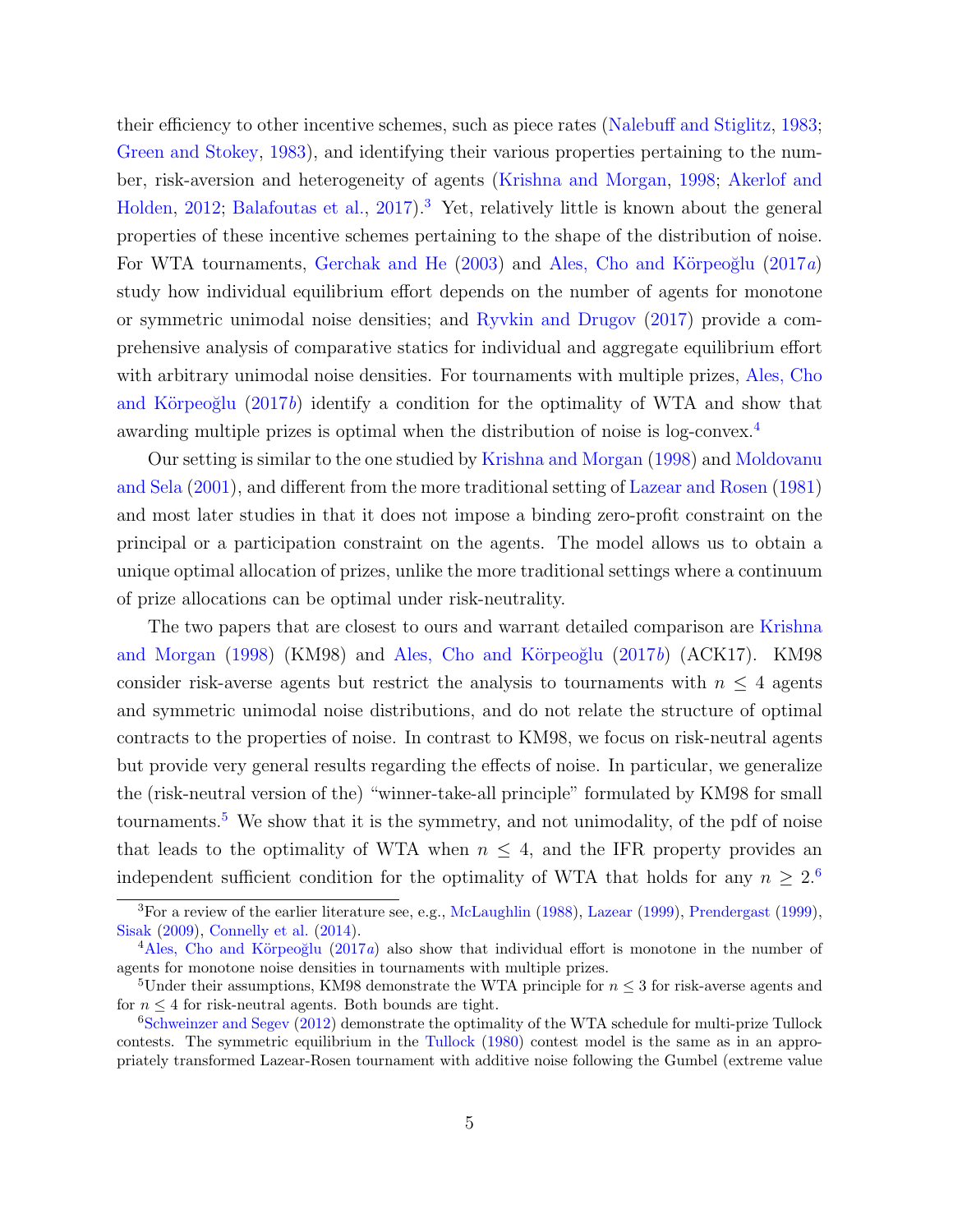ACK17 study a model where prizes are not restricted to be monotonically declining with rank and identify a necessary and sufficient condition for WTA to be optimal; however, that condition is not in terms of the primitives of the model. ACK17 also find a sufficient condition in terms of the primitives for WTA to be suboptimal and note that heavy tails in the distribution of noise may play a role in the departure from the optimality of WTA. In contrast to ACK17 (and similar to KM98), we study tournaments with prizes declining in rank and find a condition for the optimality of WTA in terms of the primitives. Moreover, we completely characterize the optimal allocation of prizes for any shape of the distribution of noise and show systematically how prize sharing becomes increasingly beneficial as the tail of noise becomes heavier, in a well-defined sense of the convex transform order (or increasing skewness). In particular, our results imply that the log-convexity condition identified by ACK17 is too strong, and it is the behavior of the failure rate that determines the optimality of prize sharing.

There is a parallel literature on the optimal allocation of prizes in all-pay auctions of complete [\(Barut and Kovenock,](#page-26-7) [1998;](#page-26-7) [Fang, Noe and Strack,](#page-27-4) [2018\)](#page-27-4) and incomplete information [\(Moldovanu and Sela,](#page-29-5) [2001\)](#page-29-5). While the private information all-pay auction model of [Moldovanu and Sela](#page-29-5) [\(2001\)](#page-29-5) is quite different from ours, there are some interesting parallels. In their model, agents are endowed with i.i.d. private types and in equilibrium bid according to a symmetric monotone bidding function of type that provides a one-toone assortative matching between types and prizes. In our model, the equilibrium effort is symmetric and prizes are assigned according to realizations of noise. Therefore, some properties of aggregate equilibrium effort, such as the role of order statistics, are similar between the two models, but cardinal effects related to the distribution of noise/types and the cost function of effort are quite different. Specifically, a WTA contest is optimal in [Moldovanu and Sela](#page-29-5) [\(2001\)](#page-29-5) if the cost function is linear or concave, regardless of the distribution of types; when costs are convex, multiple prizes may be optimal, but there is no obvious relationship between the structure of optimal contracts and properties of the distribution of types. In Section [4.2,](#page-19-0) we present an application of our model to tournaments for status – another setting previously analyzed using the private value allpay auction approach [\(Moldovanu, Sela and Shi,](#page-29-3) [2007\)](#page-29-3) – that further highlights similarities and differences between the two models.

A few papers provide different explanations for why only punishing the bottom per-

type-I) distribution; thus, in equilibrium the Tullock contest model can be thought of as a special case of the Lazear-Rosen model, even though generally the two games are different [\(Jia, Skaperdas and Vaidya,](#page-28-6) [2013;](#page-28-6) [Ryvkin and Drugov,](#page-30-7) [2017\)](#page-30-7). The Gumbel distribution is IFR.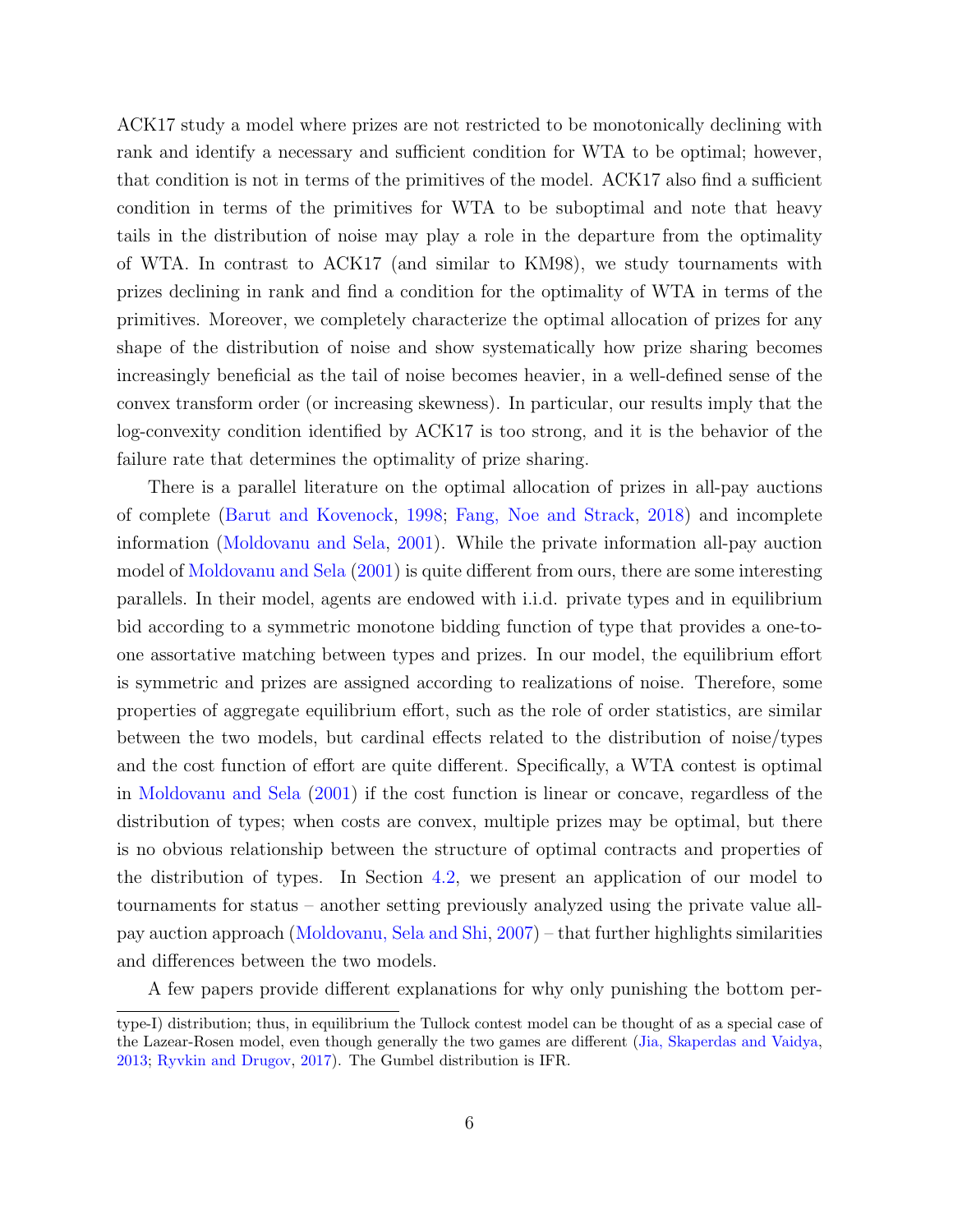former is optimal. In the complete information all-pay auction model with convex costs, [Fang, Noe and Strack](#page-27-4) [\(2018\)](#page-27-4) show that this is always the optimal contract. [Letina,](#page-29-8) [Liu and Netzer](#page-29-8) [\(2018\)](#page-29-8) show that this contract is optimal when a manager has to delegate incentive provision to an intermediate reviewer who cares about workers' well-being. Behaviorally, extreme punishment contracts generate extra effort due to "last-place aversion" [\(Kuziemko et al.,](#page-28-7) [2014;](#page-28-7) [Dutcher et al.,](#page-27-5) [2015;](#page-27-5) [Gill et al.,](#page-27-6) [2018\)](#page-27-6). In contrast, we show precisely in which cases such contracts are optimal for selfish, payoff-maximizing agents.

Finally, we are only aware of two papers addressing equilibrium existence in multiprize tournament models: [Schweinzer and Segev](#page-30-9) [\(2012\)](#page-30-9) provide equilibrium existence results for multi-prize Tullock contests and [Akerlof and Holden](#page-25-2) [\(2012\)](#page-25-2) derive local secondorder conditions, but not global conditions for the existence of best responses, for rankorder tournaments. For WTA tournaments, [Ewerhart](#page-27-7) [\(2016\)](#page-27-7) demonstrates the limits of the first-order approach and develops an alternative method for equilibrium characterization using an envelope function for incentive compatibility constraints. In contrast, our existence conditions are sufficient for the optimality of the first-order approach.

The rest of the paper is organized as follows. Section [2](#page-6-0) sets up the model. The optimal prize allocation is characterized in Section [3.](#page-8-0) Section [4](#page-17-0) provides comparative statics results and looks at some extensions and applications. Section [5](#page-21-0) contains a technical result on equilibrium existence that is separated for the ease of exposition. Section [6](#page-23-0) concludes. All missing proofs are collected in the Appendix.

## <span id="page-6-0"></span>2 Model setup

## 2.1 Preliminaries

There are  $n \geq 2$  risk-neutral players indexed by  $i = 1, \ldots, n$ . The players simultaneously and independently choose effort levels  $e_i \in \mathbb{R}_+$ . The cost of effort  $e_i$  to player i is  $c(e_i)$ , where  $c(\cdot)$  is strictly increasing, strictly convex and twice differentiable on  $(0, c^{-1}(1)]$ , and continuous and differentiable at zero with  $c(0) = c'(0) = 0$ . The output of player i is stochastic and given by  $y_i = e_i + X_i$ ,<sup>[7](#page-6-1)</sup> where shocks  $X_i$  are i.i.d. across players, with a cumulative density function (cdf)  $F(\cdot)$  and probability density function (pdf)  $f(\cdot)$  defined on an interval support  $U = [\underline{x}, \overline{x}]$  (finite or infinite). The cdf  $F(\cdot)$  is continuously differentiable, and the pdf  $f(\cdot)$  is atomless, continuous, differentiable almost everywhere and

<span id="page-6-1"></span><sup>7</sup>Via a change of variables, this model can also accommodate tournaments with multiplicative noise, with  $y_i = e_i X_i$  (see [Jia,](#page-28-8) [2008;](#page-28-8) [Jia, Skaperdas and Vaidya,](#page-28-6) [2013;](#page-28-6) [Ryvkin and Drugov,](#page-30-7) [2017\)](#page-30-7).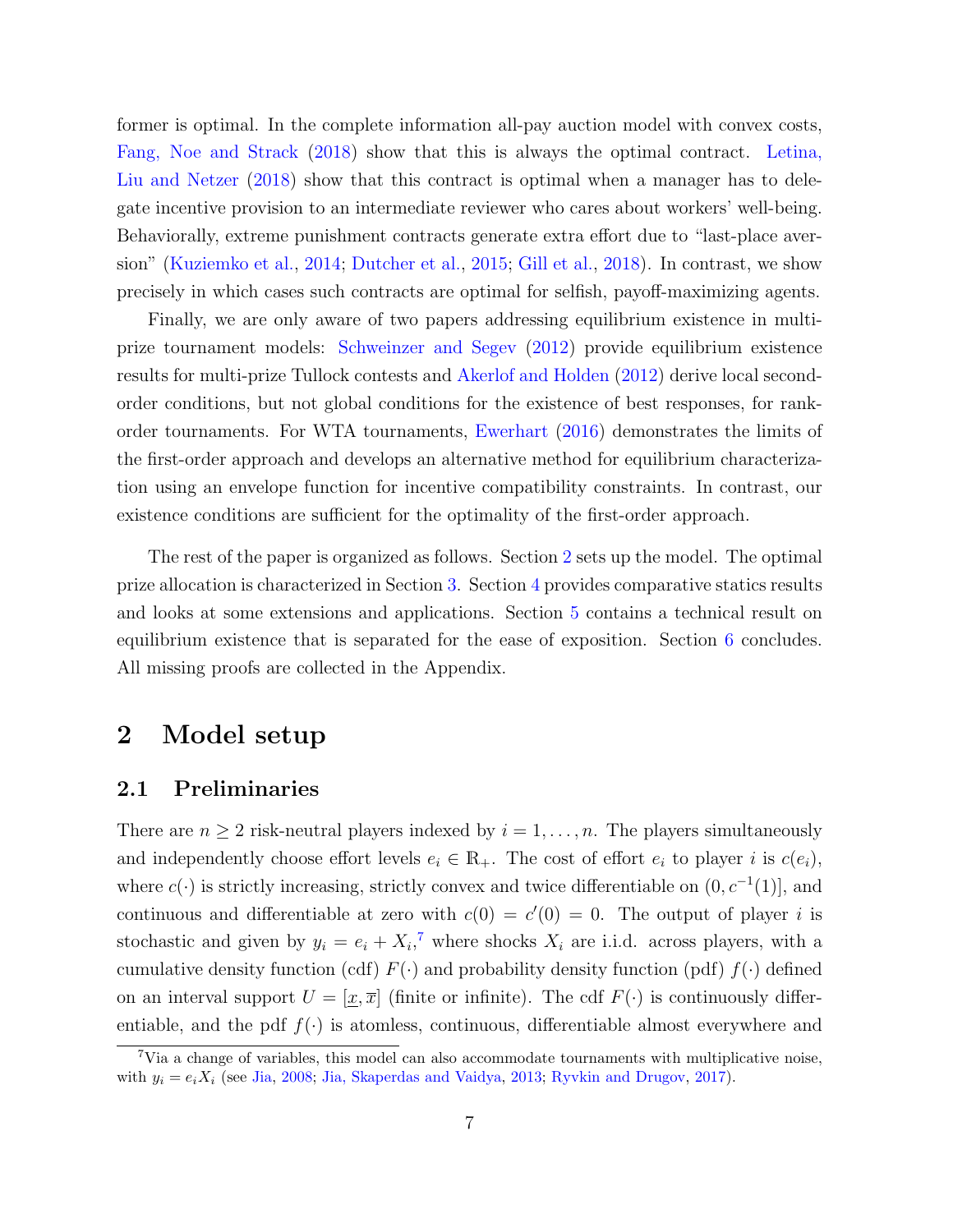square-integrable in U. Let  $F^{-1}(z) = \inf\{x \in U : F(x) \geq z\}$  denote the corresponding quantile function, and  $m(\cdot) = f(F^{-1}(\cdot)) : [0,1] \to \mathbb{R}_+$  denote the inverse quantile density [\(Parzen,](#page-30-10) [1979\)](#page-30-10). Function  $m(\cdot)$ , inheriting its properties from  $f(\cdot)$  and  $F(\cdot)$ , is continuous, differentiable almost everywhere and integrable on [0, 1].

A risk-neutral principal observes the ranking of outputs and allocates nonnegative rank-dependent prizes  $v = (v_1, \ldots, v_n)$  to the *n* players. Specifically, a player whose output is ranked r (where  $r = 1$  corresponds to the highest output,  $r = 2$  to the second highest, etc.) receives a prize  $v_r \geq 0.8$  $v_r \geq 0.8$  Prizes are decreasing<sup>[9](#page-7-1)</sup> in rank,  $v_1 \geq v_2 \geq \ldots \geq v_n$ . By default, throughout the paper it is assumed that prizes satisfy the budget constraint  $\sum_{r=1}^{n} v_r = 1$ , but in Section [4](#page-17-0) we discuss situations where this assumption is relaxed.

## 2.2 Equilibrium characterization

Consider a symmetric pure-strategy Nash equilibrium where all players exert some effort  $e^* > 0$ . Following the symmetric opponents form approach (SOFA) [\(Hefti,](#page-28-9) [2017\)](#page-28-9), assume that all players other than one indicative player choose effort  $e^*$ , and write the payoff of the indicative player from a deviation effort e as

<span id="page-7-3"></span>
$$
u(e, e^*) = \sum_{r=1}^{n} \pi^{(r)}(e, e^*) v_r - c(e).
$$
 (1)

Here  $\pi^{(r)}(e, e^*)$ , the probability that the indicative player's output is ranked r, is given by

<span id="page-7-4"></span>
$$
\pi^{(r)}(e, e^*) = {n-1 \choose r-1} \int_U F(e - e^* + x)^{n-r} [1 - F(e - e^* + x)]^{r-1} dF(x).
$$
 (2)

Indeed, in order to be ranked  $r$ , the indicative player's output must be higher than the output of exactly  $n - r$  other players, and there are  $\binom{n-1}{r-1}$  $\binom{n-1}{r-1}$  ways to choose those players. We will use subscript e to denote partial derivatives of functions with respect to e. The symmetric first-order condition,  $u_e(e^*, e^*) = 0$ , produces the equation

<span id="page-7-2"></span>
$$
\sum_{r=1}^{n} \beta_{r,n} v_r = c'(e^*),
$$
\n(3)

<span id="page-7-1"></span><span id="page-7-0"></span><sup>&</sup>lt;sup>8</sup>Ties in the ranking are broken randomly, but occur with zero probability for an atomless  $f(.)$ .

<sup>9</sup>Throughout this paper, "increasing" means nondecreasing and "decreasing" means nonincreasing. Whenever the distinction is important, we use the terms "strictly increasing" and "strictly decreasing."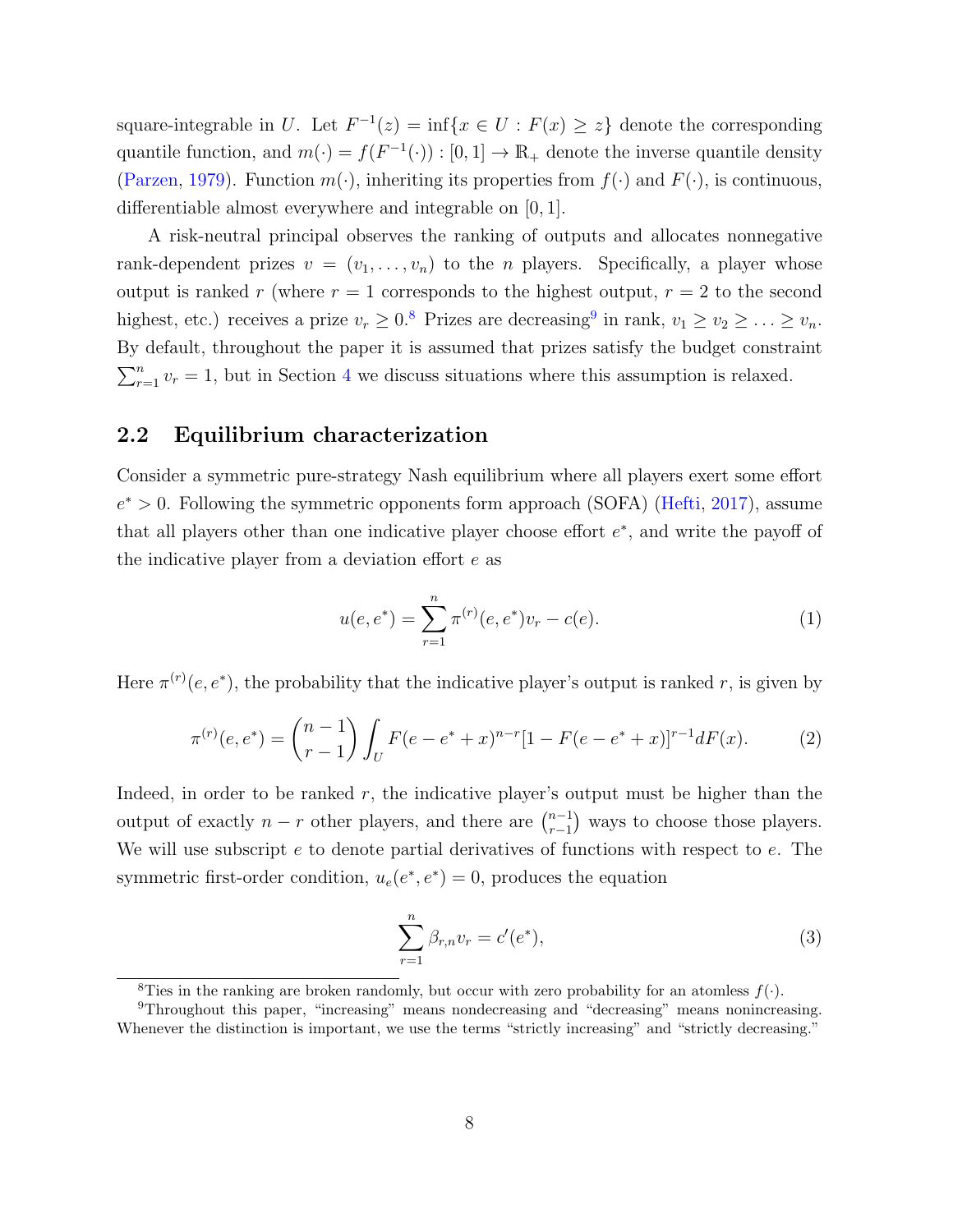where coefficients  $\beta_{r,n} \equiv \pi_e^{(r)}(e^*, e^*)$ , the marginal probabilities of reaching rank r, are given by

<span id="page-8-1"></span>
$$
\beta_{r,n} = \binom{n-1}{r-1} \int_U F(x)^{n-r-1} [1 - F(x)]^{r-2} [n - r - (n-1)F(x)] f(x) dF(x). \tag{4}
$$

Coefficients  $\beta_{r,n}$ , Eq. [\(4\)](#page-8-1), are determined entirely by the distribution of noise. The following properties follow immediately from Eq. [\(4\)](#page-8-1) (cf. also [Akerlof and Holden,](#page-25-2) [2012\)](#page-25-2): (i)  $\sum_{r=1}^{n} \beta_{r,n} = 0$ ,  $\beta_{1,n} > 0$ ,  $\beta_{n,n} < 0$ ; (ii) if pdf f is symmetric then  $\beta_{r,n} = -\beta_{n-r+1,n}$  for all r.

The  $e^*$  given by Eq. [\(3\)](#page-7-2) is a natural candidate for the symmetric equilibrium effort level. Proposition [9](#page-21-1) in Section [5](#page-21-0) provides appropriate sufficient conditions, which we assume from this point on are satisfied. These conditions guarantee that there is a unique  $e^*$  solving [\(3\)](#page-7-2) and it is the symmetric equilibrium for all monotone prize schedules v. Consistent with intuition, the sufficient conditions impose restrictions on the dispersion of noise and the magnitude and convexity of the cost function. Crucial for our purposes, they impose minimal restrictions on the shape of the distribution of noise. This allows us, in what follows, to explore optimal prize allocations and, more generally, the comparative statics of equilibrium effort, by relying entirely on the properties of the left-hand side of [\(3\)](#page-7-2).

## <span id="page-8-0"></span>3 Optimal prize allocations

In this section, we characterize the optimal allocation of prizes. In Section [3.1,](#page-8-2) we rewrite the problem in a more convenient form and identify the general structure of the solution. In Section [3.2,](#page-11-0) we relate the properties of the solution to the shape of the distribution of noise.

### <span id="page-8-2"></span>3.1 Restating the problem

We consider a principal whose objective is to maximize total equilibrium effort, ne<sup>∗</sup>. It follows immediately from [\(3\)](#page-7-2), and the assumption that  $c(\cdot)$  is strictly convex, that the principal's prize allocation problem has the form

<span id="page-8-3"></span>
$$
\max_{v_1, \dots, v_r} \sum_{r=1}^n \beta_{r,n} v_r \quad \text{s.t. } v_1 \ge \dots \ge v_n \ge 0, \quad \sum_{r=1}^n v_r = 1. \tag{5}
$$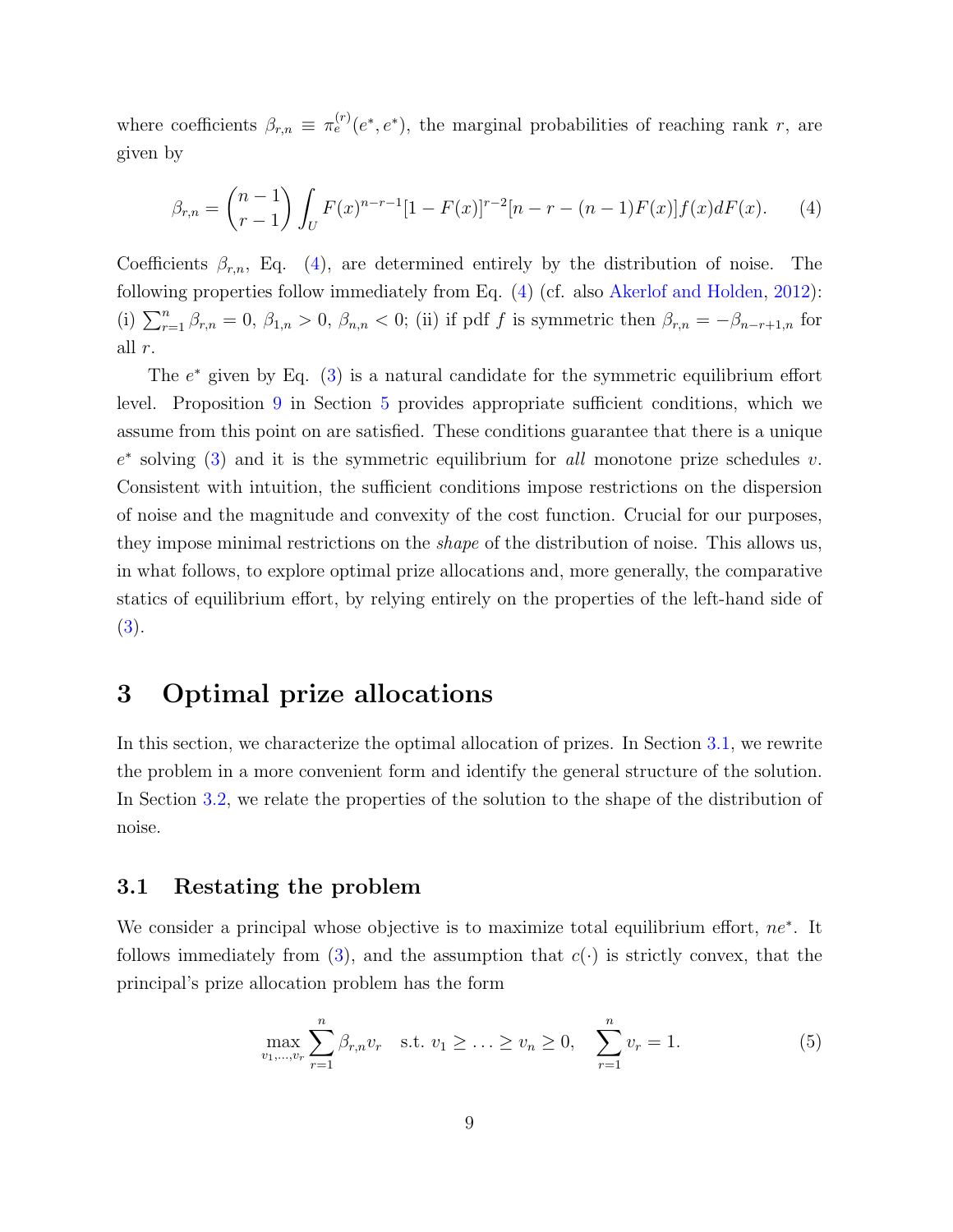Problem [\(5\)](#page-8-3) is a linear programming problem. If prize schedules were not restricted to be monotone, its solution would simply be to allocate the entire prize to the rank  $r$  that maximizes  $\beta_{r,n}$ . Therefore, if  $\beta_{r,n}$  is maximized at  $r=1$ , the optimal prize allocation is a *winner-take-all* (WTA) tournament with  $v = (1, 0, \ldots, 0)$ , for which the monotonicity constraint is satisfied automatically. If, however,  $\beta_{r,n}$  is (strictly) maximized at some  $r > 1$ , it is impossible to allocate a high prize to rank r without also allocating at least the same prizes to ranks  $1, \ldots, r-1$ . The larger r is, the smaller these prizes will be, thereby diminishing incentives to compete for higher ranks. A different prize allocation, therefore, may be optimal in this case.<sup>[10](#page-9-0)</sup>

After the probability integral change of variable,  $z = F(x)$ , Eq. [\(4\)](#page-8-1) becomes

<span id="page-9-1"></span>
$$
\beta_{r,n} = \binom{n-1}{r-1} \int_0^1 z^{n-r-1} (1-z)^{r-2} [n-r-(n-1)z] m(z) dz.
$$
 (6)

Representation [\(6\)](#page-9-1) is useful in that it separates the effects of the distribution of noise, contained entirely in the inverse quantile density  $m(\cdot)$ , from the effects of the number of players, *n*, and performance rank, *r*. Note that  $\beta_{1,n} = (n-1) \int_0^1 z^{n-2} m(z) dz =$  $E(m(Z_{(n-1:n-1)}))$ ; that is, in a WTA tournament with  $v = (1, 0, \ldots, 0)$  the equilibrium effort is determined by the expectation of  $m(\cdot)$  over the highest order statistic among  $n-1$  i.i.d. draws from the uniform distribution on [0, 1]. As we now show, more generally, for an arbitrary prize schedule v the left-hand side of  $(3)$  can be written as a linear combination of expectations of  $m(\cdot)$  over the set of uniform order statistics  $Z_{(n-r:n-1)}$ ,  $r = 1, \ldots, n - 1.$ 

Recall that  $\beta_{n,n} < 0$ . This implies that it is never optimal to assign a positive prize to rank  $r = n$ . That is,  $v_n = 0$  in any optimal prize schedule. It is convenient to introduce nonnegative variables  $d_r = v_r - v_{r+1}$  for  $r = 1, \ldots, n-1$ , from which the original prizes can be recovered as  $v_r = \sum_{k=r}^{n-1} d_k$ . Further, let  $B_{r,n} = \sum_{k=1}^{r} \beta_{k,n}$  denote the cumulative version of coefficients  $\beta_{r,n}$ . Using [\(6\)](#page-9-1), it is straightforward to verify that

<span id="page-9-2"></span>
$$
B_{r,n} = \frac{(n-1)!}{(n-r-1)!(r-1)!} \int_0^1 z^{n-r-1} (1-z)^{r-1} m(z) dz.
$$
 (7)

Note that  $B_{r,n} > 0$  for all  $r = 1, \ldots, n-1$  and  $B_{n,n} = 0$ . Using summation by parts,

<span id="page-9-0"></span><sup>&</sup>lt;sup>10</sup>Proposition 1 of ACK17 states, using our notation, that WTA is optimal iff  $\beta_{1,n} \geq \beta_{r,n}$  for all  $r = 2, \ldots, n$ . Recall that ACK17 do not restrict prize schedules to be monotone, hence the "only if" part of their result. In our setting, due to the monotonicity restriction on prizes, WTA can also be optimal even when  $\beta_{r,n}$  is not maximized at  $r=1$  $r=1$ , cf. Proposition 1 below.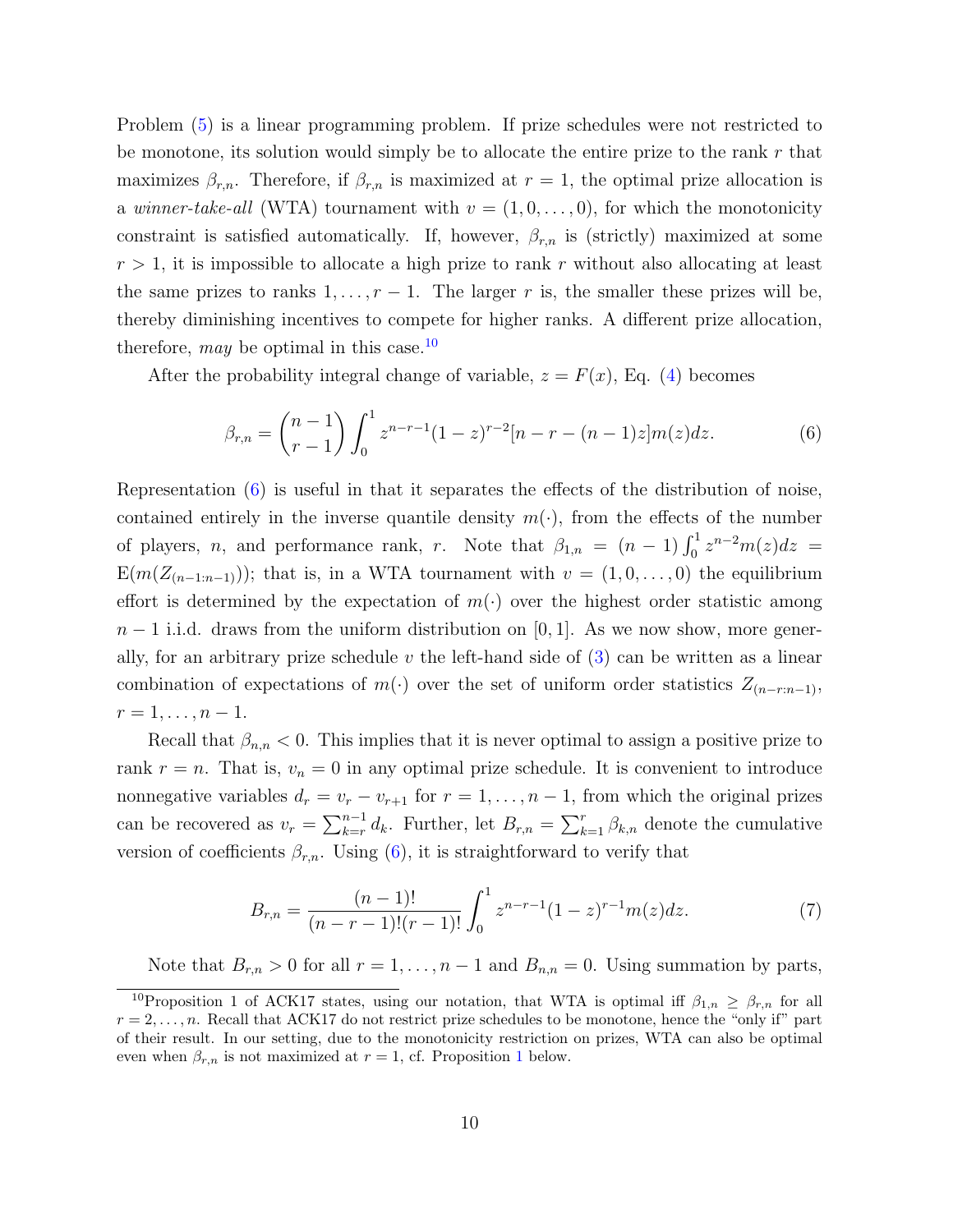rewrite the objective function of problem [\(5\)](#page-8-3) as  $\sum_{r=1}^{n} \beta_{r,n} v_r = \sum_{r=1}^{n-1} B_{r,n} d_r$ . Taking into account that  $v_n = 0$ , we can also rewrite the budget constraint in the new variables as  $\sum_{r=1}^{n} v_r = \sum_{r=1}^{n-1} r d_r = 1$ . Thus, problem [\(5\)](#page-8-3) reduces to

<span id="page-10-1"></span>
$$
\max_{d_1,\dots,d_{n-1}} \sum_{r=1}^{n-1} B_{r,n} d_r \quad \text{s.t. } d_1,\dots,d_{n-1} \ge 0, \quad \sum_{r=1}^{n-1} r d_r = 1. \tag{8}
$$

Representation [\(8\)](#page-10-1) can be understood intuitively as follows. Recall that  $\beta_{r,n}$  is the marginal probability of reaching rank r in the symmetric equilibrium, cf. Eqs.  $(3)$  and [\(4\)](#page-8-1). Therefore, coefficient  $B_{r,n} = \sum_{k=1}^r \beta_{k,n}$  can be interpreted as the marginal probability of reaching the rank of at least r. At the same time, prize differential  $d_r$  is the premium for reaching the rank of at least r (as compared to reaching the rank of at least  $r + 1$ ). Indeed, a player who reached the rank of at least r earns at least  $d_{n-1} + \ldots + d_r = v_r$ . Since exactly  $r$  players reach the rank of at least  $r$ , the budget constraint takes the form as in [\(8\)](#page-10-1).

Problem [\(8\)](#page-10-1) is a standard linear utility maximization problem in  $\mathbb{R}^{n-1}_+$  with a budget constraint where the r-th "commodity" has price  $r$ . Commodities in this problem are the differentials  $d_r = v_r - v_{r+1}$  between adjacent prizes. Such commodities indeed become more expensive for the principal as  $r$  increases because a positive prize differential once introduced for some  $r$  has to be carried over to all lower  $r$  to preserve the monotonicity of prizes. Coefficients  $B_{r,n}$  play the role of (constant) marginal utilities of these commodities. A generic solution to problem [\(8\)](#page-10-1) is a vertex solution where the entire budget is allocated to one commodity that yields the highest marginal utility per dollar spent. We, therefore, arrive at the following result.

<span id="page-10-0"></span>**Proposition 1** The optimal prize allocation is a two-prize schedule, with  $v_1 = \ldots =$  $v_{r^*} = \frac{1}{r^*}$  $\frac{1}{r^*}$  and  $v_{r^*+1} = \ldots = v_n = 0$ , where the location  $r^*$  of a positive prize differential is given by

<span id="page-10-2"></span>
$$
r^* \in \arg\max_{r \in \{1, \dots, n-1\}} \frac{B_{r,n}}{r}.\tag{9}
$$

The optimal prize schedule described by Proposition [1](#page-10-0) allocates equal prizes to the top  $r^*$  players. From Eq. [\(3\)](#page-7-2), the resulting equilibrium effort is given by the equation  $B_{r^*,n}$  $\frac{r^*, n}{r^*} = c'(e^*).$  The location of  $r^*$  is determined entirely by coefficients  $B_{r,n}$ , Eq. [\(7\)](#page-9-2), i.e., by the properties of the distribution of noise. Generically, the optimal prize schedule is unique.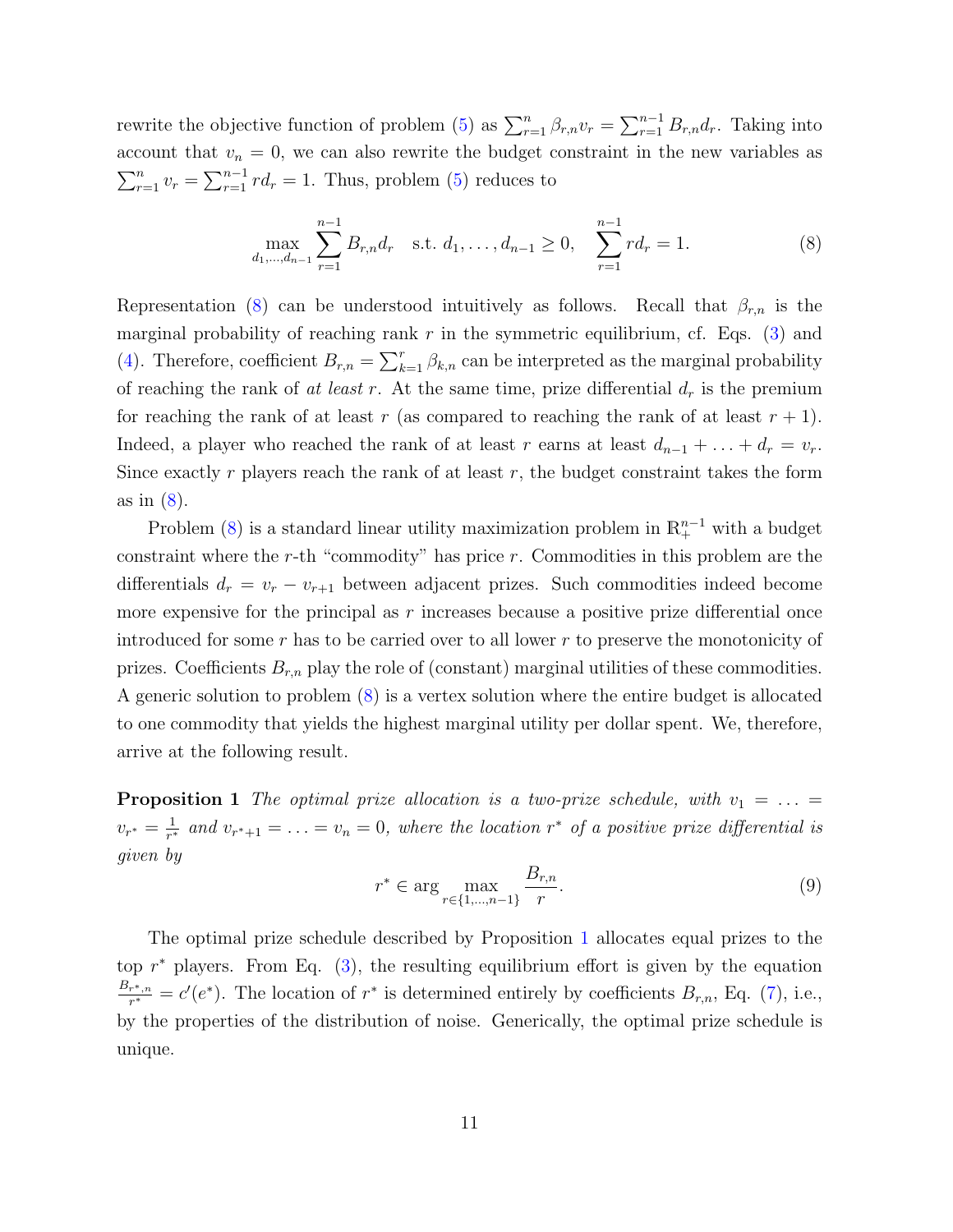It should be noted that the simple two-prize structure of optimal prize schedules arises due to risk-neutrality. More sophisticated prize schedules involving several levels of prizes may be optimal for risk-averse agents.<sup>[11](#page-11-1)</sup> However, the two-prize structure is sufficient to address our main research questions: Under what conditions are WTA tournaments optimal  $(r^* = 1)$ , and what are the consequences of heavy tails in the distribution of noise for the optimality of WTA? In other words, we are interested in the effects of noise on  $r^*$ . An increase in  $r^*$  in this model constitutes movement away from WTA tournaments emphasizing rewards at the top to tournaments with prize sharing and, in extreme cases, to tournaments emphasizing punishment at the bottom.

The optimal location  $r^*$  of the prize differential, Eq.  $(9)$ , maximizes the objective  $\bar{\beta}_{r,n} = \frac{B_{r,n}}{r} = \frac{1}{r}$  $\frac{1}{r}\sum_{k=1}^r \beta_{k,n}$ , which is the running *average* of coefficients  $(\beta_{1,n}, \ldots, \beta_{r,n})$ . As discussed previously, if  $\beta_{r,n}$  is maximized at  $r=1$ , this implies immediately that  $r^*=1$ . Similarly, as long as  $\beta_{r,n}$  is increasing,  $\bar{\beta}_{r,n}$  is also increasing. Thus, if  $\beta_{r,n}$  is increasing for all  $r = 1, \ldots, n-1$ , we have  $r^* = n-1$ . However, if  $\beta_{r,n}$  is interior unimodal,  $r^*$  is located at or to the right of the maximum of  $\beta_{r,n}$ . The exact location of  $r^*$  for a nonmonotone  $\beta_{r,n}$  depends on the details of the distribution of noise. This dependence is studied in the next section.

## <span id="page-11-0"></span>3.2 A characterization of optimal prize allocations

We turn to the analysis of  $\bar{\beta}_{r,n} = \frac{B_{r,n}}{r}$  $\frac{r, n}{r}$ , the objective of problem [\(9\)](#page-10-2) that determines the location  $r^*$  of the positive prize differential in the optimal allocation of prizes. Using  $(7)$ , we write it in the form

<span id="page-11-3"></span>
$$
\bar{\beta}_{r,n} = \frac{1}{n} \int_0^1 \frac{m(z)}{1-z} dF^B(z; n-r, r+1) = \frac{1}{n} \mathcal{E}(h(Z_{(n-r:n)})). \tag{10}
$$

Here,  $F^{B}(z;x,y)$  is the cdf of the beta distribution with parameters  $(x, y)$ ,<sup>[12](#page-11-2)</sup> and  $Z_{(n-r:n)}$ is the  $(n-r)$ -th order statistic among *n* i.i.d. draws from the uniform distribution on [0, 1]. The hazard quantile function  $h(z) = \frac{m(z)}{1-z}$  [\(Nair, Sankaran and Balakrishnan,](#page-29-9) [2013\)](#page-29-9) is a quantile representation of failure (or hazard) rate  $\frac{f(x)}{1-F(x)}$ . We will refer to distributions as having increasing failure rate (IFR) if  $h(z)$  is increasing and decreasing failure rate (DFR) if  $h(z)$  is decreasing. The exponential distribution with pdf  $f(x) = \lambda \exp(-\lambda x)$ 

<span id="page-11-1"></span> $11$ A complete characterization of optimal prizes for risk-averse agents is rather complex but can be obtained using similar methods. Details are available upon request.

<span id="page-11-2"></span><sup>&</sup>lt;sup>12</sup> Function  $F^{B}(z;x,y) = \frac{1}{\mathcal{B}(x,y)} \int_0^z t^{x-1} (1-t)^{y-1} dt$ , where  $\mathcal{B}(x,y)$  is the beta function, is also known as the regularized incomplete beta function (see, e.g., [Paris,](#page-30-11) [2010\)](#page-30-11).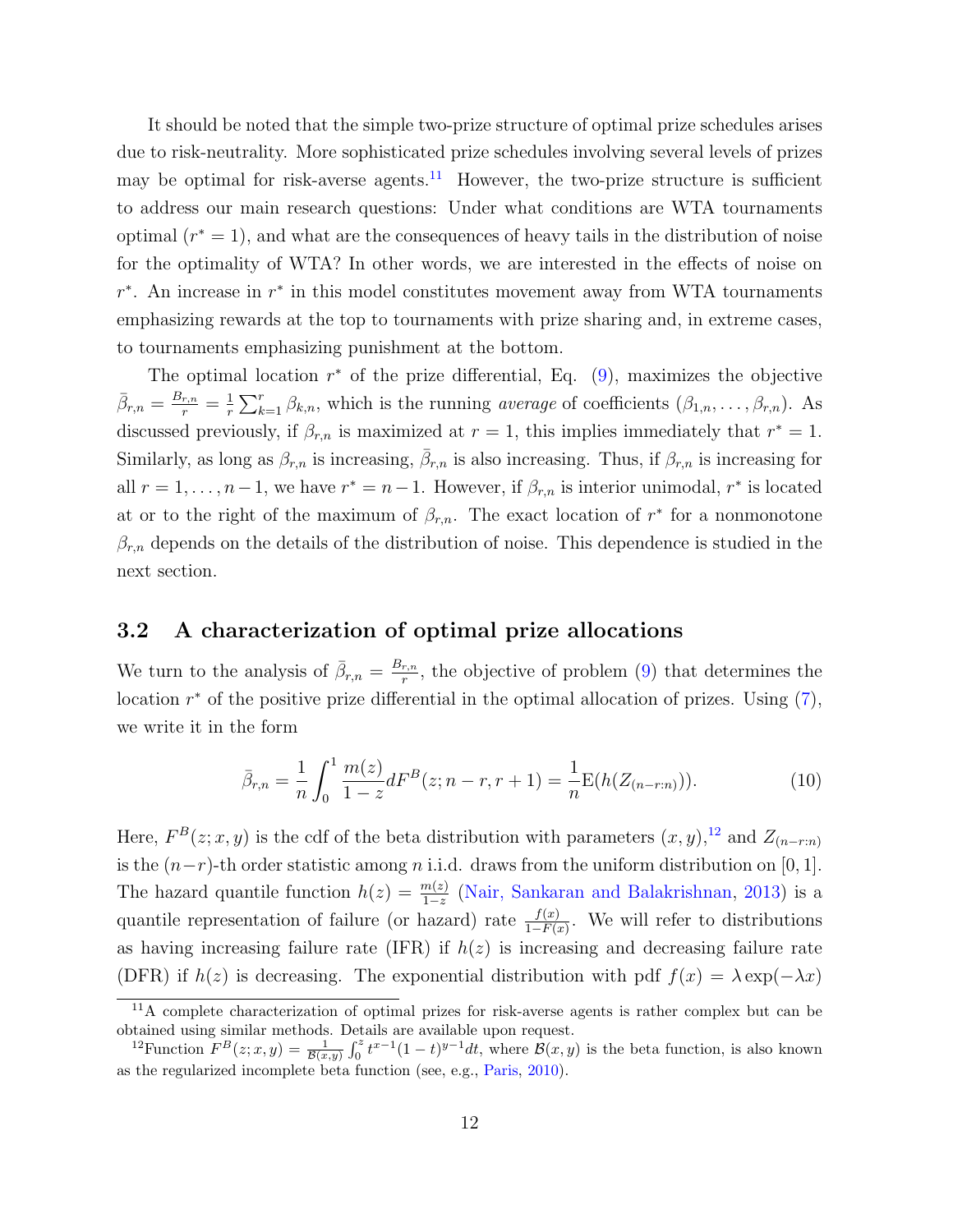is the only distribution with a constant failure rate (equal  $\lambda$ ). Heavy-tailed distributions are typically DFR or have an (interior) unimodal failure rate.

<span id="page-12-0"></span>Representation [\(10\)](#page-11-3) leads to the following properties of  $\bar{\beta}_{r,n}$ .

**Lemma 1** (i) If  $f(\cdot)$  is IFR (DFR) then  $\bar{\beta}_{r,n}$  is decreasing (increasing) in r for r =  $1, \ldots, n-1.$ (ii) If  $f(\cdot)$  has a unimodal (U-shaped) failure rate then  $\bar{\beta}_{r,n}$  is unimodal (U-shaped) in r

for  $r = 1, ..., n - 1$ .

Part (i) of Lemma [1](#page-12-0) follows directly from representation [\(10\)](#page-11-3) since order statistics  $Z_{n-r:n}$ are FOSD-decreasing in  $r$ . Part (ii), proved in the Appendix, is a result of the preservation of unimodality under uncertainty. It is closely related to the results of [Athey](#page-25-5) [\(2002\)](#page-25-5) on the preservation of single-crossing under uncertainty. Indeed, a unimodal function has a single-crossing derivative, and the specific structure of the densities of order statistics satisfies the needed log-supermodularity condition on the parameterization of uncertainty. Part (i) further leads to the following proposition, which is the first major result of this section.

<span id="page-12-1"></span>**Proposition 2** (i) If  $f(\cdot)$  is IFR then  $r^* = 1$ , i.e., the WTA tournament is optimal. (ii) If  $f(\cdot)$  is DFR then  $r^* = n - 1$ , i.e., it is optimal to award prize  $\frac{1}{n-1}$  to all but the very last player.

(iii) If  $f(\cdot)$  is an exponential distribution, any allocation of prises with  $v_n = 0$  is optimal.

Many standard distributions fall into one of the monotone failure rate classes covered by Proposition [2.](#page-12-1) In particular, distributions with increasing or log-concave pdfs are IFR, and distributions with log-convex pdfs and  $f(\overline{x}) = 0$  are DFR.<sup>[13](#page-12-2)</sup>

The role of failure rate in the optimal allocation of prizes can be understood intu-itively from the following arguments. Eq. [\(10\)](#page-11-3) can be rewritten as  $\bar{\beta}_{r,n} = \frac{1}{n}$  $\frac{1}{n}\int_U f(x|X) \geq$  $x) f_{(n-r:n)}(x) dx$ , where the failure rate  $\frac{f(x)}{1-F(x)}$  is written as the density at x of variable X conditional on  $X \geq x$ . Thus,  $\bar{\beta}_{r,n}$  is determined by the density at zero of the difference between X and  $X_{(n-r:n)}$  conditional on  $X \geq X_{(n-r:n)}$ . Indeed, the probability of reaching a rank of at least  $r$  can be expressed as the probability of surpassing the  $r$ -th highest noise realizations out of n conditional on X being among the top r realizations, multiplied by the probability that X is in the top r (equal  $\frac{r}{n}$ ). This explains why, as r increases,  $\bar{\beta}_{r,n} = \frac{1}{r} B_{r,n}$  changes according to the shape of the failure rate.

<span id="page-12-2"></span><sup>&</sup>lt;sup>13</sup>Proposition 2 of ACK17 identifies log-convexity as a sufficient condition for WTA to be suboptimal.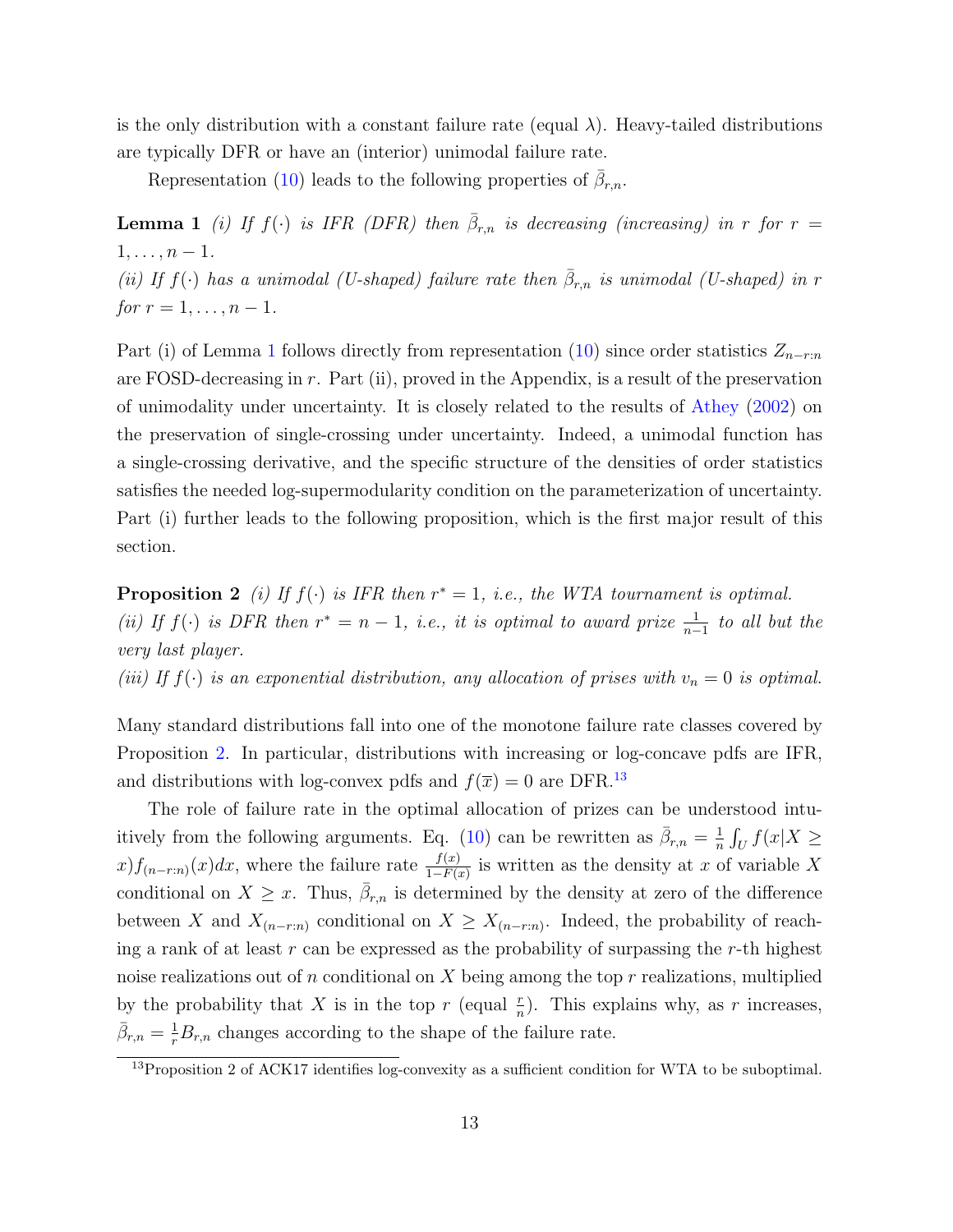<span id="page-13-0"></span>

Figure 1: Gumbel distribution with parameter 1. Left: Pdf  $f(x)$  (solid line, left scale) and failure rate  $\frac{f(x)}{1-F(x)}$  (dashed line, right scale). Right: The objective  $\bar{\beta}_{r,n}$  for  $n=10$  is maximized at  $r^* = 1$ .

As an example of an IFR distribution, consider the Gumbel distribution with parameter 1, whose pdf  $f(x) = \exp[-x - \exp(-x)]$  is shown in the left panel of Figure [1.](#page-13-0) This distribution generates the contest success function (CSF) of the Tullock contest [\(Jia,](#page-28-6) [Skaperdas and Vaidya,](#page-28-6) [2013\)](#page-28-6), for which the symmetric equilibrium with multiple prizes was identified by [Clark and Riis](#page-26-8) [\(1996\)](#page-26-8) and [Fu and Lu](#page-27-8) [\(2012\)](#page-27-8). The right panel in Figure [1](#page-13-0) shows the objective  $\bar{\beta}_{r,n}$  of problem [\(9\)](#page-10-2) as a function of r. As seen from the figure,  $r=1$ is indeed optimal. The optimality of the WTA prize schedule for Tullock contests was demonstrated by [Schweinzer and Segev](#page-30-9) [\(2012\)](#page-30-9). Part (i) of Proposition [2](#page-12-1) generalizes this result to arbitrary tournaments with IFR distributions of noise.

For an example of a DFR distribution, consider the Pareto distribution with parameters (1, 1), with pdf  $f(x) = \frac{1}{x^2} \mathbb{1}_{x \geq 1}$ , for which  $m(z) = (1-z)^2$  and  $\bar{\beta}_{r,n} = \frac{r+1}{n(n+1)}$  is increasing in r. Hence, it is optimal to reward every player but the very last, see Figure [2.](#page-14-0)

Finally, for an example of a distribution with an interior unimodal failure rate consider the Burr distribution with parameters  $(2, 1)$  and  $(3, 1)$  which have pdfs  $f_{Burr(2,1)}(x) =$  $\frac{2x}{(x^2+1)^2} \mathbb{1}_{x\geq 0}$  and  $f_{Burr(3,1)}(x) = \frac{3x^2}{(x^3+1)^2} \mathbb{1}_{x\geq 0}$ , and the inverse quantile densities  $m_{Burr(2,1)}(z) =$  $2z^{\frac{1}{2}}(1-z)^{\frac{3}{2}}$  and  $m_{Burr(3,1)}(z) = 3z^{\frac{2}{3}}(1-z)^{\frac{4}{3}}$ . Then, a two-prize schedule with an interior  $r^*$  is optimal in both cases, see Figure [3.](#page-14-1)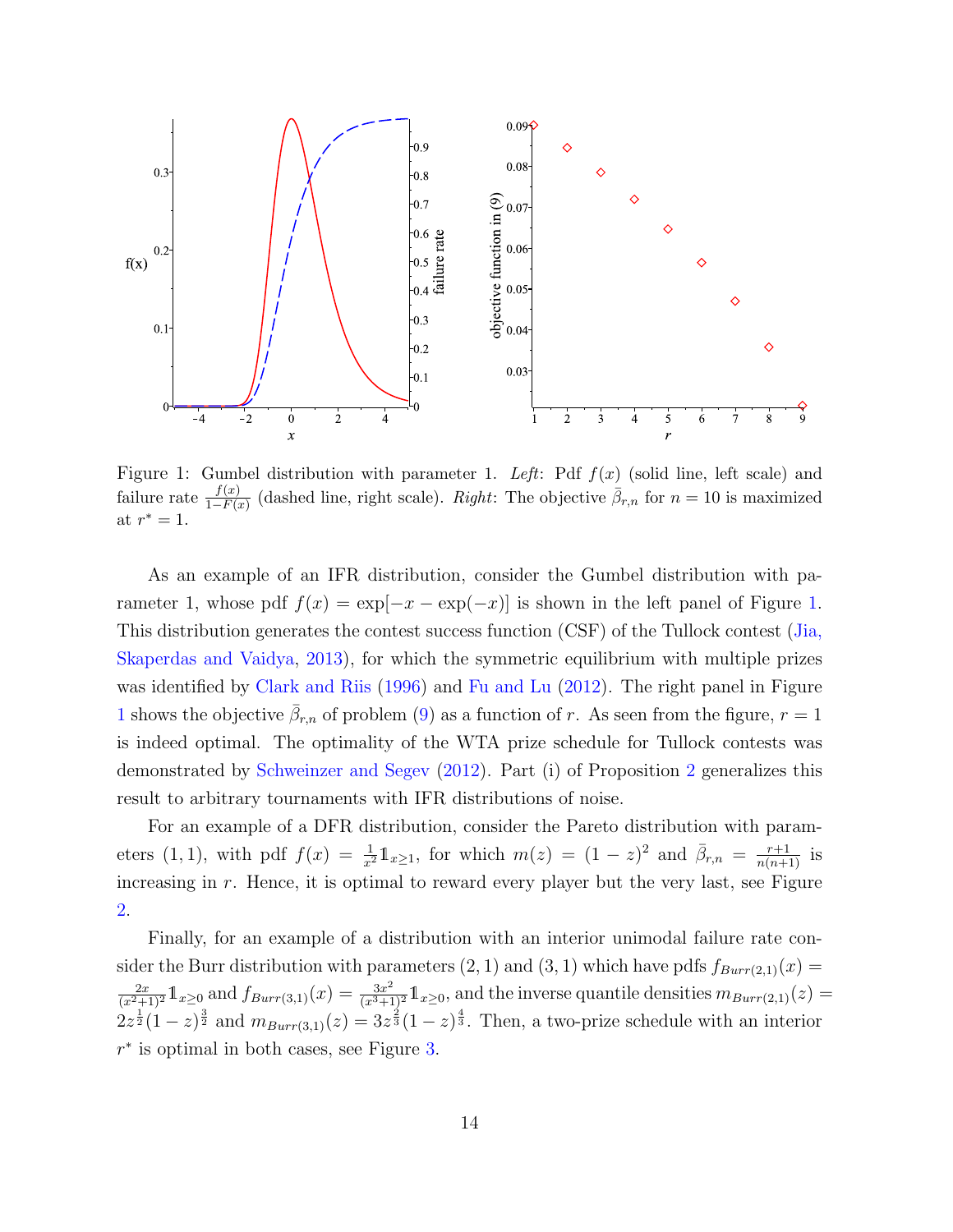<span id="page-14-0"></span>

Figure 2: The Pareto distribution with parameters  $(1, 1)$ . Left: Pdf  $f(x)$  (solid line, left scale) and failure rate  $\frac{f(x)}{1-F(x)}$  (dashed line, right scale). Right: The objective  $\bar{\beta}_{r,n}$  for  $n = 10$  is maximized at  $r^* = 9$ .

<span id="page-14-1"></span>

Figure 3: The Burr distribution. Left: Pdfs  $f(x)$  (solid lines, left scale) and failure rates  $\frac{f(x)}{1-F(x)}$ (dashed lines, right scale), thick lines for  $Burr(2, 1)$  and thin ones for  $Burr(3, 1)$ . Right: The objective  $\bar{\beta}_{r,n}$  for  $n=10$  is maximized at  $r^*=4$  and 5 for  $Burr(2,1)$  (large diamonds) and at  $r^* = 3$  for  $Burr(3, 1)$  (small diamonds).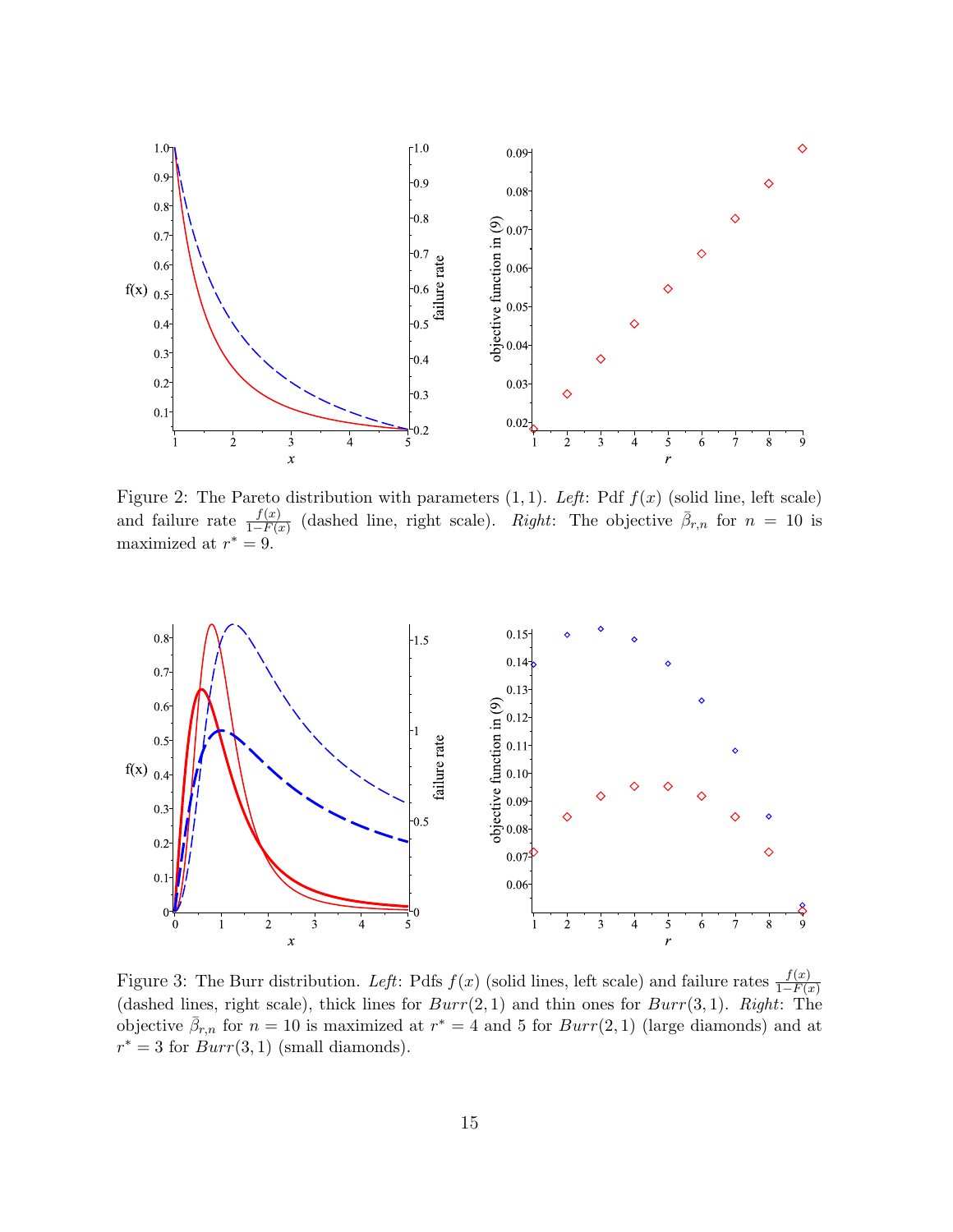In this section we have established that noise distributions with monotone failure rates produce one of the two extreme prize schedules – WTA or extreme prize sharing punishing the bottom performer. In the next section we bridge the gap between the IFR and DFR cases by considering distributions with unimodal failure rates, which lead to "intermediate" prize schedules being optimal.

### 3.3 Intermediate prize allocations

As we show in this section, the optimal number of winners  $r^*$  depends mainly on the skewness of the noise distribution. Hence, we start with the simplest case of a nonskewed, that is, a symmetric distribution. In this case,  $r^*$  can be restricted as described in following proposition.

#### <span id="page-15-0"></span>**Proposition 3** If  $f(\cdot)$  is symmetric then  $r^* < \frac{n}{2}$  $\frac{n}{2}$ .

Note that  $f(\cdot)$  in Proposition [3](#page-15-0) is not required to be unimodal or to have a wellbehaved failure rate. Propositions [2](#page-12-1) and [3](#page-15-0) can be compared to the results of [Krishna](#page-28-5) [and Morgan](#page-28-5) [\(1998\)](#page-28-5), who explored tournaments of  $n \leq 4$  players assuming that the pdf of noise is symmetric and unimodal. For risk-neutral players, [Krishna and Morgan](#page-28-5) [\(1998\)](#page-28-5) show that the WTA schedule is optimal for  $n = 2, 3$  and 4. These results follow directly from our Proposition [3,](#page-15-0) since for  $n = 4$  fewer than  $\frac{n}{2} = 2$  prizes are to be awarded. Note that the unimodality of  $f(\cdot)$  is not needed.<sup>[14](#page-15-1)</sup> Additionally, Proposition [2](#page-12-1) shows the optimality of the WTA schedule for arbitrary  $n$  when the distribution of noise is IFR (such distributions are not necessarily unimodal or symmetric).

Prize schedules with  $r^* < \frac{n}{2}$  $\frac{n}{2}$  can be characterized as "rewards tournaments" in that they award a prize to relatively few top performers. Similarly, prize schedules with  $r^* > \frac{n}{2}$ 2 can be thought of as "punishment tournaments" as they single out relatively few bottom performers receiving zero prize. These concepts of reward and punishment should be understood in a relative sense (e.g., in terms of status, see Section [4.2\)](#page-19-0). Proposition [3](#page-15-0) then implies that skewness in the distribution of noise is necessary for the optimality of punishment contracts.

We turn next to a general ranking of skewness of distributions which is provided by the *convex transform order*, defined by the property that  $F_Y^{-1}$  $Y^{-1} \circ F_X$  is convex [\(Shaked and](#page-30-4)

<span id="page-15-1"></span><sup>&</sup>lt;sup>14</sup>It can be shown that  $n = 4$  is a tight bound for when the symmetry of  $f(.)$  leads to the optimality of WTA. That is, already for  $n = 5$  a symmetric (and unimodal) distribution of noise can be found such [that the WTA schedule is not optimal. For example,](#page-30-4)  $r^* = 2$  for the t-distribution with 0.5 degrees of [freedom.](#page-30-4)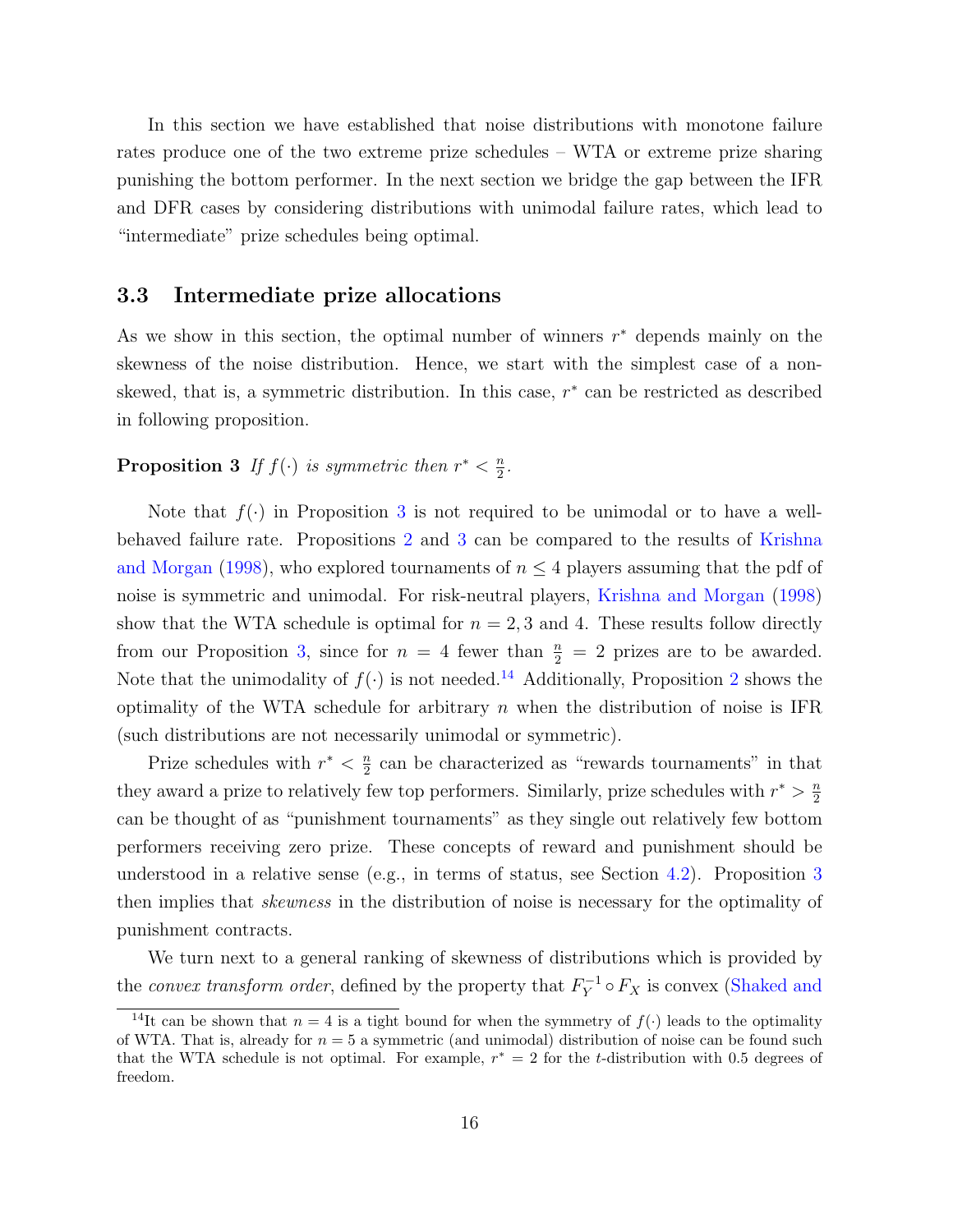[Shanthikumar,](#page-30-4) [2007\)](#page-30-4). The convex transform order is characterized as "less skewed" and "more IFR" [\(Marshall and Olkin,](#page-29-10) [2007\)](#page-29-10); that is,  $X$  is less positively skewed and is closer to IFR than  $Y$  (if  $Y$  is not IFR to begin with). An equivalent condition for  $X$  being smaller than Y in the convex transform order is an increasing ratio  $\frac{m_X(z)}{m_Y(z)}$ , where  $m_X(z)$ and  $m_Y(z)$  denote the inverse quantile density corresponding to random variables X and Y, respectively. Similarly, denote the optimal number of winners as  $r_X^*$  and  $r_Y^*$ .

<span id="page-16-0"></span>**Proposition 4** Suppose Y has a unimodal failure rate. Consider another random variable X such that  $\frac{m_X(z)}{m_Y(z)}$  is increasing. Then  $r_X^* \leq r_Y^*$ .

Proposition [4](#page-16-0) states conditions under which the location of the optimal prize differential shifts to higher ranks. When Y is DFR, we have  $r_Y^* = n - 1$  and the result holds automatically. For the case when  $Y$  is IFR or has an interior unimodal failure rate, it can be shown that if  $\bar{\beta}_{r,n}$  decreases in r for some r when the noise is Y then it also decreases in r when the noise is X. This implies, since  $\bar{\beta}_{r,n}$  is unimodal for Y due to Lemma [1,](#page-12-0) that the maximum of  $\bar{\beta}_{r,n}$  for X is (weakly) to the left of the maximum for Y. In particular, under the conditions of Proposition [4,](#page-16-0) when  $Y$  is IFR and the WTA tournament is optimal for  $Y$ then it is also optimal for  $X$ . The example with two Burr distributions above illustrates Proposition [4.](#page-16-0) Indeed, the ratio of quantile densities  $\frac{m_{Burr(3,1)}(z)}{m_{Burr(2,1)}(z)} = \frac{3}{2}$  $\frac{3}{2}(\frac{z}{1-z})$  $\frac{z}{1-z}$ ,  $\frac{1}{6}$  is increasing. Then,  $r^*_{Burr(3,1)} = 3$  while  $r^*_{Burr(2,1)}$  is 4 and 5, see Figure [3.](#page-14-1)

The convex transform order, therefore, provides a connection between the two extreme cases (IFR and DFR) described in Proposition [2.](#page-12-1) It is also related to Proposition [3.](#page-15-0) As the distribution of noise becomes more DFR or more positively skewed, the optimal allocation of prizes becomes more spread out.<sup>[15](#page-16-1)</sup>

When failure rate is interior unimodal, part (ii) of Lemma [1](#page-12-0) establishes that several prizes  $(r^* > 1)$  may be optimal, but does not provide a sufficient condition. The following proposition shows that if failure rate is interior unimodal then  $r^* > 1$  is always optimal in sufficiently large tournaments.

## <span id="page-16-2"></span>**Proposition 5** If  $f(\cdot)$  has an interior unimodal failure rate then  $r^* > 1$  for n sufficiently large.

<span id="page-16-1"></span><sup>&</sup>lt;sup>15</sup>For regularly varying distributions, there is a simple connection between the convex transform order and tail thickness measured by the tail index. A distribution  $F(\cdot)$  is regularly varying if  $1 - F(x) \equiv$  $\bar{F}(x) = x^{-\frac{1}{\xi}}L(x)$ , where  $L(\cdot)$  is a slowly varying function, i.e., such that  $\lim_{t\to\infty}\frac{L(xt)}{L(t)} = 1$  for all  $x > 0$ . Parameter  $\xi > 0$  is the tail index, where a larger  $\xi$  corresponds to a heavier tail. It can be shown that if X is smaller than Y in the convex transform order and both X and Y are regularly varying then  $\xi_Y \ge \xi_X$ .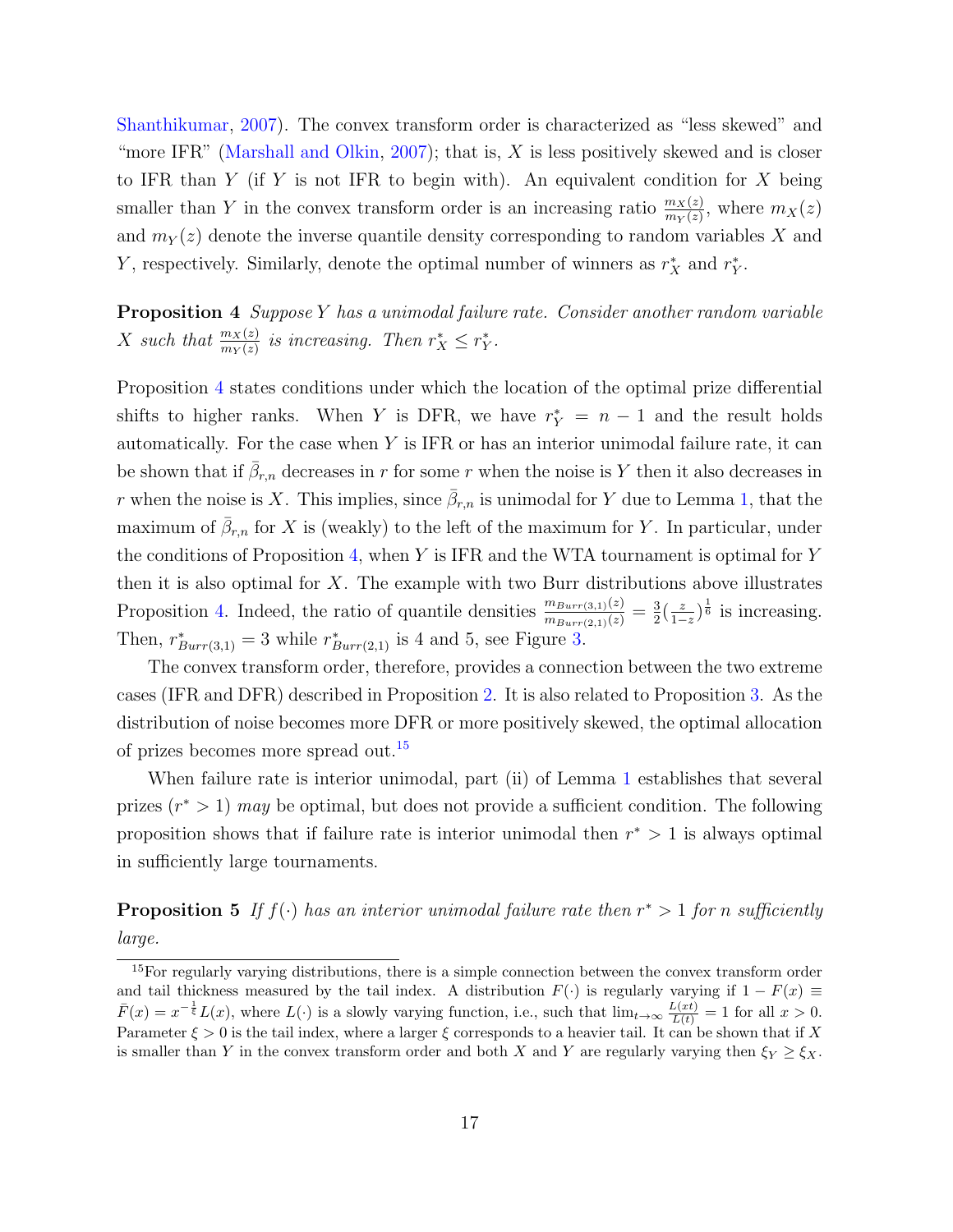Finally, the following result establishes comparative statics of  $r^*$  with respect to the number of agents for unimodal failure rates.

<span id="page-17-2"></span>**Proposition 6** If  $f(\cdot)$  has an interior unimodal failure rate then  $r^*$  is increasing in n.

Recall that heavy-tailed distributions are characterized by decreasing or interior unimodal failure rates. Taken together, the results of this section show that the presence of heavy tails shifts the optimal allocation of prizes away from WTA, at least in large tournaments, and the effect becomes stronger with tournament size. DFR distributions, such as power laws, produce optimal contracts with extreme punishment.

## <span id="page-17-0"></span>4 Extensions and applications

In this section we apply the results from Section [3](#page-8-0) to different but related settings. In Section [4.1,](#page-17-1) we identify a natural ordering of general prize schedules (i.e., not necessarily two-prize ones) that leads to the ordering of equilibrium effort. In Section [4.2](#page-19-0) we apply our findings to tournaments for status, i.e., tournaments in which, following [Moldovanu, Sela](#page-29-3) [and Shi](#page-29-3) [\(2007\)](#page-29-3), prizes are proportional to the difference between the number of players ranked strictly below and above a given player.

## <span id="page-17-1"></span>4.1 General prize schedules

As we showed in Section [3,](#page-8-0) two-prize schedules of the form  $v = (\frac{1}{r}, \ldots, \frac{1}{r})$  $\frac{1}{r}, 0, \ldots, 0)$  are optimal for a principal maximizing aggregate effort. It may be, however, that two-prize schedules are not feasible for legal, institutional or political reasons. For example, in tournaments for status the number of status categories can be predetermined by an organizational or social structure. More generally, the principal may be restricted to only using prize schedules from a certain class,  $\Gamma = \{v(\theta)\}_{\theta \in \Theta}$ , where  $v(\theta) = (v_1(\theta), \dots, v_n(\theta))$ denotes a prize schedule, and parameter  $\theta$  can be continuous or discrete and takes values in some set  $\Theta \subseteq \mathbb{R}$ . For example,  $\Gamma$  may be all linearly decreasing schedules such that  $v_{r+1} = v_r - \theta$ , or exponentially decreasing schedules such that  $v_{r+1} = \frac{v_r}{1+1}$  $\frac{v_r}{1+\theta}$ . Indeed, bonuses and pay raises in organizations may be structured as linear or percentage increases between ranks.

In this section, we explore how individual (and hence aggregate) equilibrium effort is affected by changes in a general prize schedule, i.e., how  $e^*$  given by Eq. [\(3\)](#page-7-2) responds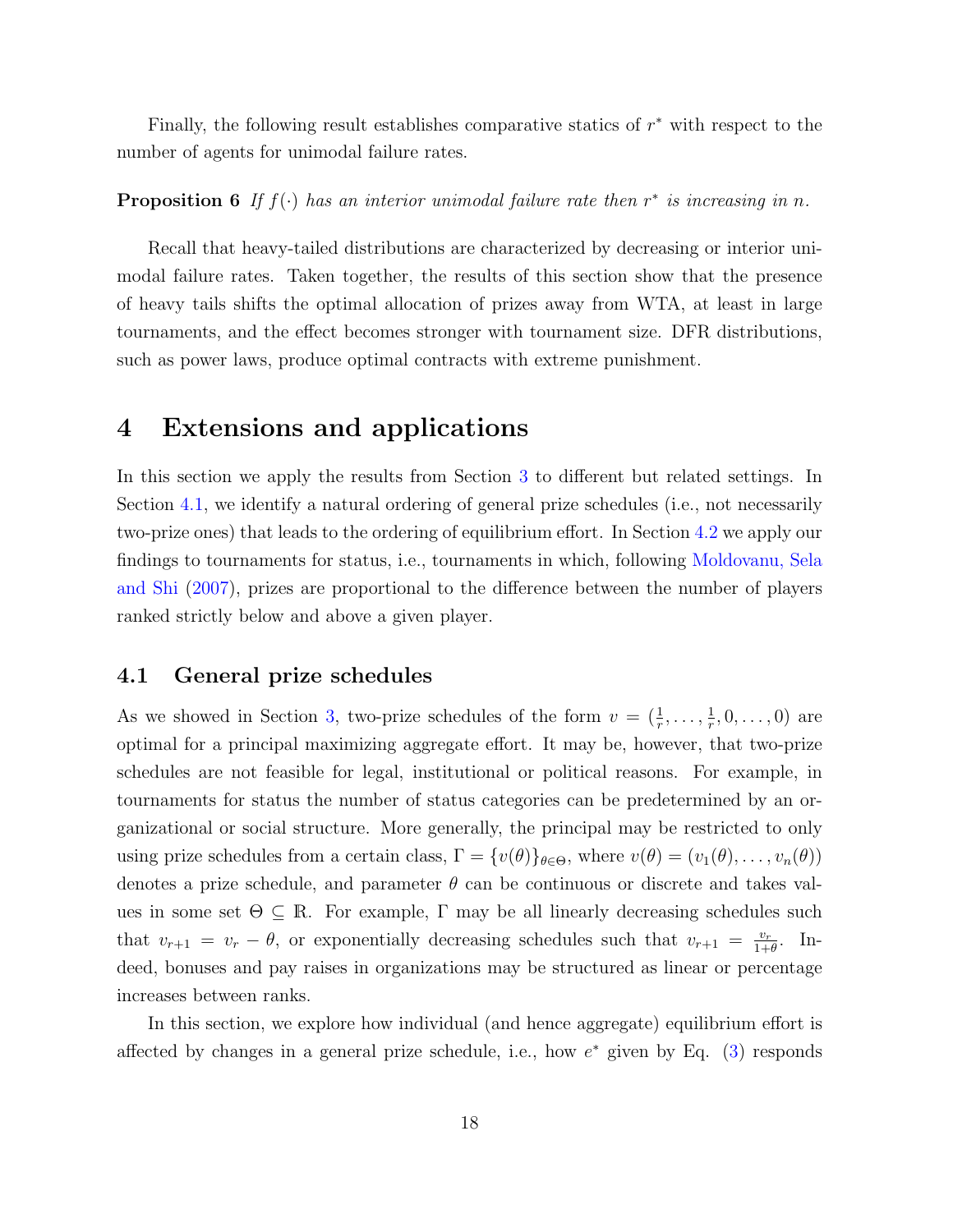to changes in  $\theta$ . We maintain the budget constraint and monotonicity assumptions,  $\sum_{r=1}^{n} v_r(\theta) = 1$  and  $v_1(\theta) \geq \ldots \geq v_n(\theta) \geq 0$ , for all  $\theta \in \Theta$ .

Under our assumptions, a vector of prizes  $v(\theta)$  can be thought of as a probability mass function (pmf) of a random variable  $K_{\theta}$  taking values  $1, \ldots, n$  such that  $Pr(K_{\theta} =$  $r) = v_r(\theta)$ . Let  $V_r(\theta) = \sum_{k=1}^r v_k(\theta)$  denote the corresponding cumulative mass function (cmf), which is increasing in r and satisfies  $V_n(\theta) = 1$ . Equation [\(3\)](#page-7-2) then can be written as  $c'(e^*) = E(\beta_{K_{\theta},n})$ , where the expectation is taken with respect to random variable  $K_{\theta}$ .

Comparing general monotone prize schedules requires stronger conditions on the dis-tributions than in Section [3.](#page-8-0) In particular, monotonicity of  $\beta_{r,n}$  implies the monotonicity of  $\bar{\beta}_{r,n}$  but the converse is not true. From parts (iii) and (iv) of Lemma [3](#page-32-0) in the Appendix,  $\beta_{r,n} = B_{r,n} - B_{r-1,n}$  is decreasing (increasing for  $r = 1, \ldots, n-1$ ) if  $f(\cdot)$  is log-concave (log-convex with  $f(\overline{x}) = 0$ ). The following result is a direct application of first-order stochastic dominance.

<span id="page-18-0"></span>**Proposition 7** Suppose  $V_r(\theta)$  is increasing in  $\theta$  for all  $r = 1, \ldots, n$ . (i) If  $f(\cdot)$  is log-concave then  $e^*$  is increasing in  $\theta$ . (ii) If  $f(\cdot)$  is log-convex,  $f(\overline{x}) = 0$  and  $v_n(\theta)$  is independent of  $\theta$ , then  $e^*$  is decreasing in θ.

Indeed, consider some  $\theta' > \theta$  and suppose  $V_r(\theta') \ge V_r(\theta)$  for all  $r = 1, ..., n$ . This implies that  $K_{\theta}$  dominates  $K_{\theta'}$  in the FOSD order and, therefore,  $E(\beta_{K_{\theta'},n}) \geq E(\beta_{K_{\theta},n})$  when  $\beta_{r,n}$  is decreasing in r. This result is rather intuitive. We already know from part (i) of Proposition [2](#page-12-1) that the WTA tournament maximizes effort for log-concave distributions since they are IFR. The (downward) FOSD shift in  $K_{\theta}$  produces a more sharply decaying prize schedule with larger differentials at the top, making it more similar to the WTA schedule and thus leading to a higher equilibrium effort.

A useful alternative interpretation of Proposition [7](#page-18-0) can be obtained using the notions of majorization and Schur convexity [\(Marshall, Olkin and Arnold,](#page-29-11) [2011\)](#page-29-11). For two vectors  $v, v' \in \mathbb{R}^n_+$  whose components are arranged in descending order and sum up to one, v majorizes v' if  $\sum_{k=1}^r v_r \geq \sum_{k=1}^r v'_r$  for all  $r = 1, \ldots, n$ . When applied to prize schedules, such *majorization order* is a natural ordering of prize schedules by how closely they approximate WTA. A function  $g(v)$  is called *Schur-convex* if it preserves majorization order; that is,  $g(v) \ge g(v')$  whenever v majorizes v'. Proposition [7](#page-18-0) then implies that the equilibrium effort is Schur-convex in the prizes when  $f(\cdot)$  is log-concave. Similarly, it is Schur-concave for prize schedules with a fixed  $v_n$  when  $f(\cdot)$  is log-convex and  $f(\overline{x}) = 0$ .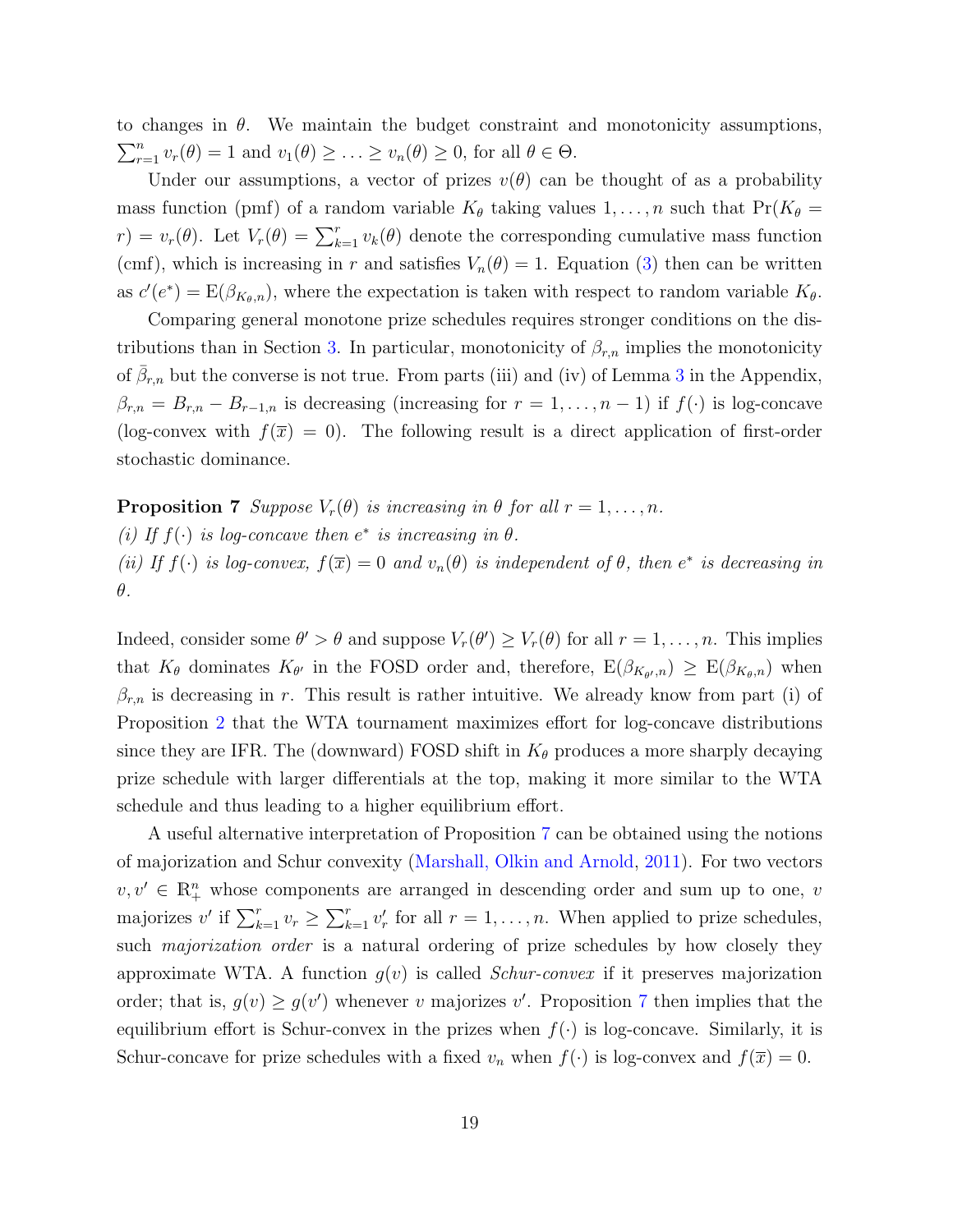To illustrate Proposition [7,](#page-18-0) consider a class of linearly decreasing prize schedules,  $v_r(\theta) = \frac{1}{n} + \theta \left( \frac{n+1}{2} - r \right)$ , where  $\theta \in \Theta = \left( 0, \frac{2}{n(n-1)} \right]$ . A higher  $\theta$  makes the decline in prizes steeper, the normalization  $\sum_{r=1}^{n} v_r(\theta) = 1$  is maintained, and the restriction  $\theta \leq \frac{2}{n(n-1)}$  ensures that  $v_n \geq 0$ . The cmf for this prize schedule,  $V_r(\theta) = \frac{r}{n} + \frac{\theta r(n-r)}{2}$  $\frac{n-r}{2}$ , is increasing in  $\theta$ , implying that an increase in  $\theta$  leads to a downward FOSD shift in the distribution of prizes across ranks. It then follows from Proposition [7](#page-18-0) that, assuming  $f(\cdot)$ is log-concave,  $e^*$  is increasing in  $\theta$ . The results are similar for a class of exponentially decreasing prize schedules, with  $v_r(\theta) = \frac{\theta(1+\theta)^{n-r}}{(1+\theta)^{n-r}}$  $\frac{\theta(1+\theta)^{n-r}}{(1+\theta)^{n}-1}$ , where cmf  $V_r(\theta) = \frac{(1+\theta)^n - (1+\theta)^{n-r}}{(1+\theta)^{n}-1}$  $\frac{\theta_{1}^{n}-(1+\theta_{1}^{n})^{n}}{(1+\theta_{1}^{n}-1)}$  is also increasing in  $\theta$ .

## <span id="page-19-0"></span>4.2 Tournaments for status

Consider tournaments for status where a player's reward is modeled as the difference between the number of players ranked below and above her [\(Moldovanu, Sela and Shi,](#page-29-3) [2007;](#page-29-3) [Dubey and Geanakoplos,](#page-27-9) [2010\)](#page-27-9). Following the setup of [Moldovanu, Sela and Shi](#page-29-3) [\(2007\)](#page-29-3) (henceforth, MSS07), let  $P = (C_1, \ldots, C_k)$  denote a partition of the sequence of ranks  $(1, \ldots, n)$  into  $k \geq 2$  status categories  $C_i = \{r_{i-1} + 1, \ldots, r_i\}$ . Rank  $r_i$  serves as the upper bound of category i, with  $r_0 = 0$  and  $r_k = n$ . The status prize of a player in category *i* is given by  $16$ 

$$
w_i = (n - r_i) - r_{i-1}.
$$

These status prizes produce the complete set of rank-based prizes  $v_r = w_i$  such that  $r \in C_i$ . The corresponding prize differentials  $d_r = v_r - v_{r+1}$  are zero for  $r \neq r_i$ , whereas

$$
d_{r_i} = w_i - w_{i+1} = r_{i+1} - r_{i-1}.
$$

For a given partition  $P$ , the principal's objective then becomes

<span id="page-19-3"></span>
$$
T_P = \sum_{r=1}^{n-1} B_{r,n} d_r = \sum_{i=1}^{k-1} B_{r_i,n} (r_{i+1} - r_{i-1}).
$$
\n(11)

The following proposition summarizes our results.

### <span id="page-19-2"></span>Proposition 8 In tournaments for status,

(i) If  $f(\cdot)$  is IFR then the top status category containing a unique element is optimal.

<span id="page-19-1"></span><sup>&</sup>lt;sup>16</sup>The definition of MSS07 has the opposite sign because in their formulation prizes are increasing in rank and  $C_k$  is the top category.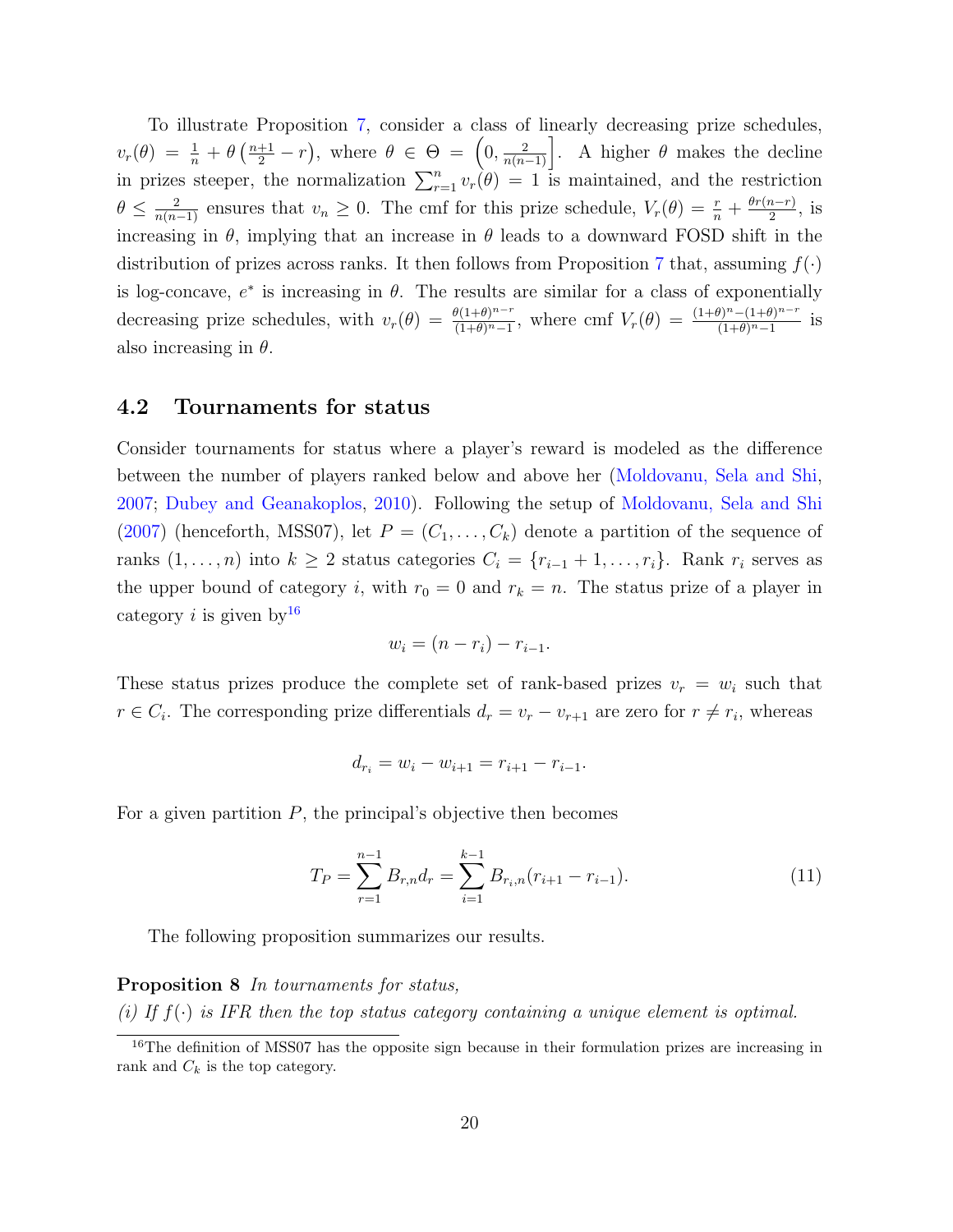(ii) If  $f(\cdot)$  is log-concave then the finest partition with one element in each category is optimal.

(iii) If  $f(\cdot)$  is DFR then the top status category containing  $n-1$  elements is optimal. (iv) If  $f(\cdot)$  has an interior unimodal failure rate then the top status category containing more than one element is optimal for n sufficiently large; moreover, for n sufficiently large an arbitrary partition can be improved by combining its top two categories.

It is instructive to compare Proposition [8](#page-19-2) to the results of MSS07. First, their Theorem 3 states that the top status category  $(C_1$  in our formulation) always contains a unique element. In our case, the top category can contain multiple elements in the presence of heavy tails, all the way up to  $n-1$  players when the distribution of noise is DFR. In order to understand the source of the difference, rewrite objective [\(11\)](#page-19-3) using [\(10\)](#page-11-3) as

$$
T_P = \sum_{i=1}^{k-1} \bar{\beta}_{r_i,n} r_i (r_{i+1} - r_{i-1}) = \frac{1}{n} \sum_{i=1}^{k-1} (r_{i+1} - r_{i-1}) r_i \mathcal{E}(h(Z_{(n-r_i:n)})).
$$

This representation is similar to the one in Theorem 1 of MSS07, except in their model the expectation E( $h(Z_{(n-r_i:n)})$ ) is replaced by E( $A_{(n-r_i:n)}$ ), the expectation of the  $(n-r_i)$ -th order statistic of ability. Randomly assigned abilities in MSS07 are similar to noise in our model and lead to the same assortative matching to prizes in equilibrium; however, the information structure of the game and equilibrium configuration are different. As a result, the objective in our case is determined by the expectations of the hazard rate of order statistics.

The second major result (Theorem 4) of MSS07 is that the finest partition, with each category containing one element, is optimal for IFR distributions of abilities. This is based on a result of [Barlow and Proschan](#page-26-9) [\(1966\)](#page-26-9) about the stochastic ordering of spacings – distances between adjacent order statistics. In fact, the MSS07 result relies only on a property that restricts the growth rate of expectations of spacings with rank. In our model, incentives are determined by "quasi-spacings"  $\beta_{r,n} = B_{r,n} - B_{r-1,n}$ , which are distances between expectations of random variable  $m(\cdot)$  over adjacent order statistics  $Z_{(n-r:n-1)}$  and  $Z_{(n-r+1:n-1)}$ . The IFR property alone is not sufficient in our case because the rate of growth of quasi-spacings may be too high when  $m(\cdot)$  is convex. The logconcavity of  $f(\cdot)$  ensures that  $m(\cdot)$  is concave and hence quasi-spacings behave similar to spacings in MSS07.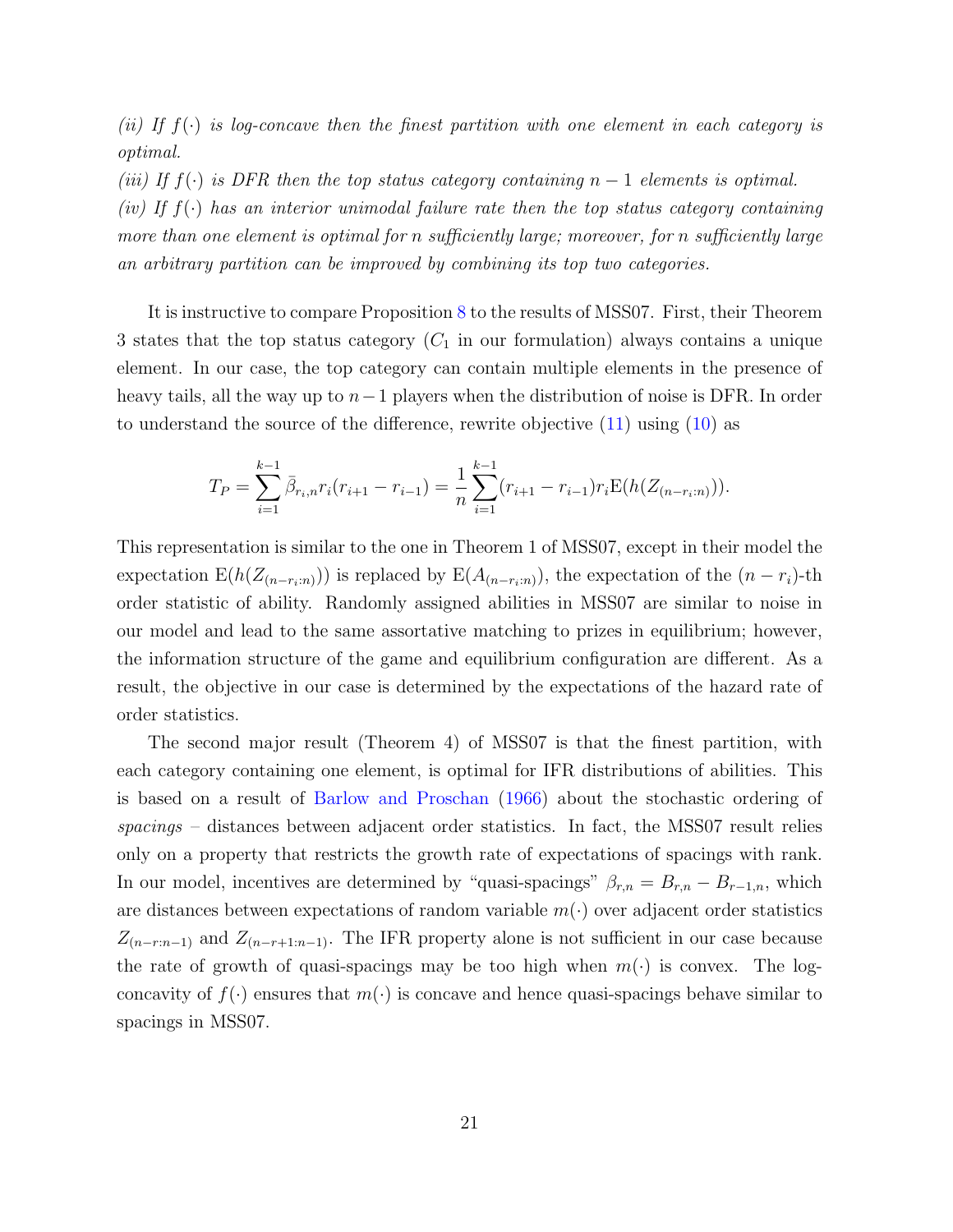## <span id="page-21-0"></span>5 Equilibrium existence

General equilibrium existence and uniqueness conditions have so far eluded the literature on Lazear-Rosen tournaments. Qualitatively, the existence of a pure-strategy equilibrium requires that the distribution of noise be sufficiently dispersed and the number of players not too large [\(Nalebuff and Stiglitz,](#page-29-4) [1983\)](#page-29-4). Our conditions below formalize these requirements. The focus of this paper is on the effects of noise on the properties of optimal prize allocations; hence, we impose minimal restrictions on the shape of the distribution of noise but substantially restrict its dispersion and the cost function  $c(e)$ . By construction, all effort levels above  $c^{-1}(1)$  are strictly dominated; therefore, we only have to restrict the behavior of  $c(e)$  on the interval  $[0, c^{-1}(1)].$ 

Let  $f_m = \sup\{f(x) : x \in U\}$ ,  $f'_{\text{max}} = \sup\{f'(x) : x \in U\}$  and  $f'_{\text{min}} = \inf\{f'(x) : x \in U\}$ denote the tight, possibly infinite, bounds of pdf  $f(\cdot)$  and its derivative  $f'(\cdot)$  on U. We impose the following restrictions on the pdf of noise.

**Assumption 1** (a)  $f(\cdot)$  is uniformly bounded; that is,  $f_m < \infty$ . (b)  $f'(\cdot)$  is uniformly bounded above or below or both; that is, either  $f'_{\text{max}} < \infty$  or  $f'_{\text{min}} >$  $-\infty$  or both.

Further, introduce the bounds

<span id="page-21-3"></span><span id="page-21-2"></span>
$$
D_{-} = \binom{n-1}{\left\lfloor \frac{n}{2} \right\rfloor} (f_m^2 - f_{\min}'), \quad D_{+} = \binom{n-1}{\left\lfloor \frac{n}{2} \right\rfloor} [(n-1)f_m^2 + f_{\max}'].
$$
 (12)

Under Assumption [1,](#page-21-2) at least one of these bounds is finite. The following proposition provides the equilibrium existence result.

<span id="page-21-1"></span>Proposition 9 Suppose Assumption [1](#page-21-2) is satisfied and (a) There exists a  $c_0 > 0$  such that  $c''(e) \ge c_0$  on  $[0, c^{-1}(1)].$ (b)  $c_0 > D \equiv \min\{D_-, D_+\}.$ (c)  $nc(c'^{-1}(f_m)) \leq 1$ . Then  $e^*$  given by  $(3)$  is the unique symmetric equilibrium effort in the tournament.

Let us comment on the conditions in Proposition [9](#page-21-1) in reverse order. Condition (c) ensures that Eq. [\(3\)](#page-7-2) has a solution and the equilibrium payoff  $u(e^*, e^*)$  is nonnegative. For the solution to exist, we show that the left-hand side of [\(3\)](#page-7-2) is bounded by  $f_m$ ; hence,  $c(c^{-1}(f_m)) \leq 1$  is sufficient. Factor *n* on the left-hand side makes condition (c) even stronger in order to guarantee that  $u(e^*, e^*) = \frac{1}{n} - c(e^*) \geq 0$ .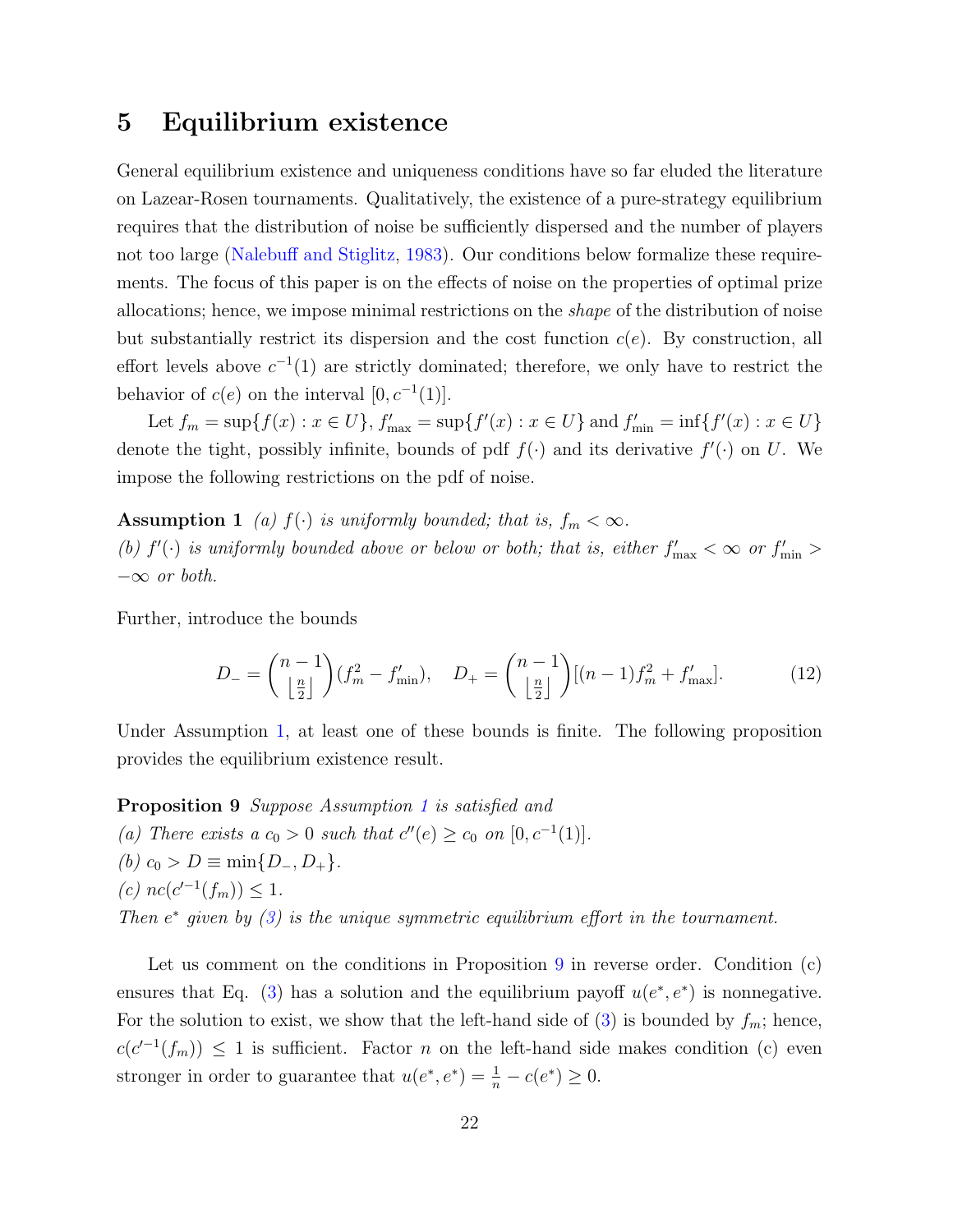Condition (b) ensures the strict concavity of  $u(e, e^*)$  in e for  $e \in [0, c^{-1}(1)]$ . With the curvature of the cost function restricted from below by  $c_0$  (condition (a)), constant D serves as an upper bound on the curvature of the revenue part of payoff  $(1)$ ,  $R(e)$  $\sum_{r=1}^{n} \pi^{(r)}(e, e^*) v_r$ . As we show, both  $D_-$  and  $D_+$  defined in [\(12\)](#page-21-3) can serve as bounds for  $R''(e)$ , and hence only one of them has to be finite and D is defined as the minimum of the two.

The two bounds for  $R''(e)$  are due to two different representations for the marginal revenue function  $R'(e)$  (cf. Eqs. [\(22\)](#page-39-0) and [\(21\)](#page-39-1) in the proof). The first representation is a linear combination of expectations of the form  $E(f(X_{n-r:n-1} - e + e^*))$ , where  $X_{n-r:n-1}$ denotes the  $(n - r)$ -th order statistic in the sample of  $n - 1$  i.i.d. draws of noise X. These expectations represent the densities of differences  $X_{n-r:n-1} - X$  evaluated at  $e - e^*$ , and curvature  $R''(e)$  is a linear combination of slopes of these densities with respect to e. The corresponding upper bound on  $R''(e)$ , therefore, involves an upper bound of  $-f'(\cdot)$ , and hence the presence of  $-f'_{\min}$  in  $D_{-}$ . But the same densities can also be written as expectations  $E(f_{n-r:n-1}(X + e - e^*))$ , where  $f_{n-r:n-1}(\cdot)$  is the pdf of order statistic  $X_{n-r:n-1}$ . In this case, an upper bound on  $R''(e)$  involves an upper bound of  $f'(\cdot)$ , through  $f'_{n-r:n-1}(\cdot)$ , and hence the presence of  $f'_{\text{max}}$  and an extra factor on  $f_m^2$  in  $D_+$ .

The binomial coefficient  $\binom{n-1}{\lfloor \frac{n}{2} \rfloor}$  arises in the bounds [\(12\)](#page-21-3) for condition (b) because of the requirement that the equilibrium must exist for all monotone prize schedules  $v$ . For any specific prize schedule, such as WTA, condition (b) can be further relaxed. When the cost function is quadratic, condition (b) implies condition (c).

Conditions (b) and (c) combine all the ingredients previously identified in the literature as critical for the existence of pure-strategy equilibria in various tournament models. The bounds  $f_m$ ,  $-f'_{\text{min}}$  and  $f'_{\text{max}}$  decrease as noise becomes more dispersed. Both conditions (b) and (c) become more restrictive as the number of players,  $n$ , increases. This is in line with the formal results in Tullock contests where the unique symmetric equilibrium seizes to exist when the discriminatory power parameter measuring the dispersion of noise becomes too high or when there are too many players [\(Schweinzer and Segev,](#page-30-9) [2012\)](#page-30-9).

The boundedness conditions in Assumption [1](#page-21-2) are satisfied for many widely used distributions such as Normal, Gumbel, Laplace, Cauchy, Pareto, exponential and uniform distributions. They also allow for unbounded  $f'(\cdot)$  from above or below, which is the case for Beta and lognormal distributions for some parameter values.

Condition (a) defines a class of cost functions with a second derivative bounded away from zero. Quadratic costs are, obviously, in this class. More generally, such functions can be written in the form  $c(e) = \frac{c_0}{2}e^2 + \kappa(e)$ , where  $\kappa(\cdot)$  is a convex function on  $[0, c^{-1}(1)],$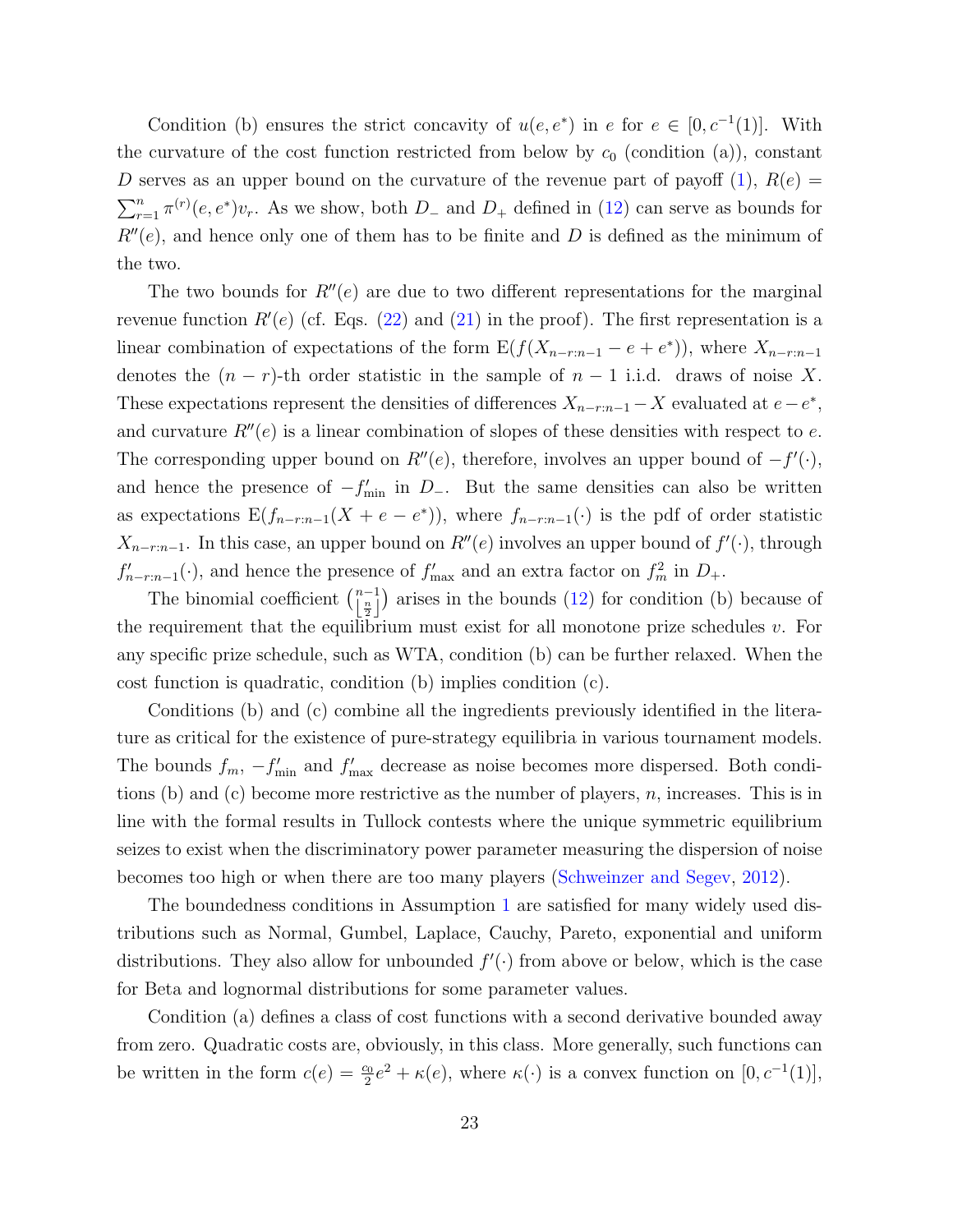with  $\kappa(0) = \kappa'(0) = 0$ . This class of functions is related but not equivalent to functions that are convex transforms of  $e^{2}$ .<sup>[17](#page-23-1)</sup> Generalizing the observation above, condition (b) implies condition (c) when  $\kappa(\cdot)$  is positive and increasing.

## <span id="page-23-0"></span>6 Discussion and conclusions

In this paper, we study how a tournament prize budget should be allocated in order to maximize aggregate effort. Our focus is on settings where, in addition to effort, agents' performance is affected by noise – fluctuations beyond their control. The existing models of noisy tournaments, going back to [Lazear and Rosen](#page-29-2) [\(1981\)](#page-29-2), treat noise mostly as a nuisance. We argue, however, that the properties of noise – most notably, the behavior of its upper tail – can have drastic consequences for the structure of optimal tournament contracts. Specifically, the presence of a heavy upper tail shifts optimal contracts from winner-take-all to more equitable prize sharing, more so the heavier the tail, in a welldefined sense (of the convex transform order or increasing skewness).

Prize sharing, whereby tournament prize money is divided among multiple winners, is common in many areas. For example, the US federal government uses multiple awards in its indefinite-delivery/indefinite-quantity (IDIQ) procurement processes.<sup>[18](#page-23-2)</sup> In R&D competition, the XPRIZE Foundation offers multi-prize innovation tournaments that "... [push] the limits of what's possible to change the world for the better."[19](#page-23-3) TopCoder – a crowdsourcing platform using coding contests to deliver designs and applications to interested buyers<sup>[20](#page-23-4)</sup> – provides a variety of multi-prize incentives for competitive coders.

Many Internet companies, including Microsoft, Amazon, Facebook and Google, conduct large-scale online experiments with users exploring the effectiveness of various strategies and innovations using a technique termed "A/B testing" [\(Kohavi and Thomke,](#page-28-10) [2017\)](#page-28-10). The problem of optimal design of A/B testing is essentially a multi-armed bandit prob-

<span id="page-23-1"></span><sup>&</sup>lt;sup>17</sup>It can be shown that function  $c(e) = \frac{c_0}{2}e^2 + \kappa(e)$  is a convex transform of  $e^2$  if and only if  $\kappa(e)$ is a convex transform of  $e^2$ . For example,  $c(e) = \frac{c_0}{2}e^2 + c_1e^{\frac{3}{2}}$  has a bounded second derivative but is not a convex transform of  $e^2$ , whereas  $c(e) = c_1e^4$  is a convex transform of  $e^2$  but does not have a bounded second derivative. More generally, consider functions  $c(e) = c_1 e^{\xi}$  with  $\xi > 1$ ,  $c_1 > 0$ . Then  $c''(e) = c_1 \xi(\xi - 1) e^{\xi - 2} \ge c_0$  for all  $e \in [0, c_1^{-\frac{1}{\xi}}]$  if  $\xi \in (1, 2]$  and  $c_0 \le c_1^{\frac{2}{\xi}} \xi(\xi - 1)$ . Thus, a power function can only have bounded second derivative when it is a *concave* transform of  $e^2$ .

<span id="page-23-2"></span><sup>18</sup>[Halac, Kartik and Liu](#page-28-11) [\(2017\)](#page-28-11) provide a few examples. For a discussion of multiple-award procurement contracts, see [https://www.govexec.com/federal-news/2011/03/sba-considering](https://www.govexec.com/federal-news/2011/03/sba-considering-mandating-set-asides-on-multiple-award-contracts/33644/)[mandating-set-asides-on-multiple-award-contracts/33644/](https://www.govexec.com/federal-news/2011/03/sba-considering-mandating-set-asides-on-multiple-award-contracts/33644/).

<span id="page-23-3"></span> $19$ See <https://www.xprize.org/>.

<span id="page-23-4"></span><sup>20</sup>See <https://www.topcoder.com>.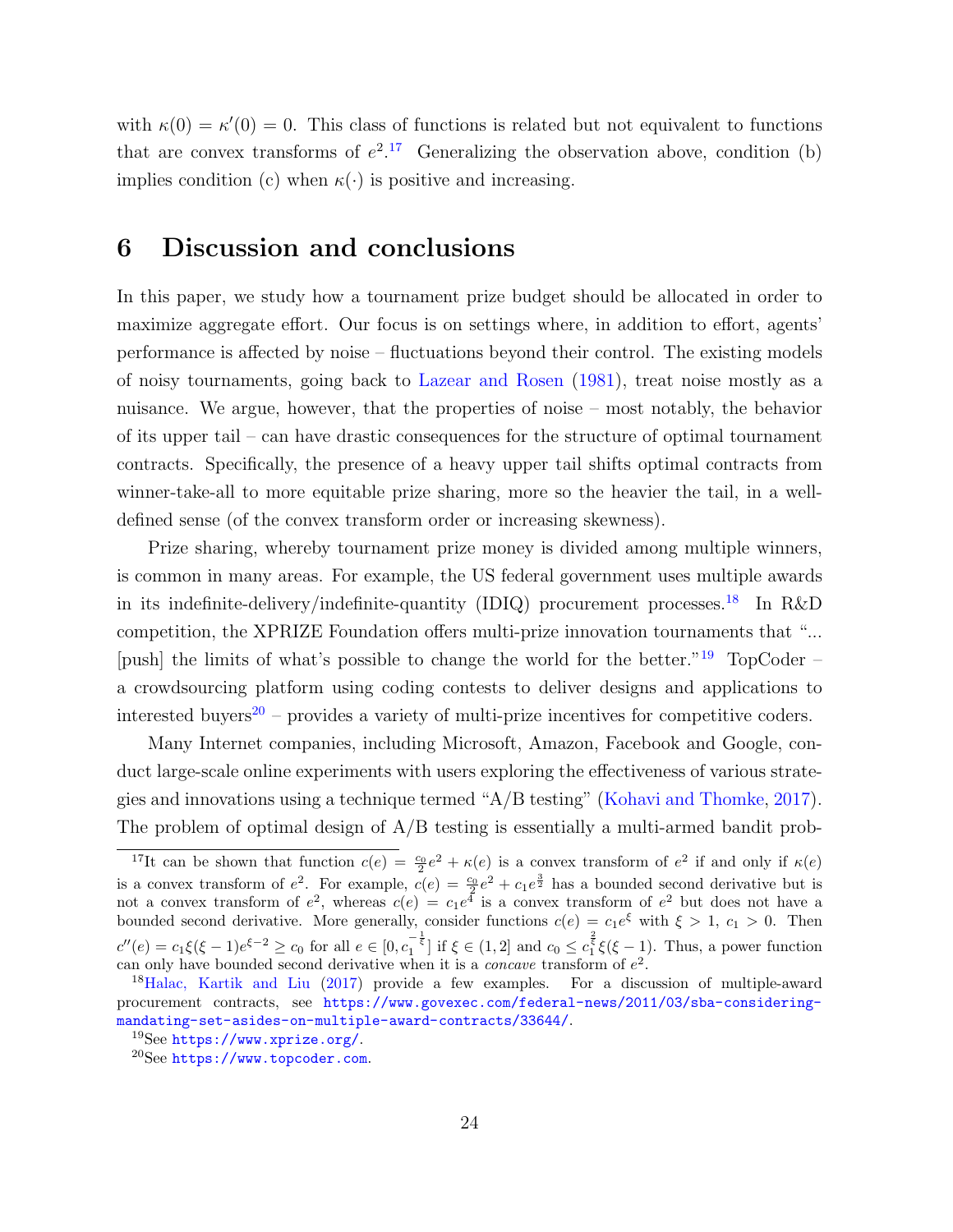lem where a fixed resource – the number of tests – must be allocated optimally among multiple levers – potentially profitable innovations with uncertain returns. Recent data from Microsoft Bing's EXP platform<sup>[21](#page-24-0)</sup> indicate the presence of heavy tails in these returns [\(Azevedo et al.,](#page-26-10) [2018\)](#page-26-10). Similar to our results, [Azevedo et al.](#page-26-10) [\(2018\)](#page-26-10) show that the optimal A/B testing strategy changes dramatically in the presence of heavy tails; specifically, while relatively few high-powered tests are optimal for light-tailed distributions, a larger number of smaller-scale experiments – a form of resource sharing – becomes optimal with heavy tails.

Another setting where tournament incentives are common is sales contests. [Lim,](#page-29-12) [Ahearne and Ham](#page-29-12) [\(2009\)](#page-29-12) provide a number of examples of such contests across industries, using both WTA (Avis Rent A Car) and prize sharing (Phillips Foods, Webb Furniture and NBC) reward schemes. The authors also present the results of two field experiments with groups of 15 professional salespeople, comparing their performance under various prize schedules. The first experiment compares a WTA schedule with a top prize of \$300 to a prize sharing scheme awarding \$60 to top five employees. These schedules are ranked by the majorization order, and the second scheme produced more than 50% higher sales. Our results then suggest that the distribution of noise the salespeople faced was heavy-tailed. The second experiment compares two prize sharing schemes  $- (40, 40, 40, 40, 40, 0, \ldots, 0)$ and  $(70, 51, 36, 23, 13, 7, 0, \ldots, 0)$  – that are not ranked by majorization, and our predictions have no bite. Consistently, no significant difference in average sales is registered in the second experiment.

Heavy-tailed distributions – the Pareto distribution being the primary example – have been found to describe a wide range of phenomena in economics, finance and other domains, such as distributions of income, wealth, firm sizes, insurance losses [\(Kleiber](#page-28-12) [and Kotz,](#page-28-12) [2003\)](#page-28-12), or the sizes of sand particles and oil fields [\(Reed and Jorgensen,](#page-30-12) [2004\)](#page-30-12). Moreover, heavy-tailed shocks are becoming more prominent in the new, post-industrial world of innovation, crowdsourcing, and Internet-based delivery of goods and services (e.g., [Fleming,](#page-27-10) [2007\)](#page-27-10). Our results, therefore, imply more broadly that in a world where individual success is shaped to a large extent by luck [\(Frank,](#page-27-11) [2016\)](#page-27-11), and luck is heavytailed, prize sharing not only serves as a form of insurance against the pitfalls of a winnertake-all society, but is actually efficient in terms of productivity.

The model we use is rather stylized. First, we assume that players are risk-neutral. As a consequence, optimal prize schedules only include two distinct prizes. Thus, the

<span id="page-24-0"></span><sup>21</sup>See <https://exp-platform.com/>.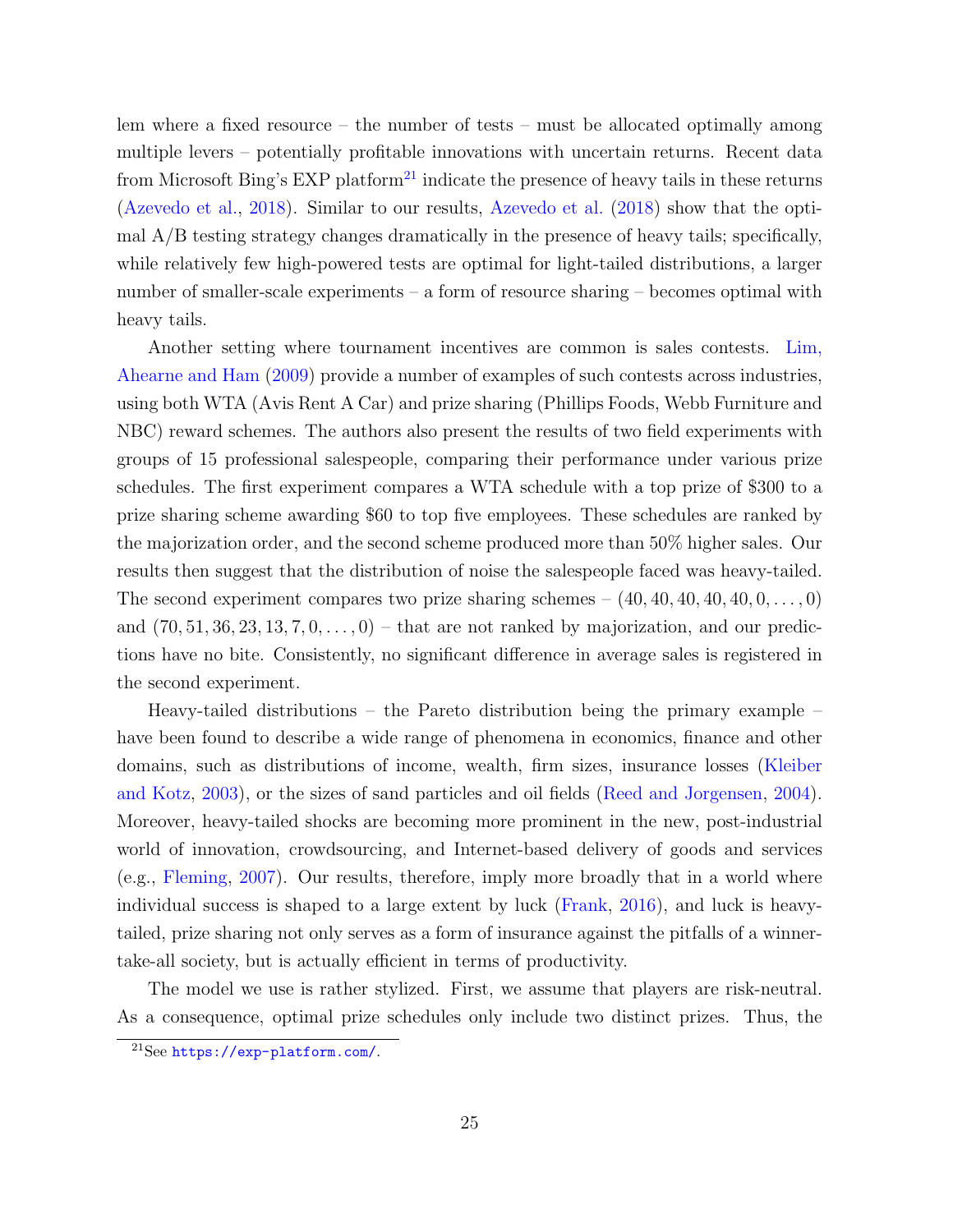number of top prizes serves as a natural measure of prize sharing in our setting. This is a simplification as compared to gradually decaying prizes obtained in all-pay auctions with convex costs [\(Moldovanu and Sela,](#page-29-5) [2001\)](#page-29-5) or tournaments with risk-averse players [\(Krishna](#page-28-5) [and Morgan,](#page-28-5) [1998;](#page-28-5) [Akerlof and Holden,](#page-25-2) [2012\)](#page-25-2). However, results for risk-averse players in our setting can be derived using essentially the same techniques, and, although they are not as clear-cut or explicit, the qualitative effects of noise are very similar. Importantly, for DFR distributions the extreme punishment contract with  $n-1$  equal prizes is still optimal regardless of risk-aversion. Second, we assume that players are symmetric. This assumption is helpful in that marginal incentives in equilibrium, and hence the structure of optimal contract, are determined entirely by the properties of noise. The same will hold approximately for weakly asymmetric players as long as participation constraints are not binding (cf. [Balafoutas et al.,](#page-26-6) [2017\)](#page-26-6). When players are strongly heterogeneous, the influence of noise is diminished and equilibrium characterization is difficult. That said, due to the standard efficiency argument [\(Lazear and Rosen,](#page-29-2) [1981\)](#page-29-2), settings with symmetric (and weakly asymmetric) players are the most relevant applications for tournament contracts.

# References

- <span id="page-25-2"></span>Akerlof, Robert J., and Richard T. Holden. 2012. "The nature of tournaments." Economic Theory, 51(2): 289–313.
- <span id="page-25-1"></span>Alesina, Alberto, and Dani Rodrik. 1994. "Distributive Politics and Economic Growth." Quarterly Journal of Economics, 109(2): 465–490.
- <span id="page-25-3"></span>Ales, Laurence, Soo-Haeng Cho, and Ersin Körpeoğlu.  $2017a$ . "Innovation tournaments with multiple contributors." SSRN Working Paper. [https://papers.ssrn.](https://papers.ssrn.com/sol3/papers.cfm?abstract_id=2277215) [com/sol3/papers.cfm?abstract\\_id=2277215](https://papers.ssrn.com/sol3/papers.cfm?abstract_id=2277215).
- <span id="page-25-4"></span>Ales, Laurence, Soo-Haeng Cho, and Ersin Körpeoğlu. 2017b. "Optimal award scheme in innovation tournaments." Operations Research, 65(3): 693–702.
- <span id="page-25-5"></span>Athey, Susan. 2002. "Monotone comparative statics under uncertainty." The Quarterly Journal of Economics, 117(1): 187–223.
- <span id="page-25-0"></span>Auerbach, Felix. 1913. "Das Gesetz Der Bevolkerungskonzentration." Petermanns Geographische Mitteilungen, 59: 74–76.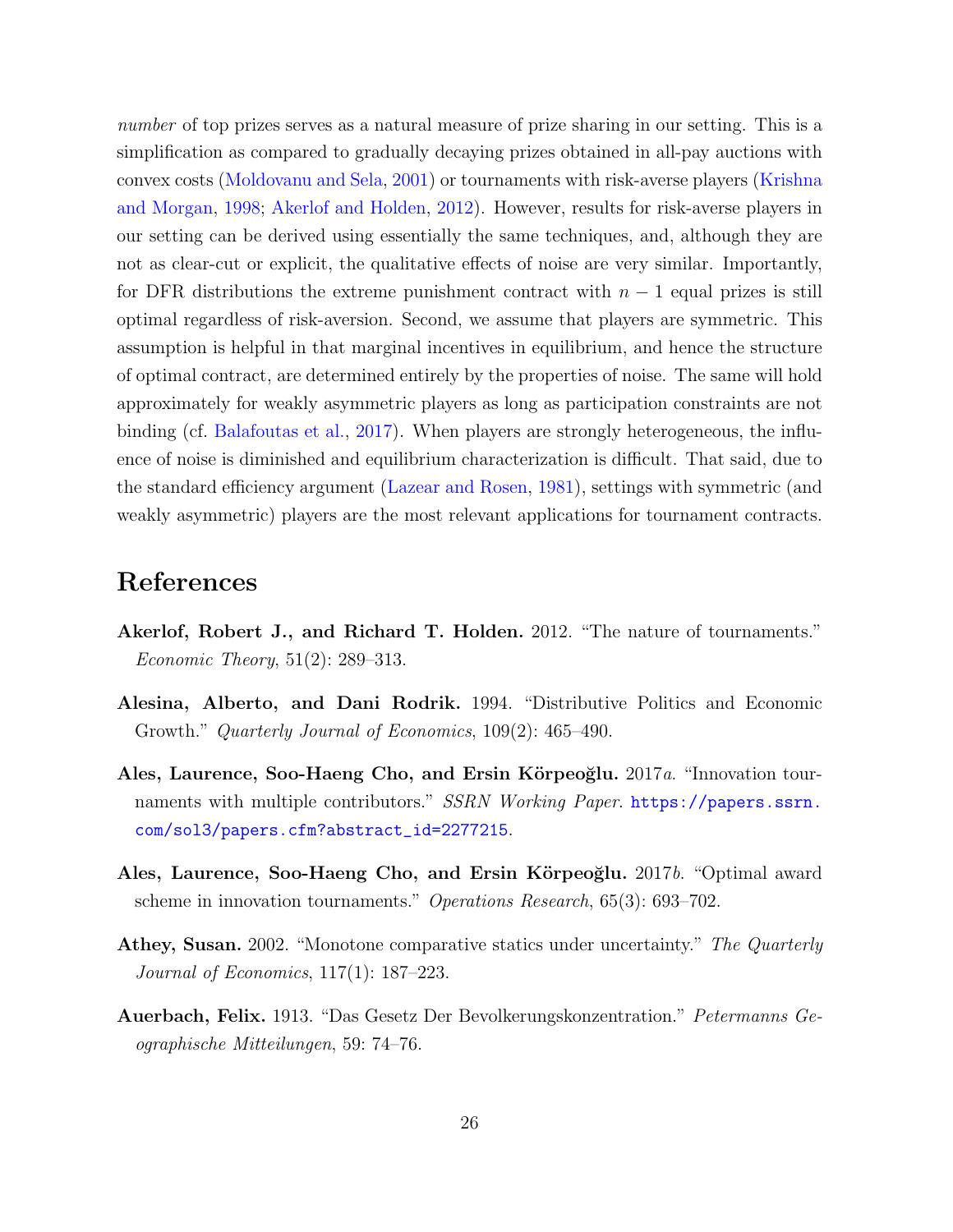- <span id="page-26-0"></span>Axtell, Robert L. 2001. "Zipf Distribution of U.S. Firm Sizes." Science, 293(5536): 1818–1820.
- <span id="page-26-10"></span>Azevedo, Eduardo M., Deng Alex, Jose Montiel Olea, Justin M. Rao, and E. Glen Weyl. 2018. "A/B Testing." SSRN Working Paper. [https://ssrn.com/](https://ssrn.com/abstract=3171224) [abstract=3171224](https://ssrn.com/abstract=3171224).
- <span id="page-26-6"></span>Balafoutas, Loukas, E. Glenn Dutcher, Florian Lindner, and Dmitry Ryvkin. 2017. "The optimal allocation of prizes in tournaments of heterogeneous agents." Economic Inquiry, 55(1): 461–478.
- <span id="page-26-5"></span>Barabási, Albert-László, and Réka Albert. 1999. "Emergence of scaling in random networks." Science, 286(5439): 509–512.
- <span id="page-26-9"></span>Barlow, Richard E., and Frank Proschan. 1966. "Inequalities for linear combinations of order statistics from restricted families." Annals of Mathematical Statistics, 37(6): 1574–1592.
- <span id="page-26-7"></span>Barut, Yasar, and Dan Kovenock. 1998. "The symmetric multiple prize all-pay auction with complete information." European Journal of Political Economy, 14(4): 627– 644.
- <span id="page-26-2"></span>Bimpikis, Kostas, and Mihalis G. Markakis. 2016. "Inventory Pooling Under Heavy-Tailed Demand." Management Science, 62(6): 1800–1813.
- <span id="page-26-3"></span>Bognanno, Michael L. 2001. "Corporate tournaments." Journal of Labor Economics, 19(2): 290–315.
- <span id="page-26-1"></span>Chevalier, Judith, and Austan Goolsbee. 2003. "Measuring Prices and Price Competition Online: Amazon.com and BarnesandNoble.com." Quantitative Marketing and Economics, 1(2): 203–222.
- <span id="page-26-4"></span>Christensen, Kim, Leon Danon, Tim Scanlon, and Per Bak. 2002. "Unified scaling law for earthquakes." Proceedings of the National Academy of Sciences, 99(suppl 1): 2509–2513.
- <span id="page-26-8"></span>Clark, Derek J., and Christian Riis. 1996. "A multi-winner nested rent-seeking contest." Public Choice, 87(1-2): 177–184.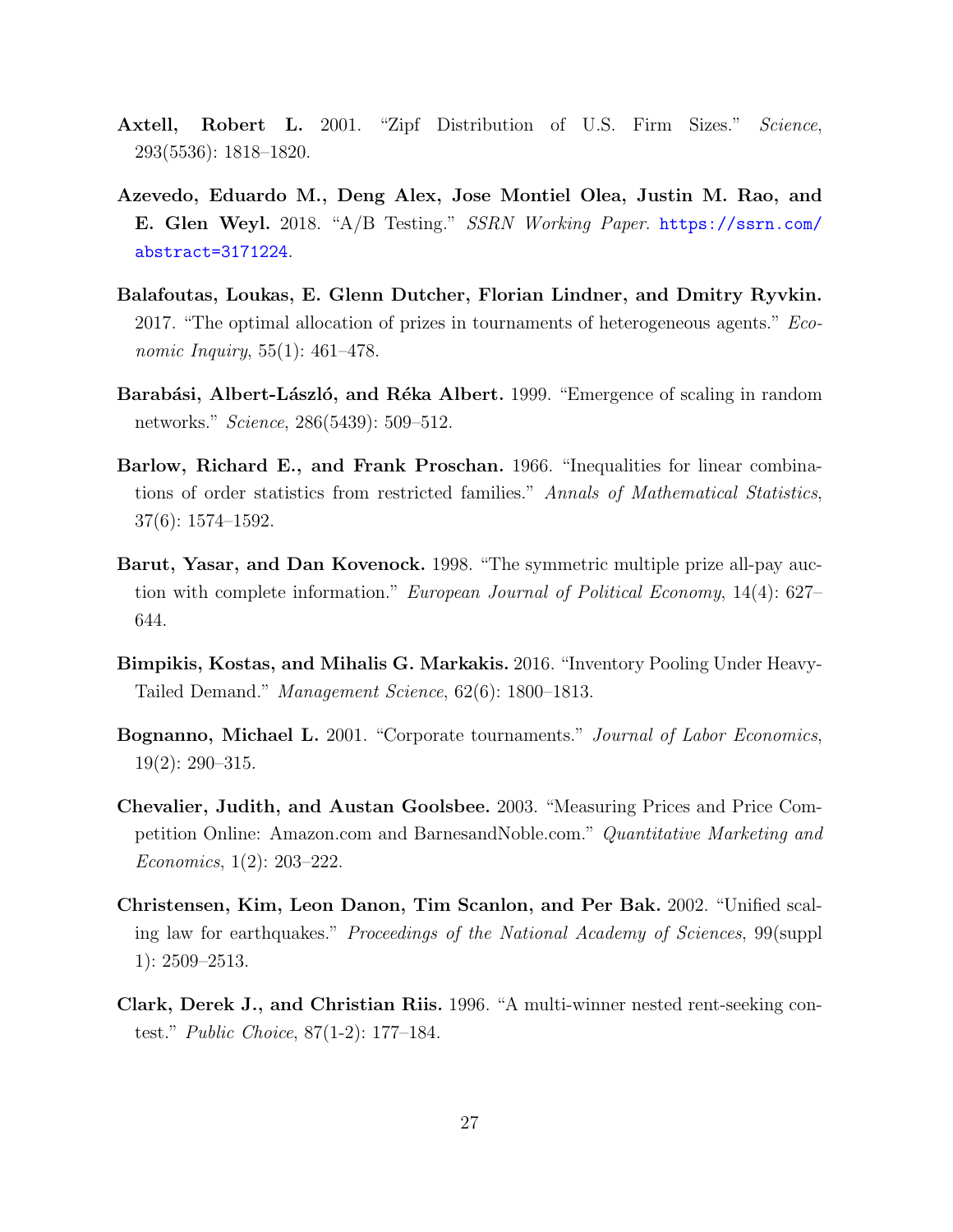- <span id="page-27-3"></span>Connelly, Brian L., Laszlo Tihanyi, T. Russell Crook, and K. Ashley Gangloff. 2014. "Tournament Theory: Thirty Years of Contests and Competitions." Journal of Management, 40(1): 16–47.
- <span id="page-27-9"></span>Dubey, Pradeep, and John Geanakoplos. 2010. "Grading exams: 100, 99, 98,... or A, B, C?" Games and Economic Behavior, 69(1): 72–94.
- <span id="page-27-5"></span>Dutcher, E. Glenn, Loukas Balafoutas, Florian Lindner, Dmitry Ryvkin, and Matthias Sutter. 2015. "Strive to be first or avoid being last: An experiment on relative performance incentives." Games and Economic Behavior, 94: 39–56.
- <span id="page-27-7"></span>Ewerhart, Christian. 2016. "An envelope approach to tournament design." Journal of Mathematical Economics, 63: 1–9.
- <span id="page-27-4"></span>Fang, Dawei, Thomas H. Noe, and Philipp Strack. 2018. "Turning up the heat: The demoralizing effect of competition in contests." Working Paper. [https://papers.](https://papers.ssrn.com/sol3/papers.cfm?abstract_id=3077866) [ssrn.com/sol3/papers.cfm?abstract\\_id=3077866](https://papers.ssrn.com/sol3/papers.cfm?abstract_id=3077866).
- <span id="page-27-10"></span>Fleming, Lee. 2007. "Breakthroughs and the "long tail" of innovation." MIT Sloan Management Review, 49(1): 69.
- <span id="page-27-11"></span>Frank, Robert H. 2016. Success and Luck: Good Fortune and the Myth of Meritocracy. Princeton University Press.
- <span id="page-27-1"></span>Frank, Robert H., and Philip J. Cook. 1996. The winner-take-all society: Why the few at the top get so much more than the rest of us. Penguin Books.
- <span id="page-27-8"></span>Fu, Qiang, and Jingfeng Lu. 2012. "Micro foundations of multi-prize lottery contests: a perspective of noisy performance ranking." Social Choice and Welfare, 38(3): 497–517.
- <span id="page-27-0"></span>Gabaix, Xavier. 2016. "Power Laws in Economics: An Introduction." Journal of Economic Perspectives, 30(1): 185–206.
- <span id="page-27-2"></span>Gerchak, Yigal, and Qi-Ming He. 2003. "When will the range of prizes in tournaments increase in the noise or in the number of players?" International Game Theory Review, 5(02): 151–165.
- <span id="page-27-6"></span>Gill, David, Zdenka Kissová, Jaesun Lee, and Victoria Prowse. 2018. "First-place loving and last-place loathing: How rank in the distribution of performance affects effort provision." Management Science, forthcoming.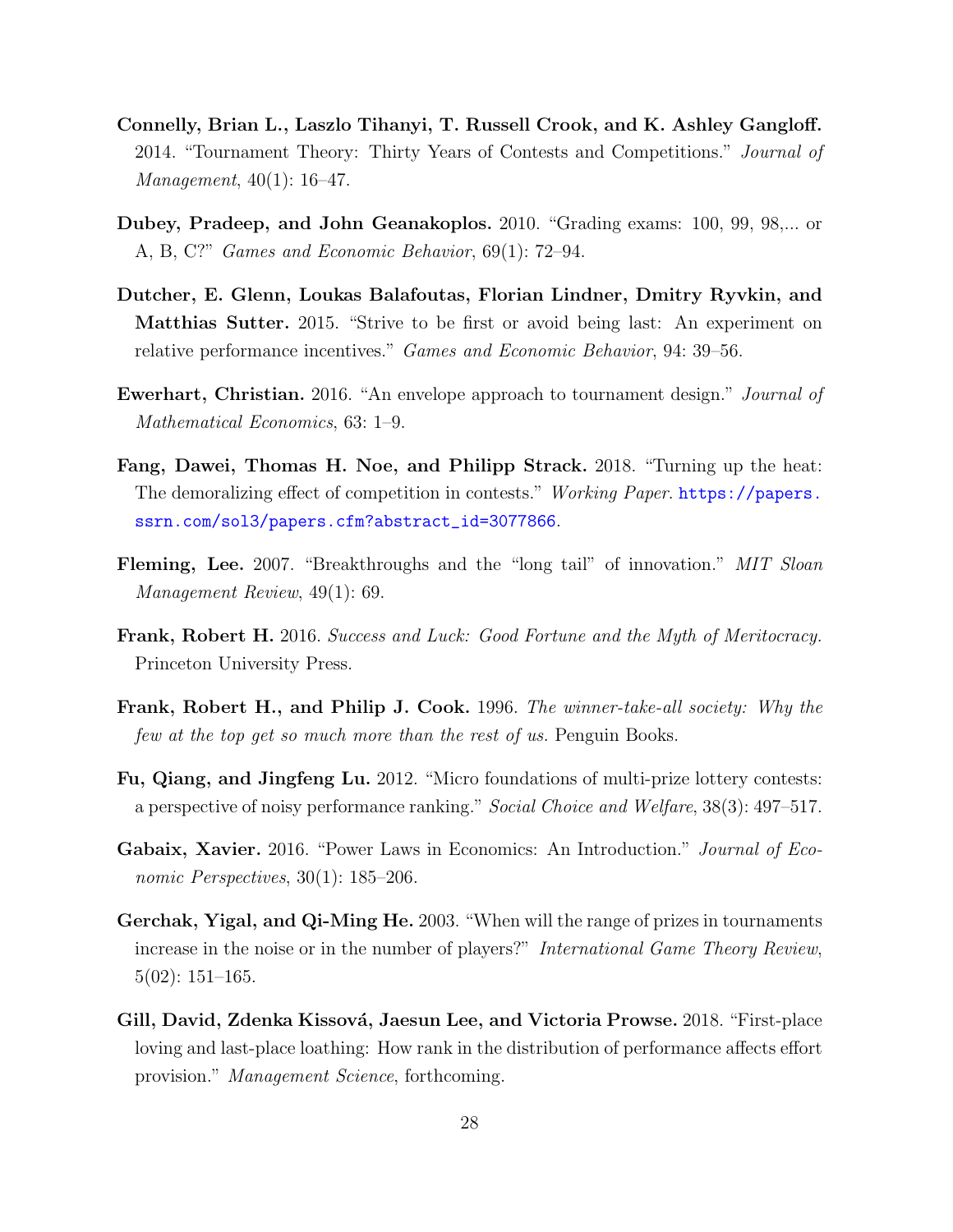- <span id="page-28-4"></span>Green, Jerry R., and Nancy L. Stokey. 1983. "A comparison of tournaments and contracts." Journal of Political Economy, 349–364.
- <span id="page-28-11"></span>Halac, Marina, Navin Kartik, and Qingmin Liu. 2017. "Contests for experimentation." Journal of Political Economy,  $125(5)$ : 1523–1569.
- <span id="page-28-9"></span>Hefti, Andreas. 2017. "Equilibria in symmetric games: Theory and applications." Theoretical Economics, 12(3): 979–1002.
- <span id="page-28-0"></span>Huber, John D., and Laura Maoyral. 2018. "Group Inequality and Civil Conflict." forthcoming in Journal of Economic Growth, [http://mayoral.iae-csic.org/laura\\_](http://mayoral.iae-csic.org/laura_mayoral_research.htm) [mayoral\\_research.htm](http://mayoral.iae-csic.org/laura_mayoral_research.htm).
- <span id="page-28-1"></span>**Jewitt, Ian.** 1988. "Justifying the First-Order Approach to Principal-Agent Problems." Econometrica, 56(5): 1177–1190.
- <span id="page-28-8"></span>Jia, Hao. 2008. "A stochastic derivation of the ratio form of contest success functions." Public Choice, 135(3-4): 125–130.
- <span id="page-28-6"></span>Jia, Hao, Stergios Skaperdas, and Samarth Vaidya. 2013. "Contest functions: Theoretical foundations and issues in estimation." International Journal of Industrial *Organization*,  $31(3): 211 - 222$ .
- <span id="page-28-2"></span>Kadan, Ohad, and Jeroen M. Swinkels. 2013. "On the moral hazard problem without the first-order approach." Journal of Economic Theory, 148(6): 2313–2343.
- <span id="page-28-3"></span>Kirkegaard, René. 2017. "A unifying approach to incentive compatibility in moral hazard problems." *Theoretical Economics*, 12(1): 25–51.
- <span id="page-28-12"></span>Kleiber, Christian, and Samuel Kotz. 2003. Statistical Size Distributions in Economics and Actuarial Sciences. John Wiley & Sons, Inc.
- <span id="page-28-10"></span>Kohavi, Ron, and Stefan Thomke. 2017. "The surprising power of online experiments." Harvard Business Review, 95(5): 74–82.
- <span id="page-28-5"></span>Krishna, Vijay, and John Morgan. 1998. "The winner-take-all principle in small tournaments." Advances in Applied Microeconomics, 7: 61–74.
- <span id="page-28-7"></span>Kuziemko, Ilyana, Ryan W. Buell, Taly Reich, and Michael I. Norton. 2014. "Last-place aversion': Evidence and redistributive implications." Quarterly Journal of Economics, 129(1): 105–149.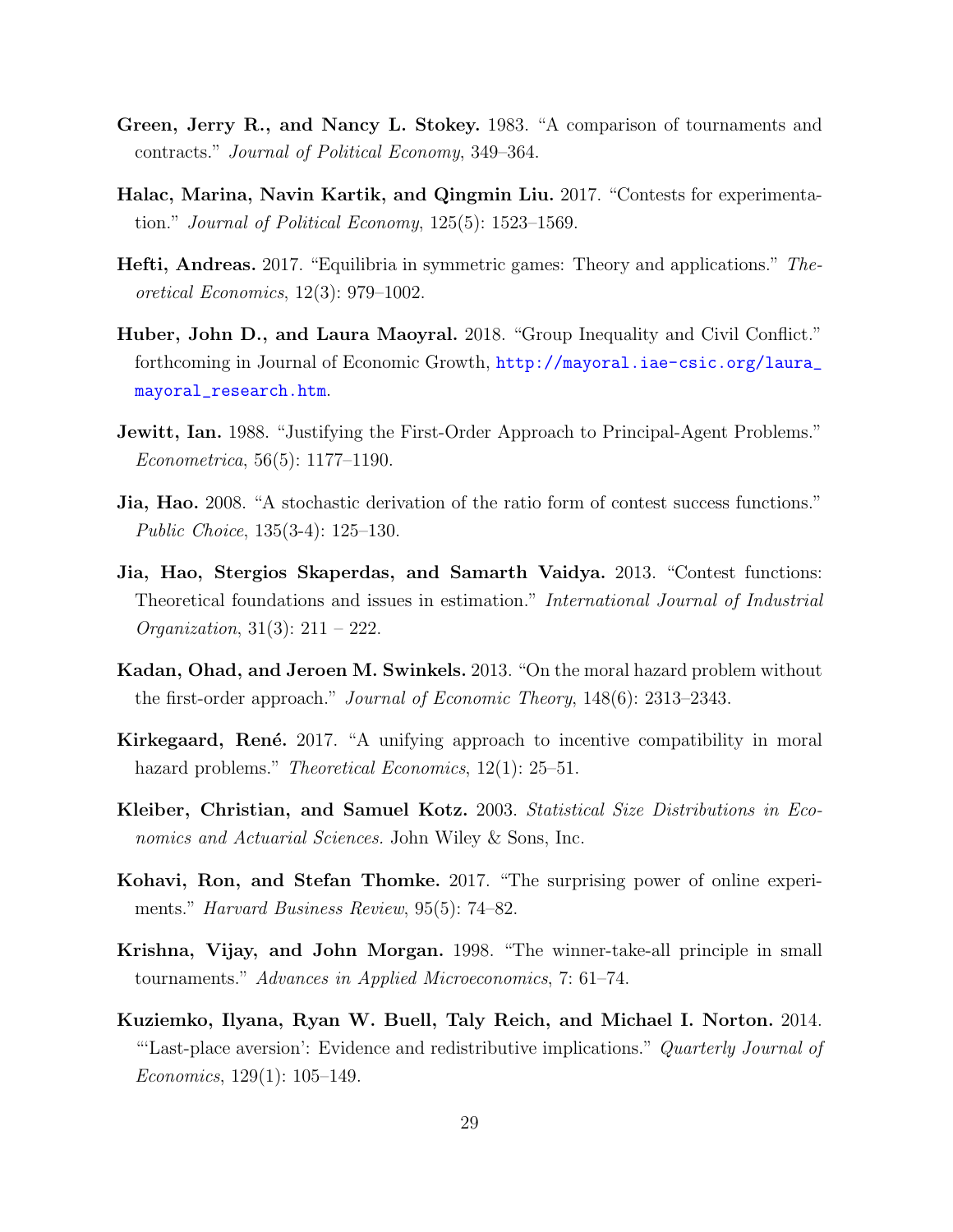- <span id="page-29-7"></span>Lazear, Edward P. 1999. "Personnel economics: Past lessons and future directions. Presidential address to the society of labor economists, San Francisco, May 1, 1998." Journal of Labor Economics, 17(2): 199–236.
- <span id="page-29-2"></span>Lazear, Edward P., and Sherwin Rosen. 1981. "Rank-order tournaments as optimum labor contracts." *Journal of Political Economy*, 89(5): 841–864.
- <span id="page-29-8"></span>Letina, Igor, Shuo Liu, and Nick Netzer. 2018. "Delegating performance evaluation." Working paper. [https://papers.ssrn.com/sol3/papers.cfm?abstract\\_id=](https://papers.ssrn.com/sol3/papers.cfm?abstract_id=3059593) [3059593](https://papers.ssrn.com/sol3/papers.cfm?abstract_id=3059593).
- <span id="page-29-12"></span>Lim, Noah, Michael J. Ahearne, and Sung H. Ham. 2009. "Designing sales contests: Does the prize structure matter?" Journal of Marketing Research, 46(3): 356–371.
- <span id="page-29-1"></span>Mandelbrot, Benoit. 1963. "The Variation of Certain Speculative Prices." Journal of Business, 36(4): 394–419.
- <span id="page-29-10"></span>Marshall, Albert W., and Ingram Olkin. 2007. Life Distributions. Springer.
- <span id="page-29-11"></span>Marshall, Albert W., Ingram Olkin, and Barry C. Arnold. 2011. Inequalities: Theory of majorization and its applications. Springer.
- <span id="page-29-6"></span>McLaughlin, Kenneth J. 1988. "Aspects of tournament models: A survey." Research in Labor Economics, 9(1): 225–56.
- <span id="page-29-5"></span>Moldovanu, Benny, and Aner Sela. 2001. "The optimal allocation of prizes in contests." American Economic Review, 542–558.
- <span id="page-29-3"></span>Moldovanu, Benny, Aner Sela, and Xianwen Shi. 2007. "Contests for status." Journal of Political Economy, 115(2): 338–363.
- <span id="page-29-9"></span>Nair, N. Unnikrishnan, P. G. Sankaran, and N. Balakrishnan. 2013. "Quantilebased reliability concepts." In Quantile-Based Reliability Analysis. 29–58. Springer.
- <span id="page-29-4"></span>Nalebuff, Barry J., and Joseph E. Stiglitz. 1983. "Prizes and incentives: towards a general theory of compensation and competition." The Bell Journal of Economics, 21–43.
- <span id="page-29-0"></span>Pareto, Vilfredo. 1896. Cours d'Économie Politique. New Edition, G.-H. Bousquet and G. Busino, eds. Geneva: Librairie Droz, 1964.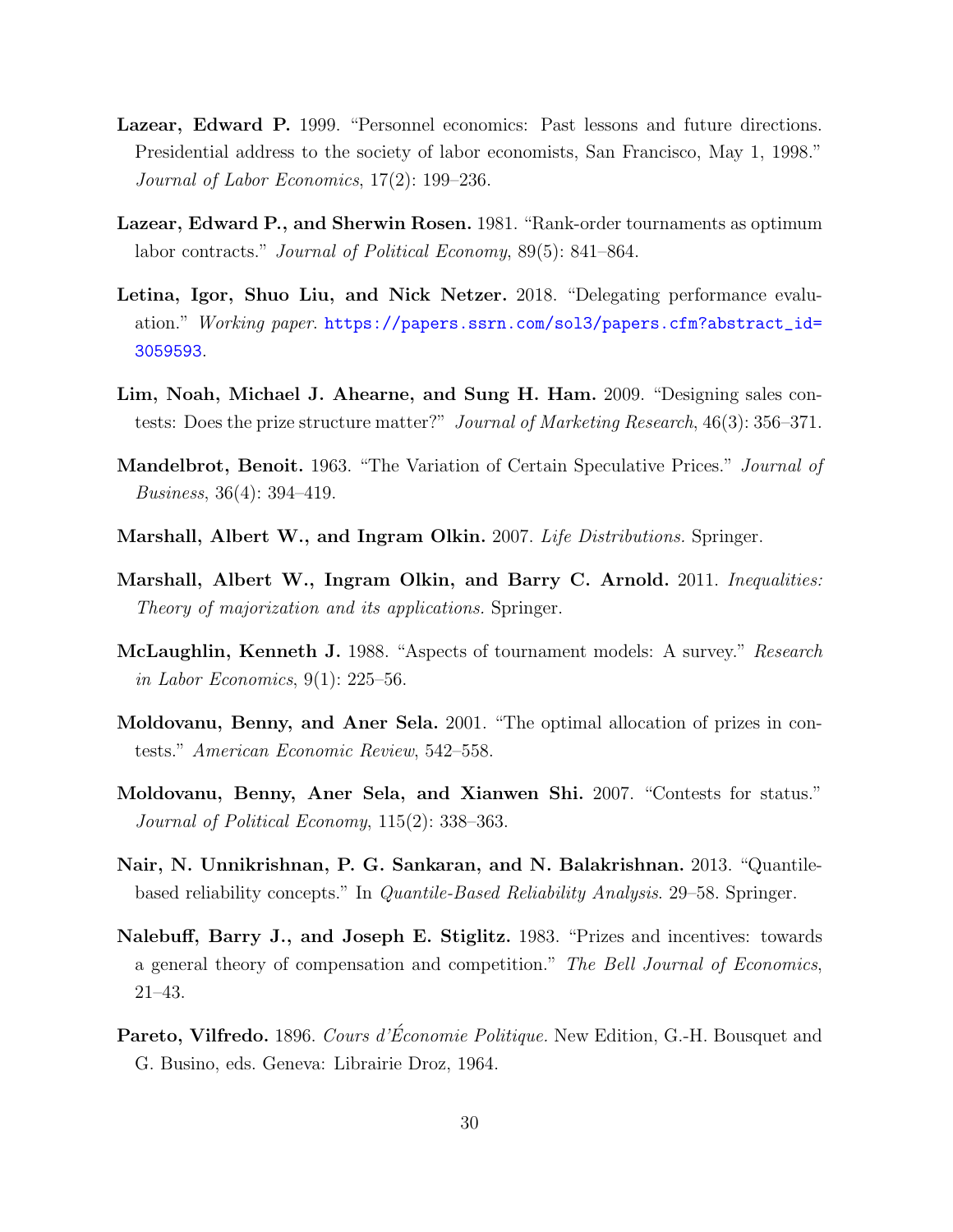- <span id="page-30-11"></span>Paris, R.B. 2010. "Incomplete beta functions." NIST Handbook of Mathematical Functions, , ed. Frank W. J. Olver, Daniel M. Lozier, Ronald F. Boisvert and Charles W. Clark. Cambridge University Press. <http://dlmf.nist.gov/8.17>.
- <span id="page-30-10"></span>Parzen, Emanuel. 1979. "Nonparametric statistical data modeling." Journal of the American Statistical Association, 74(365): 105–121.
- <span id="page-30-1"></span>Prendergast, Canice. 1999. "The provision of incentives in firms." Journal of Economic Literature, 37(1): 7–63.
- <span id="page-30-12"></span>Reed, William J., and Murray Jorgensen. 2004. "The double Pareto-Lognormal distribution – A new parametric model for size distributions." Communications in Statistics - Theory and Methods, 33(8): 1733–1753.
- <span id="page-30-0"></span>Roberts, David R. 1956. "A general theory of executive compensation based on statistically tested propositions." Quarterly Journal of Economics, 70(2): 270–294.
- <span id="page-30-6"></span>Rogerson, William P. 1985. "The First-Order Approach to Principal-Agent Problems." Econometrica, 53(6): 1357–1367.
- <span id="page-30-5"></span>Rosen, Sherwin. 1981. "The Economics of Superstars." American Economic Review, 71(5): 845–858.
- <span id="page-30-7"></span>Ryvkin, Dmitry, and Mikhail Drugov. 2017. "Winner-take-all tournaments." Working paper. [http://myweb.fsu.edu/dryvkin/LR\\_stochastic\\_22.pdf](http://myweb.fsu.edu/dryvkin/LR_stochastic_22.pdf).
- <span id="page-30-9"></span>Schweinzer, Paul, and Ella Segev. 2012. "The optimal prize structure of symmetric Tullock contests." Public Choice, 153(1-2): 69–82.
- <span id="page-30-4"></span>Shaked, Moshe, and J. George Shanthikumar. 2007. Stochastic orders. Springer-Verlag New York.
- <span id="page-30-8"></span>**Sisak, Dana.** 2009. "Multiple-prize contests – the optimal allocation of prizes." *Journal* of Economic Surveys, 23(1): 82–114.
- <span id="page-30-2"></span>Stiglitz, Joseph E. 2012. The price of inequality: How today's divided society endangers our future. WW Norton & Company.
- <span id="page-30-3"></span>Taleb, Nassim Nicholas. 2007. The black swan: The impact of the highly improbable. Vol. 2, Random House.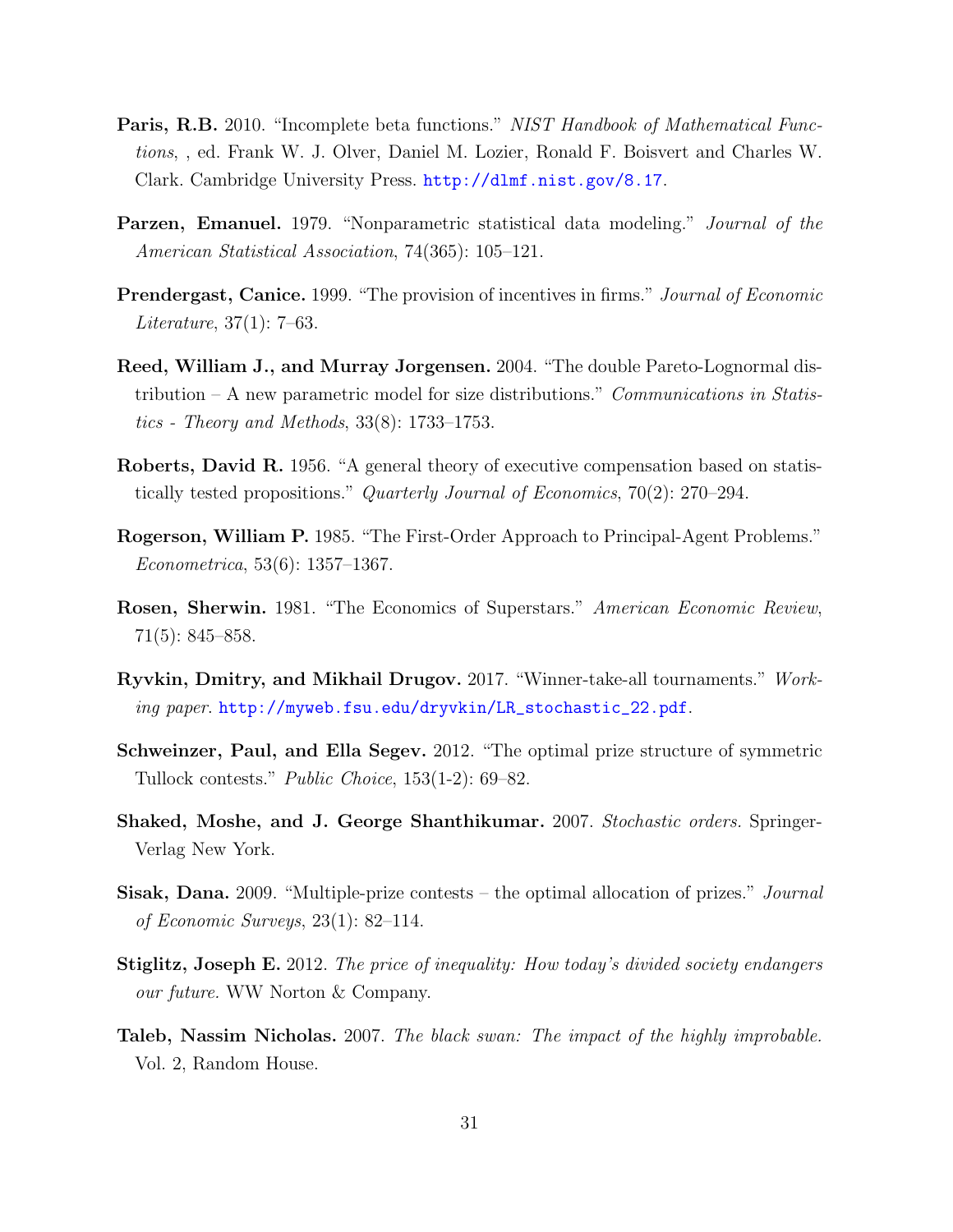- Thiel, Peter (with Blake Masters). 2014. Zero to One: Notes on Startups, or How to Build the Future. New York:Crown Business.
- <span id="page-31-2"></span>Tullock, Gordon. 1980. "Efficient rent seeking." Toward a Theory of the Rent-Seeking Society, , ed. James M. Buchanan, Robert D. Tollison and Gordon Tullock, 97–112. College Station:Texas A&M University Press.
- <span id="page-31-0"></span>Waldman, Michael. 2013. "Theory and Evidence in Internal Labor Markets." The Handbook of Organizational Economics, , ed. Robert Gibbons and John Roberts, Chapter 13. Princeton University Press.
- <span id="page-31-1"></span>Zipf, George Kingsley. 1949. Human behaviour and the principle of least effort. Addison-Wesley.

# Appendix

Several results below rely on Lemma [2](#page-31-3) that we state without proof and refer the reader to [Ryvkin and Drugov](#page-30-7) [\(2017\)](#page-30-7) for details. Essentially, Lemma [2](#page-31-3) can be obtained via integration by parts from the result of [Athey](#page-25-5) [\(2002\)](#page-25-5) on the preservation of single-crossing under uncertainty. The following definition is used in the lemma.

**Definition 1** Function  $\psi : S_1 \times S_2 \to \mathbb{R}$ , where  $S_1, S_2 \subseteq \mathbb{R}$ , is log-supermodular if for any  $x_1, x_1' \in S_1$ ,  $x_2, x_2' \in S_2$  such that  $x_1' > x_1$ ,  $x_2' > x_2$ ,

$$
\psi(x_1,x_2')\psi(x_1',x_2)\leq \psi(x_1,x_2)\psi(x_1',x_2'),
$$

or, equivalently, the ratio  $\frac{\psi(x_1', x_2)}{\psi(x_1, x_2)}$  $\frac{\psi(x_1,x_2)}{\psi(x_1,x_2)}$  is increasing in  $x_2$ .

<span id="page-31-3"></span>Suppose function  $\phi(z) : [0,1] \to \mathbb{R}$  is integrable, continuous, differentiable almost everywhere; and  $H(z, \theta)$  is a cdf of a random variable  $Z|\theta$  defined on [0, 1] and parameterized by  $\theta \in \Theta \subseteq \mathbb{R}$ . Suppose  $Z|\theta$  increases in  $\theta$  in the usual stochastic order (FOSD); that is,  $H(z, \theta)$  is decreasing in  $\theta$ . Let  $H_{\theta}(z, \theta) \leq 0$  denote the derivative of  $H(z, \theta)$  with respect to  $\theta$  if  $\theta$  is a continuous parameter (in which case we assume that  $H(z, \theta)$  is differentiable) or the first difference,  $H(z, \theta + \Delta) - H(z, \theta)$ , if  $\theta$  is a discrete index with step size  $\Delta > 0$ . The following lemma is a simplified version (sufficiency part only) of Lemma 1 from [Ryvkin and Drugov](#page-30-7) [\(2017\)](#page-30-7).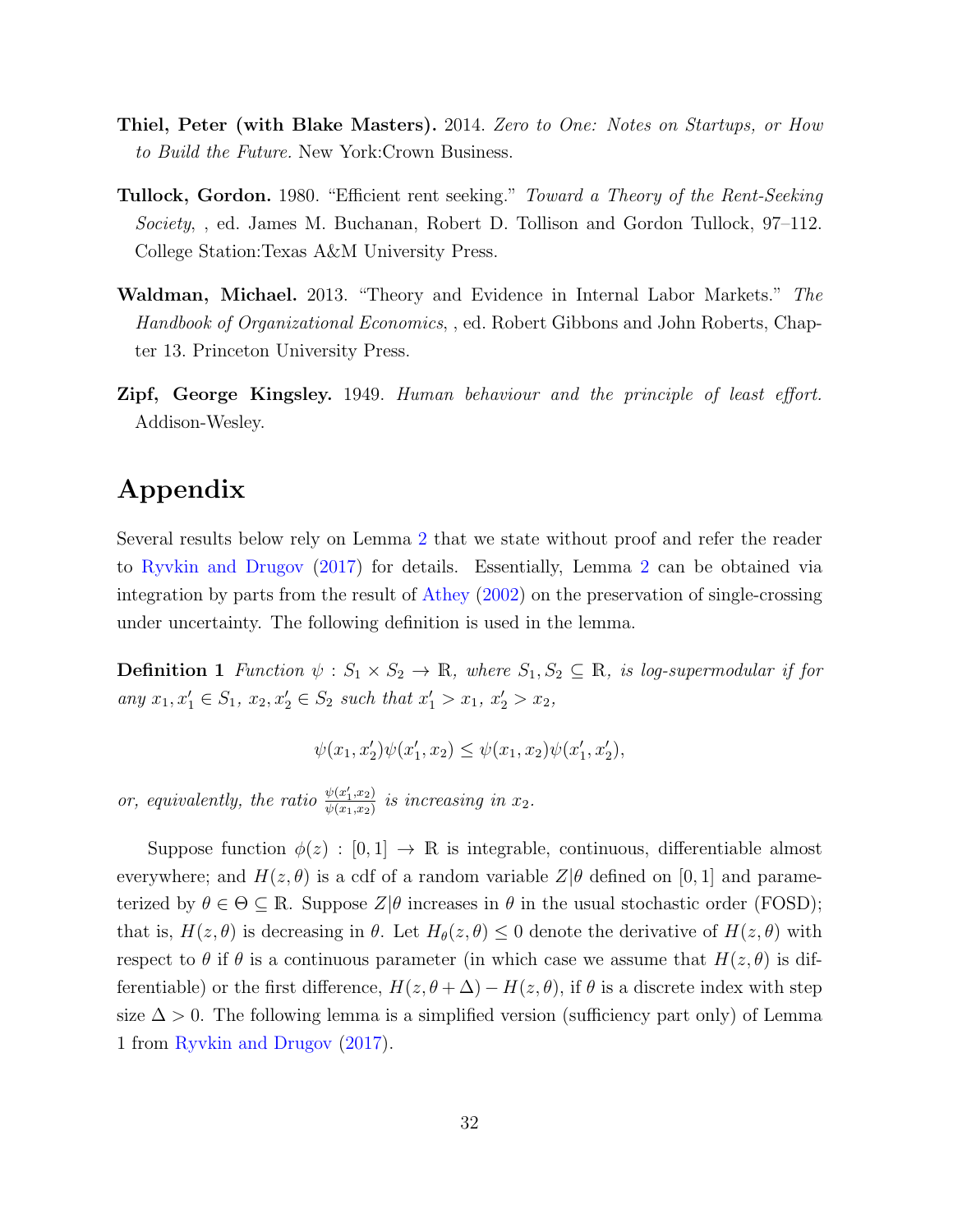**Lemma 2** If  $\phi(z)$  is unimodal and  $|H_{\theta}(z, \theta)|$  is log-supermodular then  $\gamma(\theta) = \int_0^1 u(z) dH(z, \theta)$ is unimodal.

<span id="page-32-0"></span>Lemma 3 For any  $1 \le r \le n-1$ ,

(i) If  $f(\cdot)$  is increasing (decreasing) then  $B_{r,n}$  is decreasing (increasing) in r and increasing (decreasing) in n. (ii) If  $f(\cdot)$  is unimodal (U-shaped) then  $B_{r,n}$  is unimodal (U-shaped) in r and in n. (iii) If  $f(\cdot)$  is log-concave then  $B_{r,n}$  is concave in r. (iv) If  $f(\cdot)$  is log-convex and  $f(\overline{x}) = 0$  then  $B_{r,n}$  is convex in r for  $r = 1, \ldots, n - 1$ .

(v) If  $f(\cdot)$  is symmetric then  $B_{r,n}$  is symmetric in r, with  $B_{r,n} = B_{n-r,n}$ .

**Proof of Lemma [3](#page-32-0)** From Eq. [\(7\)](#page-9-2), coefficients  $B_{r,n}$  can be written in the form

<span id="page-32-2"></span>
$$
B_{r,n} = \int_0^1 m(z)dF^B(z;n-r,r) = \mathcal{E}(m(Z_{(n-r:n-1)})),
$$
\n(13)

where  $F^{B}(z; x, y)$  is the cdf of the beta distribution with parameters  $(x, y)$  (regularized incomplete beta function) and  $Z_{(n-r:n-1)}$  is the  $(n-r)$ -th order statistic among  $n-1$  i.i.d. draws from the uniform distribution on  $[0, 1]$ . We will use the following properties of the regularized incomplete beta function [\(Paris,](#page-30-11) [2010\)](#page-30-11):

<span id="page-32-1"></span>
$$
F^{B}(z; x+1, y) = F^{B}(z; x, y) - \frac{z^{x}(1-z)^{y}}{x\mathcal{B}(x, y)}
$$
(14)

<span id="page-32-3"></span>
$$
F^{B}(z;x,y+1) = F^{B}(z;x,y) + \frac{z^{x}(1-z)^{y}}{yB(x,y)}.
$$
\n(15)

Here,  $\mathcal{B}(x, y)$  is the beta function.

By construction, order statistics  $Z_{n-r:n-1}$  are FOSD-decreasing in r. Property [\(14\)](#page-32-1) implies that they are also FOSD-increasing in n. Part (i) then follows directly from  $(13)$ .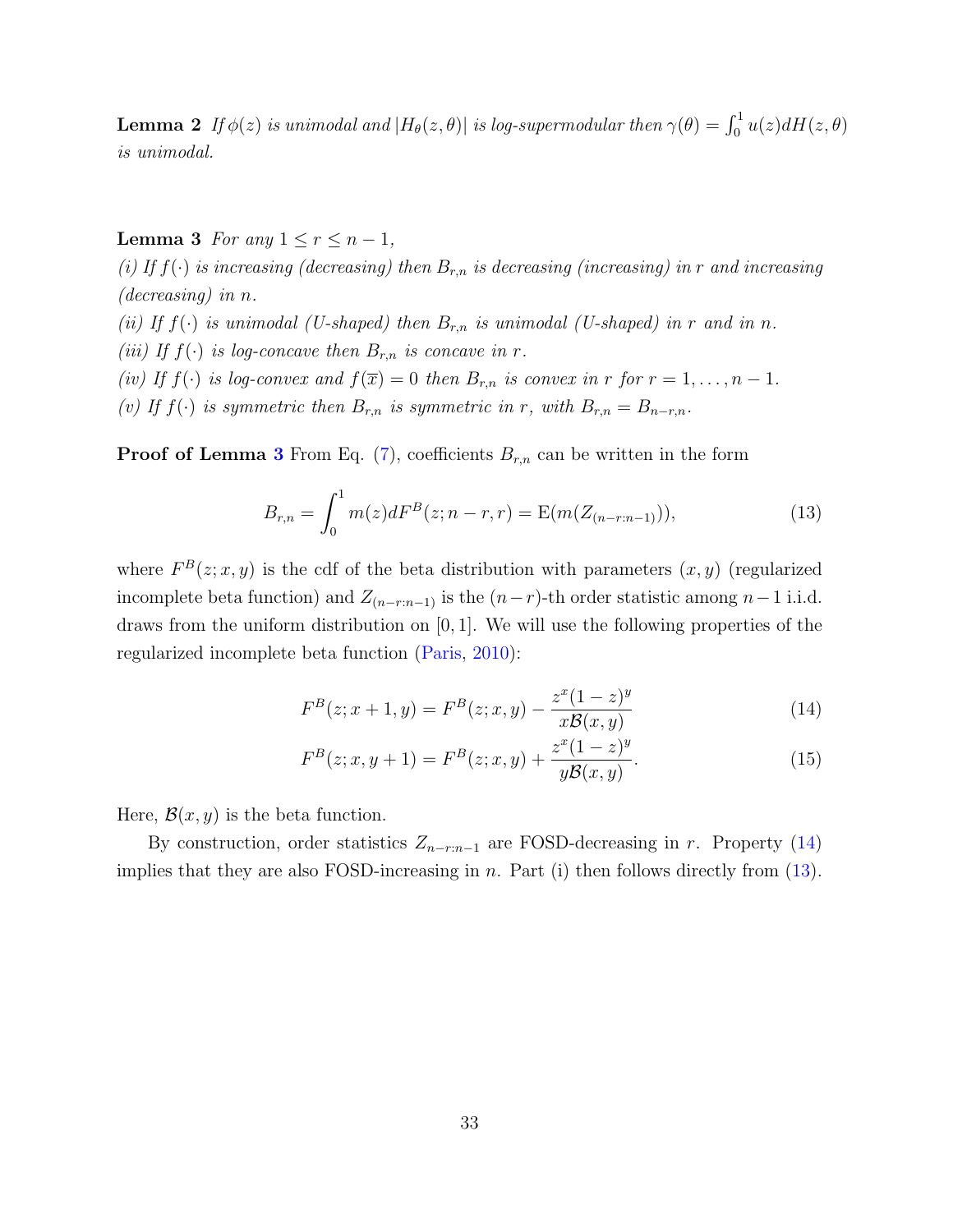For part (ii), we will first show that  $F_r^B(z; n-r, r) = F^B(z; n-r-1, r+1) - F^B(z; n-r)$  $r, r$ ) is log-supermodular in  $(-r, z)$ . Using properties [\(14\)](#page-32-1) and [\(15\)](#page-32-3), obtain

$$
F^{B}(z; n-r-1, r+1) - F^{B}(z; n-r, r)
$$
  
=  $F^{B}(z; n-r-1, r+1) - F^{B}(z; n-r, r+1) + F^{B}(z; n-r, r+1) - F^{B}(z; n-r, r)$   
= 
$$
\frac{z^{n-r-1}(1-z)^{r+1}}{(n-r-1)\mathcal{B}(n-r-1, r+1)} + \frac{z^{n-r}(1-z)^{r}}{r\mathcal{B}(n-r, r)}
$$
  
= 
$$
\frac{z^{n-r-1}(1-z)^{k+1}(n-1)!}{(n-r-1)(n-r-2)!r!} + \frac{z^{n-r}(1-z)^{r}(n-1)!}{r(n-r-1)!(r-1)! \mathcal{B}(n-r, r)}
$$
  
= 
$$
\binom{n-1}{r} z^{n-r-1}(1-z)^{r}.
$$

Thus, for any  $r' < r$  the ratio  $\frac{F_R^B(z; n-r', r')}{F_R^B(z; n-r', r')}$  $\frac{F_k^B(z;n-r',r')}{F_k^B(z;n-r,r)} \propto \left(\frac{z}{1-z}\right)$  $\frac{z}{1-z}$ <sup>r-r'</sup> is increasing in z; therefore,  $F_r^B(z; n-r, r)$  is log-supermodular in  $(-r, z)$ .

Second, we will show that  $|F_n^B(z; n-r, r)| = |F^B(z; n+1-r, r) - F^B(z; n-r, r)|$  is log-supermodular in  $(n, z)$ . Indeed, from [\(14\)](#page-32-1)  $|F_n^B(z; n-r, r)| = \frac{z^{n-r}(1-z)^k}{(n-r)B(n-r, z)}$  $\frac{z^{n} \cdot (1-z)^n}{(n-r)\mathcal{B}(n-r,r)},$  which gives, for some  $n' > n$ ,

<span id="page-33-0"></span>
$$
\frac{F_n^B(z; n' - r, r)}{F_n^B(z; n - r, r)} = \frac{(n' - r)\mathcal{B}(n' - r, r)z^{n' - n}}{(n - r)\mathcal{B}(n - r, r)}.
$$

The above ratio is increasing in z, i.e., indeed  $|F_n^B(z; n-r, r)|$  is log-supermodular in  $(n, z)$ . The results then follow from Lemma [2.](#page-31-3)

For part (iii), note that if  $f(\cdot)$  is log-concave then  $m(\cdot)$  is concave. We will show that in this case  $\beta_{r,n} = B_{r,n} - B_{r-1,n}$  is decreasing in r. Integrating Eq. [\(6\)](#page-9-1) by parts, obtain

$$
\beta_{r,n} = {n-1 \choose r-1} \int_0^1 m(z) z^{n-r-1} (1-z)^{r-2} [n-r - (n-1)z] dz
$$
\n
$$
= {n-1 \choose r-1} \int_0^1 m(z) d[z^{n-r} (1-z)^{r-1}]
$$
\n
$$
= {n-1 \choose r-1} \left[ m(z) z^{n-r} (1-z)^{r-1} \Big|_0^1 - \int_0^1 z^{n-r} (1-z)^{r-1} m'(z) dz \right]
$$
\n
$$
= {n-1 \choose r-1} [m(1) 1_{r=1} - m(0) 1_{r=n}] - \frac{1}{n} \frac{n!}{(n-r)!(r-1)!} \int_0^1 z^{n-r} (1-z)^{r-1} m'(z) dz
$$
\n
$$
= m(1) 1_{r=1} - m(0) 1_{r=n} - \frac{1}{n} \int_0^1 m'(z) dF^B(z; n-r+1, r).
$$
\n(16)

Here,  $F^{B}(z; n-r+1, r)$  is the cdf of order statistic  $Z_{n+1-r:n}$ . These order statistics are FOSD-decreasing in r; therefore, given that  $m'(z)$  is decreasing, the integral is increasing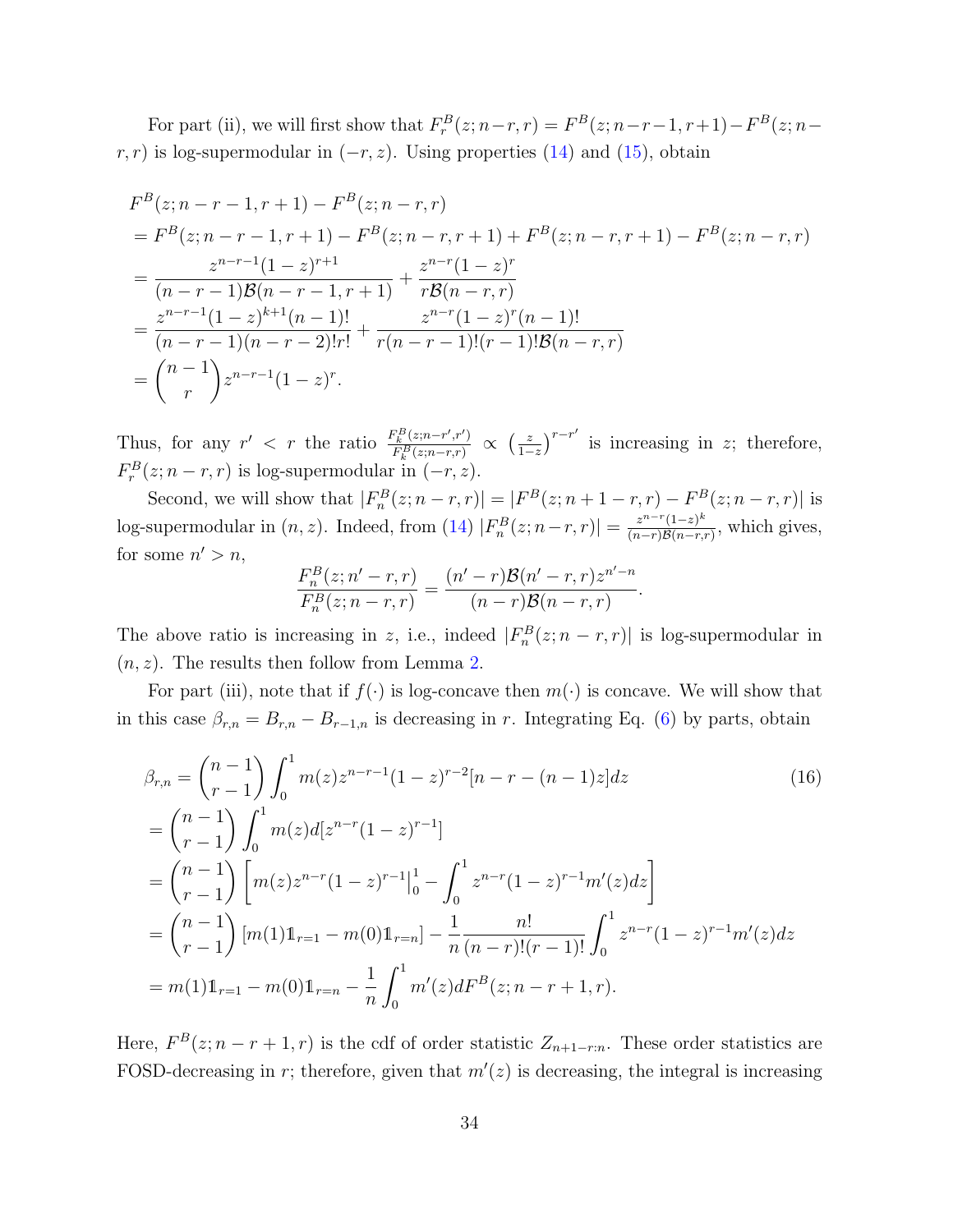in r. The first term in the expression above is equal to  $m(1)$  for  $r = 1, -m(0)$  for  $r = n$ and 0 otherwise; hence, it is decreasing in  $r$ . Thus, combined we have a sequence that is decreasing in r.

For part (iv), note that if  $f(\cdot)$  is log-convex then  $m(\cdot)$  is convex, and  $f(\overline{x}) = 0$  implies  $m(1) = 0$ . Eq. [\(16\)](#page-33-0) then gives a sequence that is increasing in r for  $r = 1, \ldots, n - 1$ .

The symmetry of  $f(\cdot)$  implies that  $m(1-z) = m(z)$ . Part (v) then follows directly from  $(13)$ .

Proof of Lemma [1](#page-12-0) Part (i) follows immediately from representation [\(10\)](#page-11-3). Part (ii) is immediate from the proof of part (ii) of Lemma [3](#page-32-0) above.  $\blacksquare$ 

**Proof of Proposition [3](#page-15-0)** For a symmetric  $f(\cdot)$ ,  $B_{r,n} = B_{n-r,n}$  by Lemma [3\(](#page-32-0)v). This implies  $\bar{\beta}_{r,n} = \frac{B_{r,n}}{r} > \frac{B_{n-r,n}}{n-r} = \bar{\beta}_{n-r,n}$  for  $r < \frac{n}{2}$ . To rule out the case  $r^* = \frac{n}{2}$  when n is even and  $n \geq 4$ , we will show that  $\bar{\beta}_{\frac{n}{2}-1,n} > \bar{\beta}_{\frac{n}{2},n}$ . Indeed, using [\(13\)](#page-32-2),

$$
\bar{\beta}_{\frac{n}{2}-1,n} - \bar{\beta}_{\frac{n}{2},n} = \frac{B_{\frac{n}{2}-1,n}}{\frac{n}{2}-1} - \frac{B_{\frac{n}{2},n}}{\frac{n}{2}} \n= {n-1 \choose \frac{n}{2}-1} \int_0^1 z^{n-(\frac{n}{2}-1)-1} (1-z)^{\frac{n}{2}-1-m}(z) dz - {n-1 \choose \frac{n}{2}} \int_0^1 z^{n-\frac{n}{2}-1} (1-z)^{\frac{n}{2}-1} m(z) dz \n= {n-1 \choose \frac{n}{2}} \int_0^1 z^{\frac{n}{2}-1} (1-z)^{\frac{n}{2}-1} \frac{2z-1}{1-z} m(z) dz.
$$

We now show that the last integral is positive, by writing it as

$$
-\int_0^{\frac{1}{2}} z^{\frac{n}{2}-1} (1-z)^{\frac{n}{2}-1} \frac{1-2z}{1-z} m(z) dz + \int_{\frac{1}{2}}^1 z^{\frac{n}{2}-1} (1-z)^{\frac{n}{2}-1} \frac{2z-1}{1-z} m(z) dz
$$
  
> 
$$
-\int_0^{\frac{1}{2}} z^{\frac{n}{2}-1} (1-z)^{\frac{n}{2}-1} \frac{1-2z}{\frac{1}{2}} m(z) dz + \int_{\frac{1}{2}}^1 z^{\frac{n}{2}-1} (1-z)^{\frac{n}{2}-1} \frac{2z-1}{\frac{1}{2}} m(z) dz = 0.
$$

The inequality follows by replacing the term  $\frac{1}{1-z}$  by its maximum value in the first integral and minimum value in the second integral. The resulting expression is equal to zero due to the symmetry of  $m(z)$  around  $z=\frac{1}{2}$  $\frac{1}{2}$ .

**Proof of Proposition [4](#page-16-0)** If Y is DFR,  $r_Y^* = n - 1$  and the result holds automatically. Suppose  $Y$  is IFR or with an interior unimodal failure rate. It is sufficient to show that if  $\bar{\beta}_{r,n,Y}$  is decreasing for some r then  $\bar{\beta}_{r,n,X}$  is decreasing for that same r; that is, we will show that if  $\frac{B_{r-1,n,Y}}{r-1} \geq \frac{B_{r,n,Y}}{r}$  $\frac{f_{n,N}}{r}$  then  $\frac{B_{r-1,n,X}}{r-1} \geq \frac{B_{r,n,X}}{r}$  $\frac{n, X}{r}$ .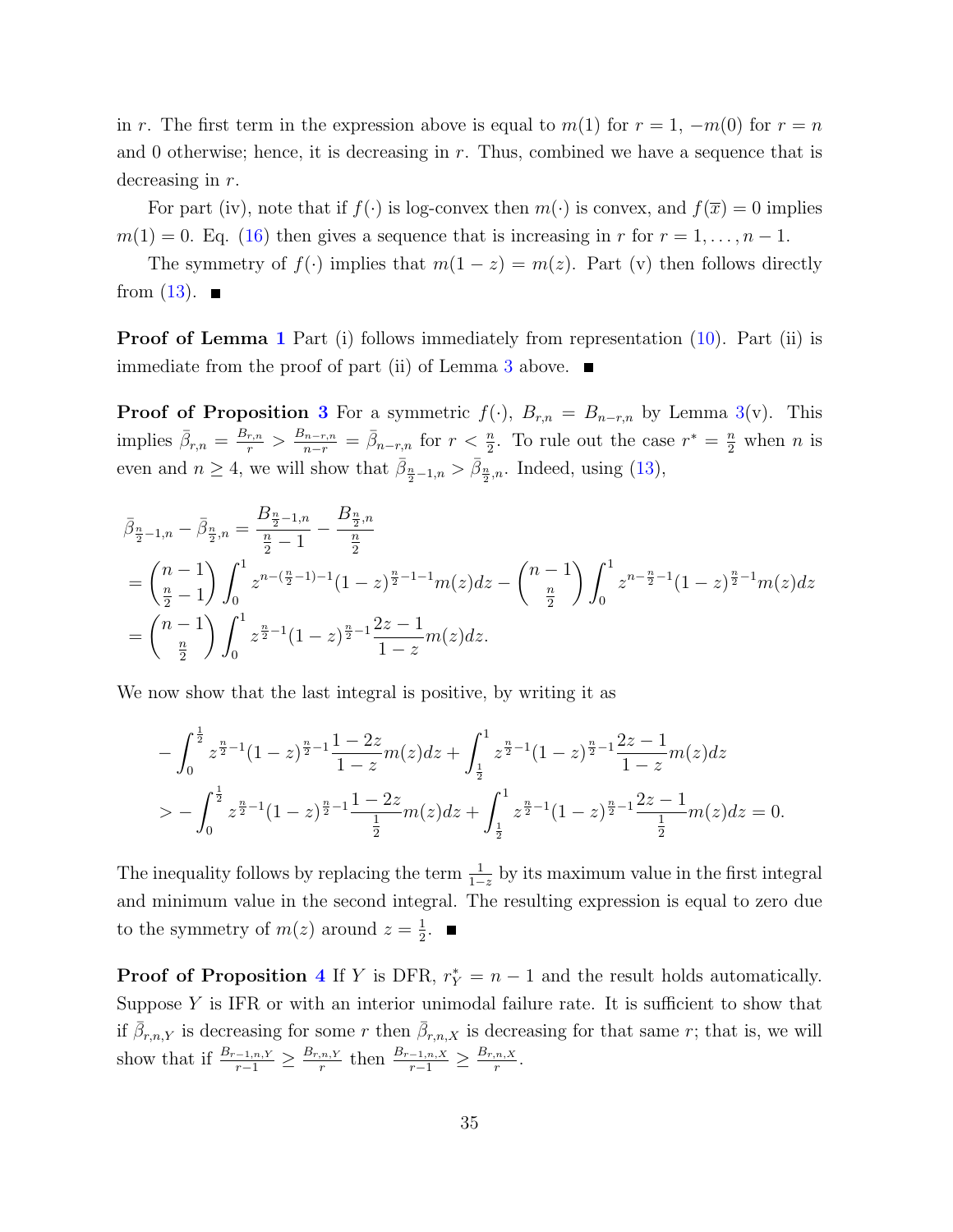Suppose  $\frac{B_{r-1,n,Y}}{r-1} \geq \frac{B_{r,n,Y}}{r}$  $\frac{r^{n,Y}}{r}$ , then  $\frac{B_{r-1,n,Y}}{B_{r,n,Y}} \geq \frac{r-1}{r}$  $\frac{-1}{r}$ . It is sufficient to show that  $\frac{B_{r-1,n,X}}{B_{r,n,X}}$  ≥  $B_{r-1,n,Y}$  $\frac{\beta_{r-1,n,Y}}{B_{r,n,Y}}$ , or, equivalently (denoting  $\rho(z) = \frac{m_X(z)}{m_Y(z)}$ ),

$$
\frac{\int_0^1 z^{n-r} (1-z)^{r-2} \rho(z) m_Y(z) dz}{\int_0^1 z^{n-r-1} (1-z)^{r-1} \rho(z) m_Y(z) dz} \ge \frac{\int_0^1 z^{n-r} (1-z)^{r-2} m_Y(z) dz}{\int_0^1 z^{n-r-1} (1-z)^{r-1} m_Y(z) dz}
$$

.

Define function  $a(z) = z^{n-r-1}(1-z)^{r-1}m_Y(z)$ . The inequality above then can be rewritten as

$$
\frac{\int_0^1 \frac{z}{1-z} a(z) \rho(z) dz}{\int_0^1 a(z) \rho(z) dz} \ge \frac{\int_0^1 \frac{z}{1-z} a(z) dz}{\int_0^1 a(z) dz}.
$$

Note that  $\frac{z}{1-z}$  is an increasing function; therefore, the inequality will hold if the distri- $1-z$ bution with pdf  $\frac{a(z)\rho(z)}{\int_0^1 a(z')\rho(z')dz'}$  FOSD the distribution with pdf  $\frac{a(z)}{\int_0^1 a(z')dz'}$ . Thus, we need to show that for any  $z \in [0, 1]$  we have

$$
\frac{\int_0^z a(z')\rho(z')dz'}{\int_0^1 a(z')\rho(z')dz'} \le \frac{\int_0^z a(z')dz'}{\int_0^1 a(z')dz'}
$$

or

$$
\int_0^z a(z')\rho(z')dz' \int_0^1 a(z')dz' \leq \int_0^z a(z')dz' \int_0^1 a(z')\rho(z')dz'.
$$

Subtracting  $\int_0^z a(z')\rho(z')dz' \int_0^z a(z')dz'$  from both sides, obtain

$$
\int_0^z a(z')\rho(z')dz' \int_z^1 a(z')dz' \leq \int_0^z a(z')dz' \int_z^1 a(z')\rho(z')dz'.
$$

But  $\rho(z)$  is an increasing function; therefore, the left-hand side of this inequality does not exceed  $\rho(z) \int_0^z a(z') dz' \int_z^1 a(z') dz'$ , whereas the right-hand side is not less than the same number, and hence the inequality holds.  $\blacksquare$ 

**Proof of Proposition [5](#page-16-2)** It suffices to show that  $\bar{\beta}_{2,n} > \bar{\beta}_{1,n}$  for a large enough *n*. From  $(10),$  $(10),$ 

$$
\bar{\beta}_{r+1,n} - \bar{\beta}_{r,n} = \frac{(n-1)!}{(n-2-r)!(r+1)!} \int_0^1 z^{n-2-r} (1-z)^{r+1} h(z) dz
$$
  
\n
$$
- \frac{(n-1)!}{(n-1-r)!r!} \int_0^1 z^{n-1-r} (1-z)^r h(z) dz
$$
  
\n
$$
= \frac{(n-1)!}{(n-1-r)!(r+1)!} \int_0^1 z^{n-2-r} (1-z)^r [(n-1-r) (1-z) - (r+1)z] h(z) dz.
$$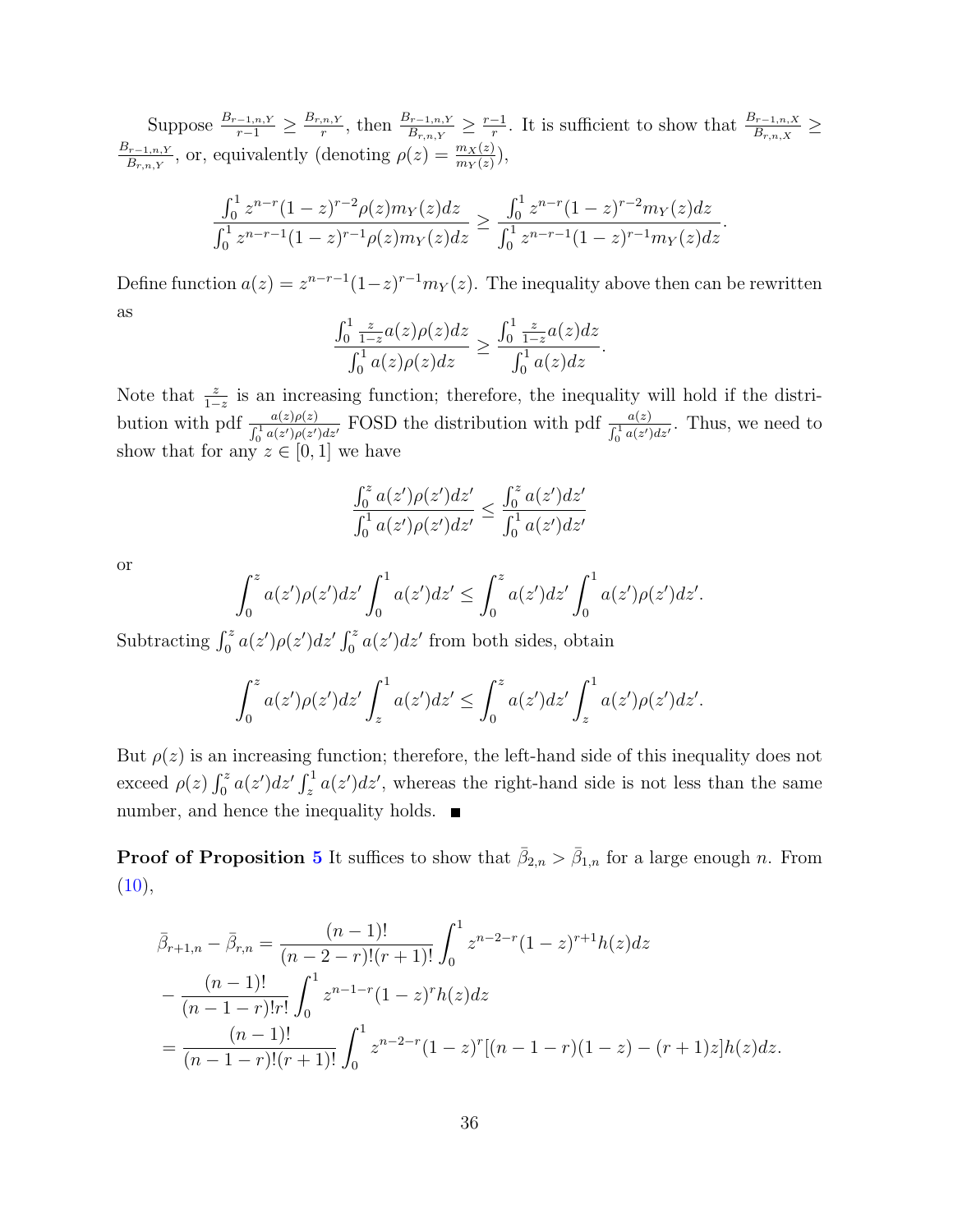Let  $s_{r,n}$  denote the the integral in the expression above. Integrating by parts, obtain

<span id="page-36-0"></span>
$$
s_{r,n} = \int_0^1 h(z)d[z^{n-1-r}(1-z)^{r+1}] = -\int_0^1 z^{n-1-r}(1-z)^{r+1}h'(z)dz.
$$
 (17)

Here, we used the fact that  $h(z)$  is interior unimodal and hence  $h(0)$  and  $h(1)$  are finite. We also assumed that  $r < n - 1$ .

Let  $\hat{z}$  denote a mode of  $h(z)$  such that  $h(z)$  is increasing (decreasing) for  $z \in [0, \hat{z}]$  $(z \in [\hat{z}, 1])$ . Splitting the integral in [\(17\)](#page-36-0), obtain,

$$
s_{r,n} = -\int_0^{\hat{z}} z^{n-1-r} (1-z)^{r+1} h'(z) dz + \int_{\hat{z}}^1 z^{n-1-r} (1-z)^{r+1} |h'(z)| dz
$$
  
\n
$$
\geq -M_1 \int_0^{\hat{z}} z^{n-1-r} dz + \hat{z}^{n-1-r} \int_{\hat{z}}^1 (1-z)^{r+1} |h'(z)| dz
$$
  
\n
$$
= -\frac{M_1 \hat{z}^{n-r}}{n-r} + \hat{z}^{n-1-r} M_2 = \hat{z}^{n-1-r} \left( M_2 - \frac{M_1 \hat{z}}{n-r} \right).
$$

Here,  $M_1 = \sup_{z \in [0,\hat{z}]} (1-z)^{r+1} h'(z)$  and  $M_2$  – the integral in the second line above – are positive constants independent of  $n$ . The resulting expression becomes positive for  $n$ sufficiently large. The result follows by setting  $r = 1$ .

**Proof of Proposition [6](#page-17-2)** We know from Lemma [1](#page-12-0) that  $\bar{\beta}_{r,n}$  is unimodal for a unimodal failure rate. It is, therefore, sufficient to show that if  $\bar{\beta}_{r+1,n} \geq \bar{\beta}_{r,n}$  for some  $(r,n)$  then  $\bar{\beta}_{r+1,n+1} \geq \bar{\beta}_{r,n+1}.$ 

Suppose  $\bar{\beta}_{r+1,n} \geq \bar{\beta}_{r,n}$ . Then, using the notation introduced in the proof of Proposition [5,](#page-16-2)  $s_{r,n} \geq 0$  and we need to show that  $s_{r,n+1} \geq 0$ . With  $\hat{z}$  denoting a mode of  $h(z)$ , Eq.  $(17)$  gives

$$
s_{r,n+1} = -\int_0^1 z^{n-r} (1-z)^{r+1} h'(z) dz
$$
  
=  $-\int_0^{\hat{z}} z^{n-r} (1-z)^{r+1} h'(z) dz + \int_{\hat{z}}^1 z^{n-r} (1-z)^{r+1} |h'(z)| dz$   
 $-\hat{z} \int_0^{\hat{z}} z^{n-r-1} (1-z)^{r+1} h'(z) dz + \hat{z} \int_{\hat{z}}^1 z^{n-r-1} (1-z)^{r+1} |h'(z)| dz$   
=  $-\hat{z} \int_0^1 z^{n-r-1} (1-z)^{r+1} h'(z) dz = \hat{z} s_{r,n} \ge 0.$ 

The first inequality is strict because  $h(z)$  is nonconstant.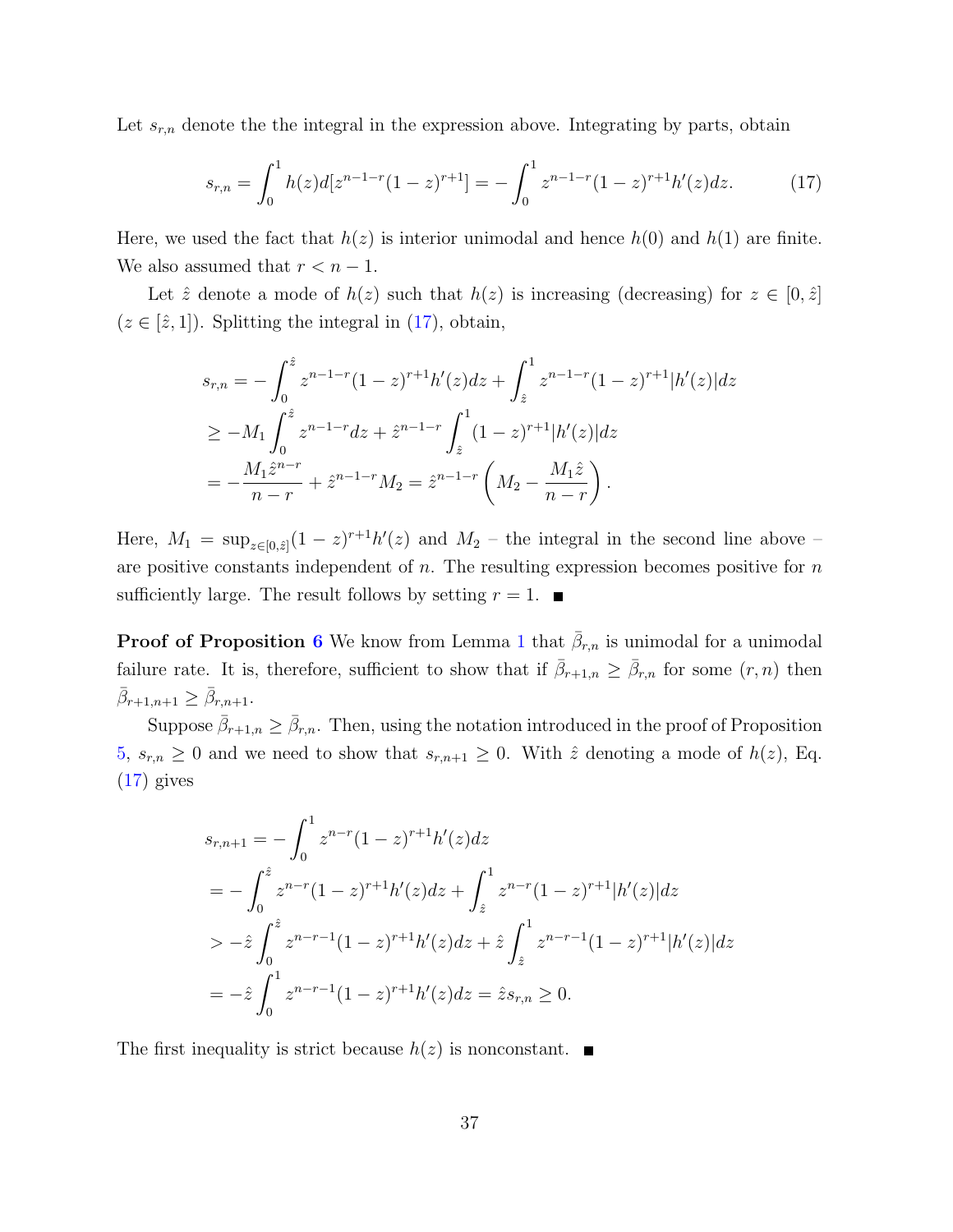Proof of Proposition [8](#page-19-2) The proof follows the proofs of Theorems 3 and 4 of [Moldovanu,](#page-29-3) [Sela and Shi](#page-29-3) [\(2007\)](#page-29-3) with appropriate modifications. For parts (i) and (iii), consider a partition P such that  $|C_1| > 1$  and create another partition, P', by splitting the top category into two. Let  $r_d$  be such that  $1 \leq r_d < r_1$ , and  $P' = (C'_1, C'_2, C_2, \ldots, C_k)$  where  $C'_1 = \{1, ..., r_d\}, C'_2 = \{r_d + 1, ..., r_1\}$  and  $C_2, ..., C_k$  are the same as in partition P. This gives

$$
T_{P'} - T_P = r_1 r_d \bar{\beta}_{r_d,n} + (r_2 - r_d) r_1 \bar{\beta}_{r_1,n} + \sum_{i=2}^k (r_{i+1} - r_{i-1}) r_i \bar{\beta}_{r_i,n}
$$

$$
- r_2 r_1 \bar{\beta}_{r_1,n} - \sum_{i=2}^k (r_{i+1} - r_{i-1}) r_i \bar{\beta}_{r_i,n} = r_1 r_d (\bar{\beta}_{r_d,n} - \bar{\beta}_{r_1,n}).
$$

For IFR distributions, this expression is positive due to  $(10)$ ; therefore, it is optimal to split the top category. For DFR distributions, the expression is negative; therefore, it is optimal to combine the top two categories into one. Parts (i) and (iii) then follow by iterating these results.

For part (iv), suppose the failure rate is interior unimodal and consider the same two partitions  $P$  and  $P'$  as above. As seen from the proof of Proposition [5,](#page-16-2) for any fixed  $r$ , and *n* sufficiently large, we have  $\bar{\beta}_{k,n}$  increasing in k for  $k \leq r$ . This gives  $T_{P'} - T_P \leq 0$ , and hence combining the two categories at the top of  $P'$  leads to an increase in aggregate effort for a sufficiently large  $n$ .

For part (ii), consider partition  $P = (C_1, \ldots, C_k)$  such that  $|C_i| > 1$  for some category  $i > 1$ . Here, we generate another partition, P', by splitting  $C_i$  into  $C'_i = \{r_{i-1} + 1\}$  and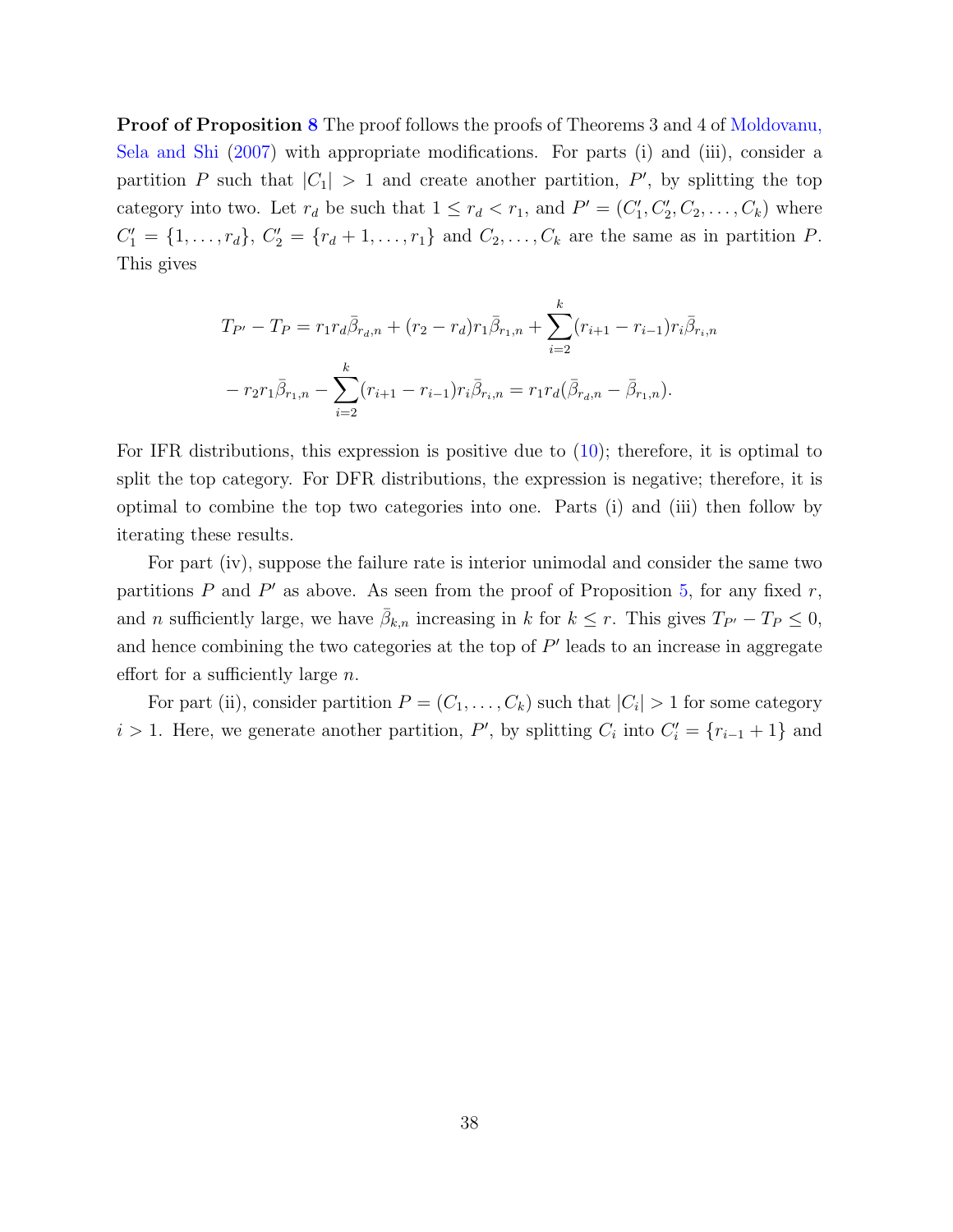$C'_{i+1} = \{r_{i-1} + 2, \ldots, r_i\}$  and keeping all other categories intact. This gives

$$
T_{P'} - T_P = \sum_{j=1}^{i-2} (r_{j+1} - r_{j-1}) r_j \bar{\beta}_{r_j, n} + (r_{i-1} + 1 - r_{i-2}) r_{i-1} \bar{\beta}_{r_{i-1}, n}
$$
  
+ 
$$
(r_i - r_{i-1})(r_{i-1} + 1) \bar{\beta}_{r_{i-1}+1, n} + (r_{i+1} - r_{i-1} - 1) r_i \bar{\beta}_{r_i, n} + \sum_{j=i+1}^{k-1} (r_{j+1} - r_{j-1}) r_j \bar{\beta}_{r_j, n}
$$
  
- 
$$
\sum_{j=1}^{i-2} (r_{j+1} - r_{j-1}) r_j \bar{\beta}_{r_j, n} - (r_i - r_{i-2}) r_{i-1} \bar{\beta}_{r_{i-1}, n} - (r_{i+1} - r_{i-1}) r_i \bar{\beta}_{r_i, n}
$$
  
- 
$$
\sum_{j=i+1}^{k-1} (r_{j+1} - r_{j-1}) r_j \bar{\beta}_{r_j, n}
$$
  
= 
$$
(r_i - r_{i-1})(r_{i-1} + 1) \bar{\beta}_{r_{i-1}+1, n} - (r_i - r_{i-1} - 1) r_{i-1} \bar{\beta}_{r_{i-1}, n} - r_i \bar{\beta}_{r_i, n}
$$
  
= 
$$
(r_i - r_{i-1}) B_{r_{i-1}+1, n} - (r_i - r_{i-1} - 1) B_{r_{i-1}, n} - B_{r_i, n}
$$
  
= 
$$
(r_i - r_{i-1} - 1)(B_{r_{i-1}+1, n} - B_{r_{i-1}, n}) - (B_{r_i, n} - B_{r_{i-1}+1, n})
$$
  
= 
$$
(r_i - r_{i-1} - 1) \beta_{r_{i-1}+1, n} - (\beta_{r_i, n} + \beta_{r_i-1, n} + \dots + \beta_{r_{i-1}+2, n})
$$
  
= 
$$
(\beta_{r_{i-1}+1, n} - \beta_{r_i, n}) + (\beta_{r_{i-1}+1, n} - \beta_{r_{i-1}, n}) + \dots + (\beta_{r_{i-1}+1, n} - \beta_{r_{i-1}+2, n}).
$$

From Lemma [3\(](#page-32-0)iii),  $\beta_{r,n}$  is decreasing in r for a log-concave  $f(\cdot)$ , and hence the expression above is positive.  $\blacksquare$ 

**Proof of Proposition [9](#page-21-1)** For an arbitrary  $e \ge 0$ , Eq. [\(1\)](#page-7-3) gives

<span id="page-38-0"></span>
$$
u_e(e, e^*) = \sum_{r=1}^n \pi_e^{(r)}(e, e^*) v_r - c'(e).
$$
 (18)

It is convenient to introduce nonnegative prize differentials  $d_r = v_r - v_{r+1}$  for  $r = 1, \ldots, n-1$ 1, from which the original prizes can be recovered as  $v_r = \sum_{k=r}^{n-1} d_k$ . The budget constraint takes the form  $\sum_{r=1}^{n-1} r d_r + v_n = 1$ . Further, let  $\Pi^{(r)}(e, e^*) = \sum_{k=1}^r \pi^{(k)}(e, e^*)$  denote the cumulative version of probabilities  $\pi^{(r)}(e, e^*)$ ; that is,  $\Pi^{(r)}(e, e^*)$  represents the probability for the indicative player's output to be ranked r or higher. By construction,  $\Pi^{(n)}(e, e^*) =$ 1, and hence  $\Pi_e^{(n)}(e,e^*) = 0$ , for all e. Using summation by parts, Eq. [\(18\)](#page-38-0) can be rewritten as

<span id="page-38-1"></span>
$$
u_e(e, e^*) = \sum_{r=1}^{n-1} \Pi_e^{(r)}(e, e^*) d_r - c'(e).
$$
 (19)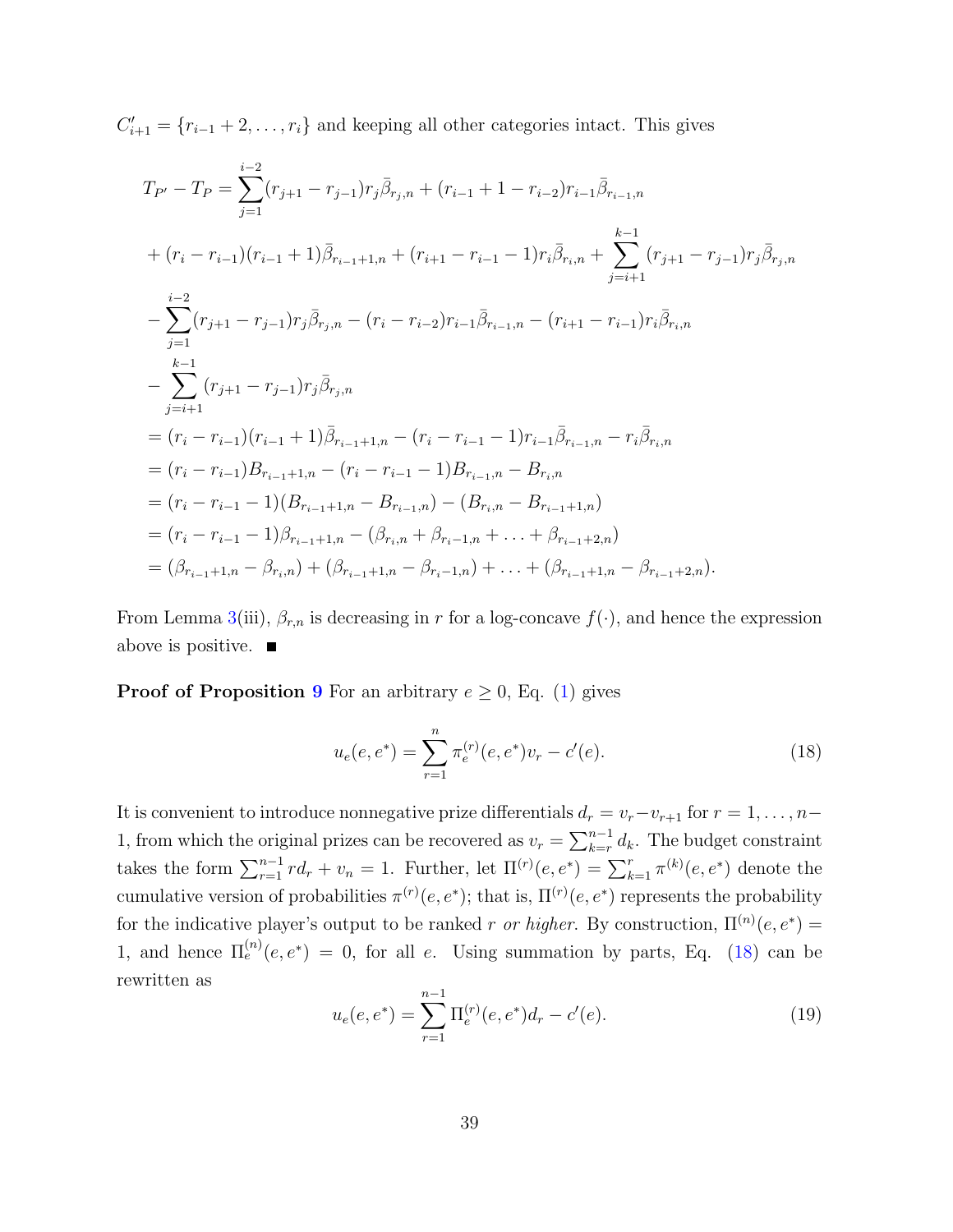Let  $\Delta e = e - e^*$ . From Eq. [\(2\)](#page-7-4),

<span id="page-39-2"></span>
$$
\pi_e^{(r)}(e, e^*) = {n-1 \choose r-1} \int_U F(\Delta e + x)^{n-r-1} [1 - F(\Delta e + x)]^{r-2}
$$
\n
$$
\times [(n-r)(1 - F(\Delta e + x)) - (r-1)F(\Delta e + x)] f(\Delta e + x) dF(x).
$$
\n(20)

It can be directly verified that

<span id="page-39-1"></span>
$$
\Pi_e^{(r)}(e, e^*) = r \binom{n-1}{r} \int_U F(\Delta e + x)^{n-r-1} [1 - F(\Delta e + x)]^{r-1} f(\Delta e + x) dF(x). \tag{21}
$$

Indeed,  $(20)$  and  $(21)$  coincide for  $r = 1$ . It is, therefore, sufficient to show that  $(20)$  and [\(21\)](#page-39-1) satisfy  $\pi_e^{(r)}(e, e^*) = \Pi_e^{(r)}(e, e^*) - \Pi_e^{(r-1)}(e, e^*)$  for  $r = 2, ..., n$ . From [\(21\)](#page-39-1), we have

$$
\Pi_e^{(r)}(e, e^*) - \Pi_e^{(r-1)}(e, e^*) = \int_U F(\Delta e + x)^{n-r-1} [1 - F(\Delta e + x)]^{r-2}
$$
  
 
$$
\times \left[ r \binom{n-1}{r} (1 - F(\Delta e + x)) - (r-1) \binom{n-1}{r-1} F(\Delta e + x) \right] f(\Delta e + x) dF(x).
$$

Equation [\(20\)](#page-39-2) obtains by noting that  $r\binom{n-1}{r}$  $r^{-1}$ ) =  $(n - r)$  $\binom{n-1}{r-1}$  $_{r-1}^{n-1}$ ).

Via a change of variable  $\Delta e + x \rightarrow x$ , Eq. [\(21\)](#page-39-1) can be written as

<span id="page-39-0"></span>
$$
\Pi_e^{(r)}(e, e^*) = r \binom{n-1}{r} \int_U F(x)^{n-r-1} [1 - F(x)]^{r-1} f(x - \Delta e) dF(x).
$$
 (22)

Next, we differentiate  $\Pi_e^{(r)}(e, e^*)$  with respect to e one more time. This needs to be done carefully because  $f(x - \Delta e)$  is not necessarily continuous in e for all  $x \in U$ . To preserve the continuity of the integrand in [\(22\)](#page-39-0), the interval of integration must be changed to  $[\underline{x} + \Delta e, \overline{x}]$  for  $\Delta e > 0$  and to  $[\underline{x}, \overline{x} + \Delta e]$  for  $\Delta e < 0$ , and the case of  $\Delta e = 0$  must be treated separately. This gives

<span id="page-39-3"></span>
$$
\Pi_{ee}^{(r)}(e, e^*) = r \binom{n-1}{r} \left[ - \int_U F(x)^{n-r-1} [1 - F(x)]^{r-1} f'(x - \Delta e) dF(x) \right. \n- F(\underline{x} + \Delta e)^{n-r-1} [1 - F(\underline{x} + \Delta e)]^{r-1} f(\underline{x}) f(\underline{x} + \Delta e) \mathbb{1}_{\Delta e > 0} \n+ F(\overline{x} + \Delta e)^{n-r-1} [1 - F(\overline{x} + \Delta e)]^{r-1} f(\overline{x}) f(\overline{x} + \Delta e) \mathbb{1}_{\Delta e < 0} \n- f(\underline{x})^2 \mathbb{1}_{r=n-1} \mathbb{1}_{\Delta e = 0} + f(\overline{x})^2 \mathbb{1}_{r=1} \mathbb{1}_{\Delta e = 0} \right] \n\le r \binom{n-1}{r} (f_m^2 - f_{\min}'). \tag{23}
$$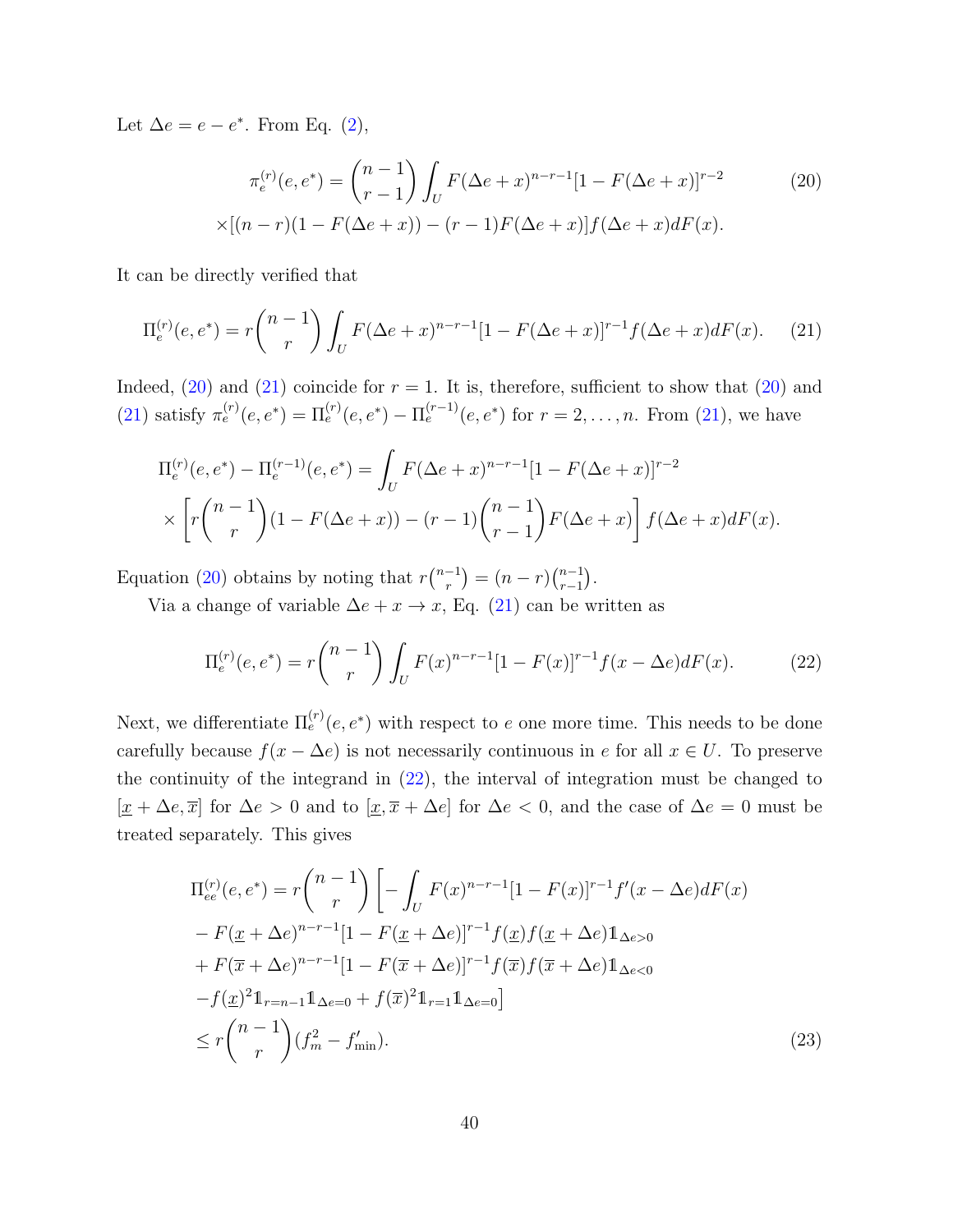Here,  $\mathbb{1}_S$  is the indicator equal to one if S is true and zero otherwise. The inequality in [\(23\)](#page-39-3) follows from the following considerations: (i) the term with the integral including  $f'(x-\Delta e)$  does not exceed  $-f'_{\text{min}}$ ; (ii) the negative terms can be ignored; (iii) the remaining two positive terms cannot be nonzero simultaneously, and each of them does not exceed  $f_m^2$ .

Let  $R(e) = \sum_{r=1}^{n} \pi^{(r)}(e, e^*) v_r$  denote the revenue part of payoff [\(1\)](#page-7-3). Equation [\(19\)](#page-38-1) then gives  $R'(e) = \sum_{r=1}^{n-1} \prod_e^{(r)}(e, e^*) d_r$ , and we obtain un upper bound on the second derivative of the revenue,

$$
R''(e) = \sum_{r=1}^{n-1} \Pi_{ee}^{(r)}(e, e^*) d_r \le (f_m^2 - f_{\min}') \sum_{r=1}^{n-1} {n-1 \choose r} r d_r.
$$

From the budget constraint,  $\sum_{r=1}^{n-1} rd_r \leq 1$  for any monotone prize schedule; therefore,

$$
\sum_{r=1}^{n-1} {n-1 \choose r} r d_r \le \max_{1 \le r \le n-1} {n-1 \choose r} = {n-1 \choose \lfloor \frac{n}{2} \rfloor},
$$

which produces the first bound,  $R''(e) \le D_- \equiv (f_m^2 - f'_{\min})(\begin{pmatrix} n-1 \\ \frac{n}{2} \end{pmatrix}).$ 

An alternative upper bound on  $\Pi_{ee}^{(r)}(e,e^*)$  can be obtained by differentiating [\(21\)](#page-39-1) directly. Taking into account the variable limits of integration similar to [\(23\)](#page-39-3), this gives

$$
\Pi_{ee}^{(r)}(e, e^*) = r \binom{n-1}{r} \left[ \int_U F(\Delta e + x)^{n-r-2} [1 - F(\Delta e + x)]^{r-2} \times [(n-r-1)(1 - F(\Delta e + x)) - (r-1)F(\Delta e + x)] f(\Delta e + x)^2 dF(x) \right]
$$
  
+ 
$$
\int_U F(\Delta e + x)^{n-r-1} [1 - F(\Delta e + x)]^{r-1} f'(\Delta e + x) dF(x)
$$
  
- 
$$
F(\Delta e + x)^{n-r-1} [1 - F(\Delta e + x)]^{r-1} f(\Delta e + x) f(x) 1_{\Delta e > 0}
$$
  
+ 
$$
F(\Delta e + \overline{x})^{n-r-1} [1 - F(\Delta e + \overline{x})]^{r-1} f(\Delta e + \overline{x}) f(\overline{x}) 1_{\Delta e < 0}
$$
  
- 
$$
f(x)^2 1_{r=n-1} 1_{\Delta e=0} + f(\overline{x})^2 1_{r=1} 1_{\Delta e=0}]
$$
  
\$\leq r \binom{n-1}{r} [(n-r-1) f\_m^2 + f\_{\text{max}}' + f\_m^2] = r \binom{n-1}{r} [(n-r) f\_m^2 + f\_{\text{max}}'] . \tag{24}

Using the budget constraint,

$$
\sum_{r=1}^{n-1} (n-r) \binom{n-1}{r} r d_r \le \max_{1 \le r \le n-1} (n-r) \binom{n-1}{r} \le (n-1) \binom{n-1}{\lfloor \frac{n}{2} \rfloor}
$$

,